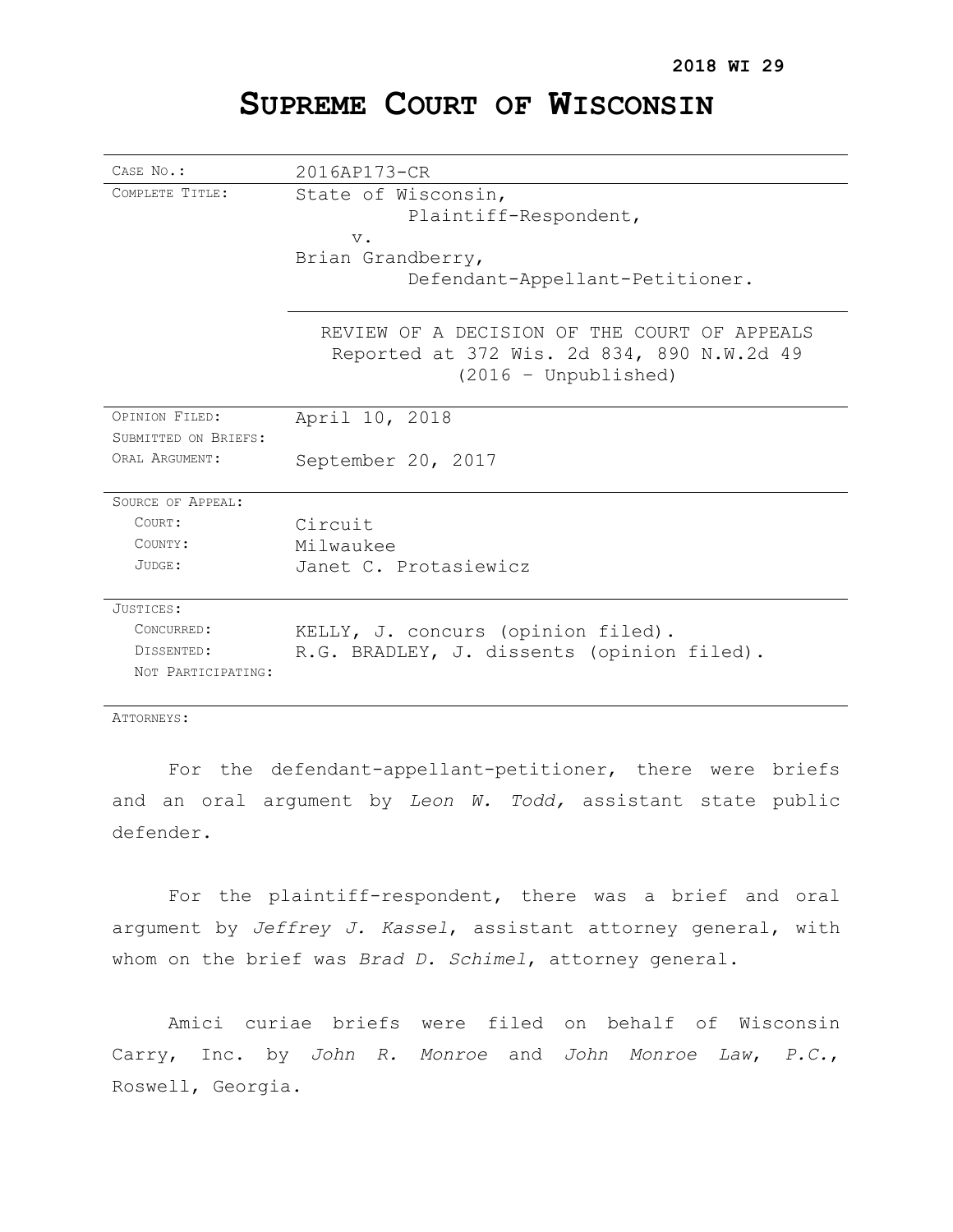# **2018 WI 29**

#### NOTICE

**This opinion is subject to further editing and modification. The final version will appear in the bound volume of the official reports.** 

No. 2016AP173-CR (L.C. No. 2014CM4581)

STATE OF WISCONSIN THE STATE OF WISCONSIN THE STATE OF STATE OF STATE OF STATE OF STATE OF STATE OF STATE OF STATE OF STATE OF STATE OF STATE OF STATE OF STATE OF STATE OF STATE OF STATE OF STATE OF STATE OF STATE OF STATE

**State of Wisconsin,**

 **Plaintiff-Respondent,**

#### **v.**

 $\overline{a}$ 

**APR 10, 2018**

**FILED**

**Brian Grandberry,**

 **Defendant-Appellant-Petitioner.**

Sheila T. Reiff Clerk of Supreme Court

REVIEW of a decision of the Court of Appeals. *Affirmed.*

¶1 MICHAEL J. GABLEMAN, J. This is a review of an unpublished decision of the court of appeals, which affirmed the Milwaukee County Circuit Court's<sup>1</sup> judgment of conviction against Brian Grandberry. State v. Grandberry, No. 2016AP173-CR, unpublished slip op., ¶9 (Wis. Ct. App. Nov. 29, 2016).

¶2 Grandberry was convicted of carrying a concealed and dangerous weapon contrary to Wis. Stat.  $\frac{1}{2}$  941.23(2) (2013-14)<sup>2</sup>

 $1$  The Honorable Janet C. Protasiewicz presiding.

 $2$  All subsequent references to the Wisconsin Statutes are to the 2013-14 version unless otherwise indicated.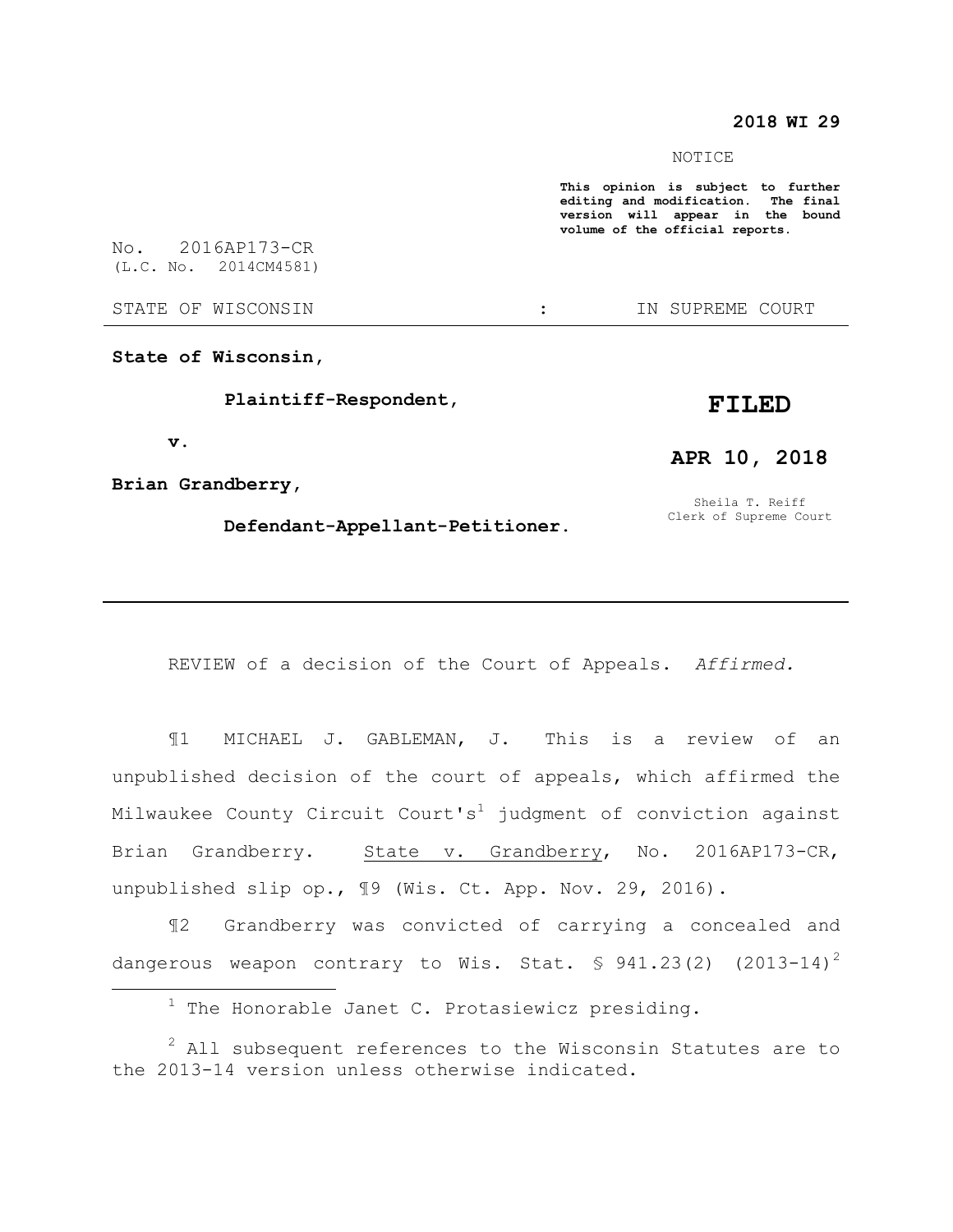(the "Concealed Carry Statute"), resulting from an incident in which police discovered a handgun in the glove compartment of his motor vehicle during a traffic stop. Grandberry appealed his conviction, arguing that his conduct was in compliance with Wis. Stat.  $\frac{167.31(2)}{b}$ , which regulates the transportation of firearms in motor vehicles (the "Safe Transport Statute"), 3 and that his compliance with the Safe Transport Statute precluded his conviction under the Concealed Carry Statute. The court of appeals affirmed, holding that compliance with the Safe Transport Statute does not preclude conviction for a violation of the Concealed Carry Statute.

¶3 Grandberry raises two issues. First, he argues that there is insufficient evidence to support his conviction. He reaches this conclusion by asserting that a conflict exists between the two statutes that can be resolved only by holding that persons in compliance with the Safe Transport Statute do not violate the first element of the crime of carrying a concealed and dangerous weapon contrary to the Concealed Carry Statute. We hold that the Concealed Carry Statute and Safe Transport Statute are not in conflict because Grandberry could have complied with both by either obtaining a license to carry a

 $\overline{a}$ 

 $3$  Although we have previously referred to Wis. Stat. § 167.31(2)(b) as the "vehicle statute," Wisconsin Carry, Inc. v. City of Madison, 2017 WI 19, ¶12, 373 Wis. 2d 543, 892 N.W.2d 233, we adopt the term used by the parties and court of appeals, "Safe Transport Statute," because it hews more closely to the actual text of the statute, which is entitled "Safe use and transportation of firearms and bows."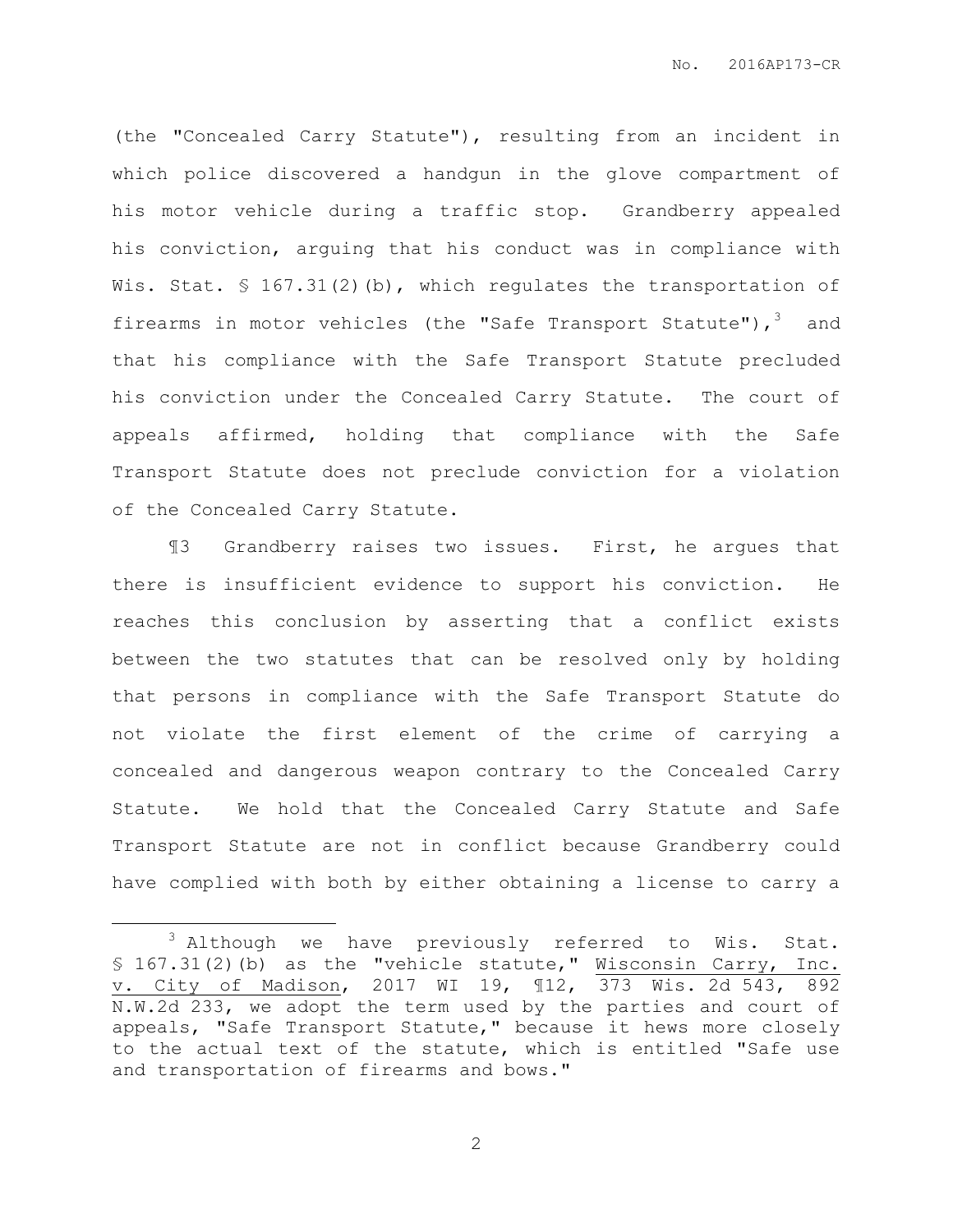concealed weapon pursuant to Wis. Stat. § 175.60 (hereinafter "concealed carry license" or "license") or by placing his loaded handgun out of reach.

¶4 Second, Grandberry argues that the Concealed Carry Statute is unconstitutionally vague because a person of ordinary intelligence would reasonably believe that complying with the Safe Transport Statute is sufficient to lawfully place a loaded, uncased handgun in the glove compartment of a motor vehicle. We hold that the Concealed Carry Statute is not unconstitutionally vague because a person of ordinary intelligence has sufficient notice that carrying a concealed and dangerous weapon is unlawful unless one of the enumerated exceptions in the Concealed Carry Statute applies.

¶5 Accordingly, we affirm.

I. FACTUAL AND PROCEDURAL BACKGROUND

¶6 Grandberry was charged with one count of carrying a concealed and dangerous weapon, contrary to Wis. Stat. § 941.23(2). The charge arose out of a traffic stop in the City of Milwaukee. At the bench trial held on the matter, Grandberry and the State stipulated to the truth of the facts in the criminal complaint. Accordingly, no testimony was taken. The complaint states, in relevant part:

On November 9, 2014, [two] City of Milwaukee Police Officer[s] . . . conducted a [traffic] stop of a vehicle . . . driven by the defendant [on] N. 60th St. Upon stopping the vehicle, the defendant identified himself by name but stated he did not have his wallet [or] identification. [One officer] then asked the defendant if he had any firearms in the car[,] and the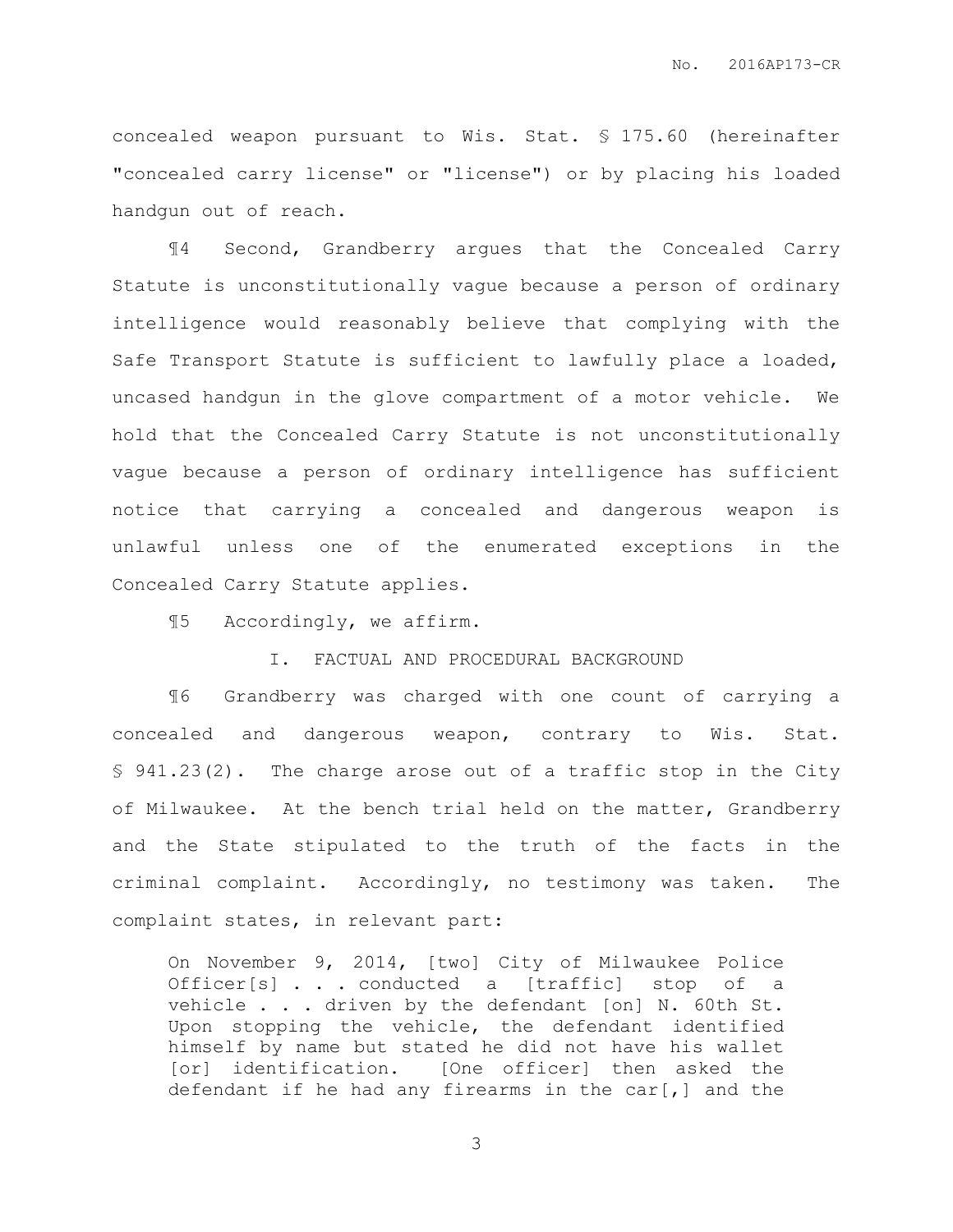defendant stated he did[,] in the glove compartment. [The officer] then asked the defendant if he had a valid [concealed carry license] and the defendant stated he did, but did not have it with him. Officers then conducted a search of the [license] database and discovered that the defendant did not, in fact, have a valid [concealed carry license]. Officers then went to the glove compartment and discovered a loaded, Hi-Point, .45 [caliber], semi-automatic pistol.

Upon arresting the defendant and conveying him to the station, the defendant made unprovoked statements to the effect of[:] "The gun in the glove compartment is mine, I took the [concealed carry license] class but never actually got a [license]." Additionally, the defendant is not a peace officer.

Based upon these facts, the circuit court entered a judgment of conviction against Grandberry. Grandberry then appealed his conviction.

¶7 The court of appeals affirmed, holding that the Safe Transport Statute did not apply to Grandberry.<sup>4</sup> Grandberry, unpublished slip op., ¶9. The court of appeals then applied the

 $\overline{a}$ 

We pause briefly to expressly note our disagreement with this analysis, as it lacks any support in the language of either of the relevant statutes. Furthermore, merely defining a term by reference to another statute does not expand or limit the scope of the original statute. The United States Court of Appeals for the D.C. Circuit aptly stated this concept when it said "[w]hen one statute . . . incorporates a definition from another . . . it imports only the specified definition and not the broader purpose of the statute from which it comes." Owens v. Republic of Sudan, 864 F.3d 751, 776 (D.C. Cir. 2017).

<sup>&</sup>lt;sup>4</sup> The court of appeals concluded that the Safe Transport Statute "only applies [sic] to those who have passed the rigorous conditions for obtaining a [concealed carry license]" because the Safe Transport Statute borrows the definition of "Handgun" from Wis. Stat. § 175.60, which regulates concealed carry licenses. State v. Grandberry, No. 2016AP173-CR, unpublished slip op.,  $\boxed{9}$  (Wis. Ct. App. Nov. 29, 2016).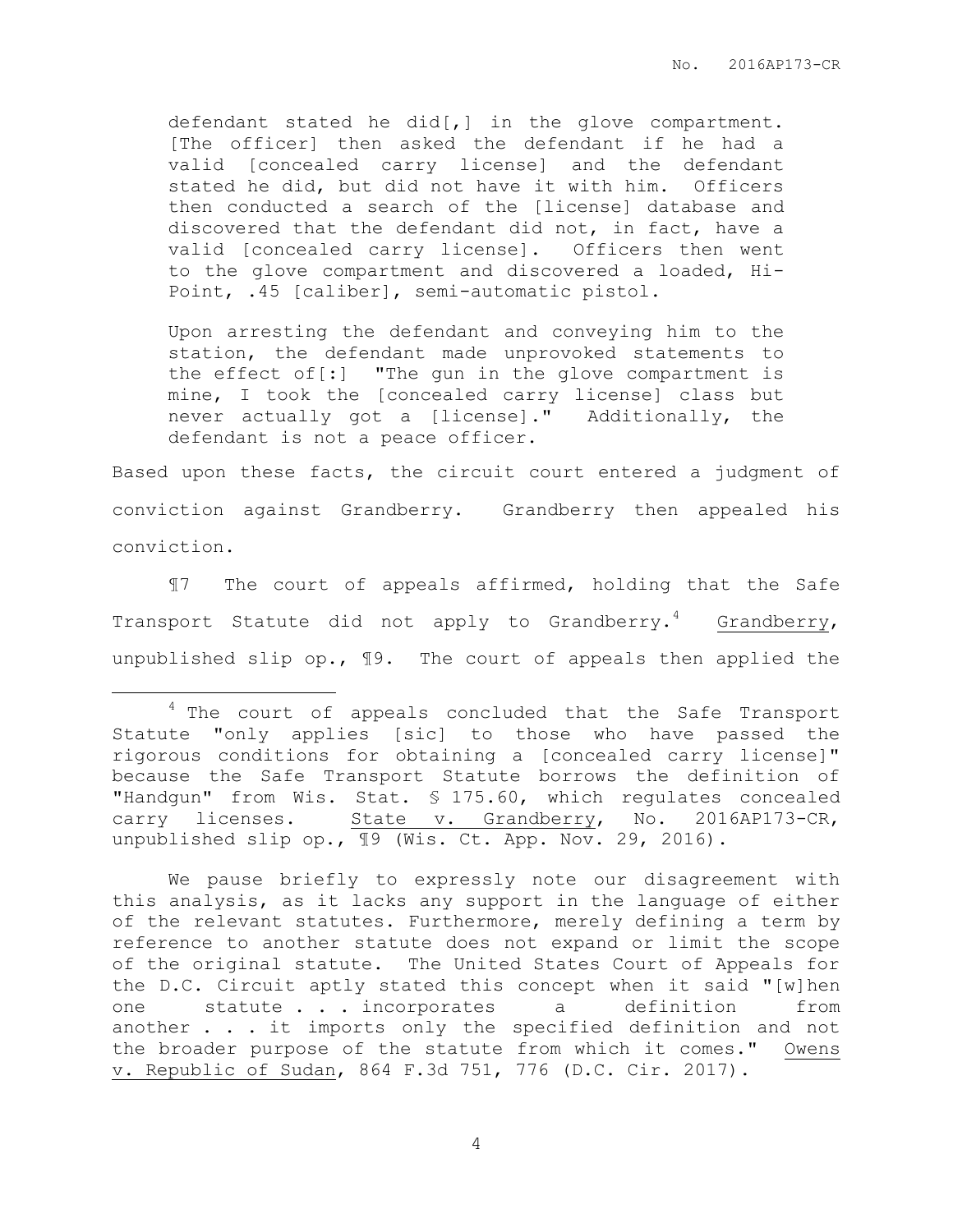stipulated facts to the elements of Wis. Stat. § 941.23(2), and held that the State proved all elements beyond a reasonable doubt. Id., ¶11.

¶8 As to the second issue, the court of appeals held that the Concealed Carry Statute is not unconstitutionally vague because Grandberry had actual knowledge that he needed a concealed carry license to lawfully carry a concealed handgun in the glove compartment of his motor vehicle. Grandberry, unpublished slip op., ¶19.

¶9 Grandberry petitioned this court for review, which we granted on March 13, 2017.

## II. STANDARD OF REVIEW

¶10 Grandberry challenges the sufficiency of the State's evidence to support his conviction. "We . . . independently review whether the evidence was sufficient to sustain a jury verdict, but in so doing, we view the evidence most favorably to sustaining the conviction." State v. Hanson, 2012 WI 4, ¶15, 338 Wis. 2d 243, 808 N.W.2d 390.

¶11 The proper interpretation of Wis. Stat. §§ 167.31(2)(b) and 941.23(2) is foundational to Grandberry's sufficiency-of-the-evidence challenge; we review issues of statutory interpretation de novo. Id., ¶15. "In construing or interpreting a statute the court is not at liberty to disregard the plain, clear words of the statute." State ex rel. Kalal v. Circuit Court for Dane Cty., 2004 WI 58, ¶46, 271 Wis. 2d 633, 681 N.W.2d 110 (citations omitted). We assume that legislative intent is expressed in the statutory language. Id., ¶43. We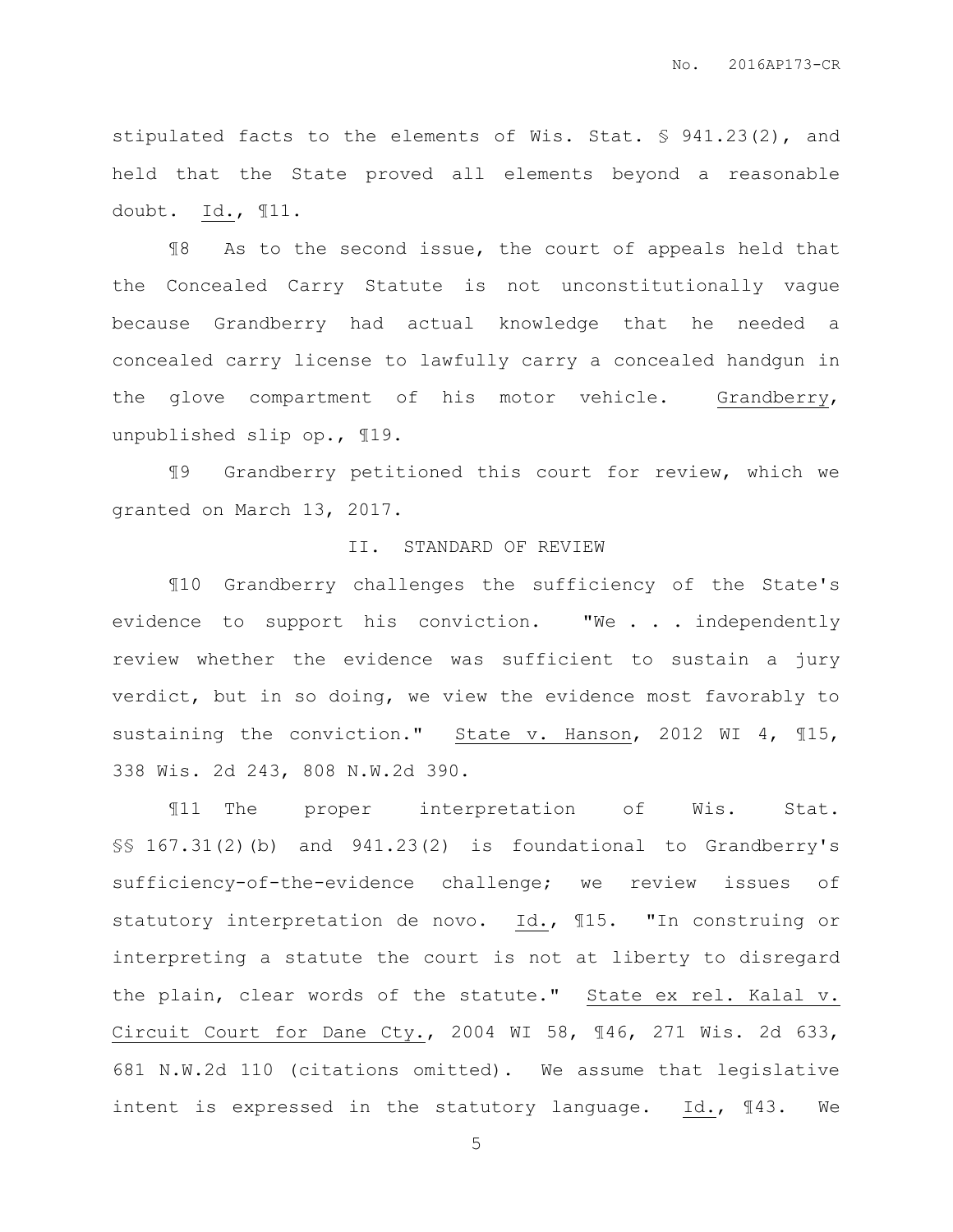interpret statutory language in context, "not in isolation but as part of a whole; in relation to the language of surrounding or closely-related statutes; and reasonably, to avoid absurd or unreasonable results. Statutory language is read where possible to give reasonable effect to every word, in order to avoid surplusage." Id., 146 (citations omitted).

¶12 This case also requires us to determine whether Wis. Stat. § 941.23(2) is unconstitutionally vague. The constitutional validity of a statute presents a question of law that this court reviews de novo. State v. Pittman, 174 Wis. 2d 255, 276, 496 N.W.2d 74 (1993). "It falls to the party challenging the constitutionality of a statute to prove that the statute is unconstitutional beyond a reasonable doubt." State v. Cole, 2003 WI 112, ¶11, 264 Wis. 2d 520, 665 N.W.2d 328. The court indulges "every presumption to sustain the law . . . and if any doubt exists about a statute's constitutionality . . . [the court] must resolve that doubt in favor of constitutionality." Id.

#### III. ANALYSIS

¶13 We begin our analysis by first setting out the relevant portions of both the Concealed Carry and Safe Transport Statutes. We then address Grandberry's argument that a person in compliance with the Safe Transport Statute cannot, as a matter of law, violate the first element of the Concealed Carry Statute, which he frames as a sufficiency-of-the-evidence challenge. Finally, we address Grandberry's argument that the Concealed Carry Statute is unconstitutionally vague.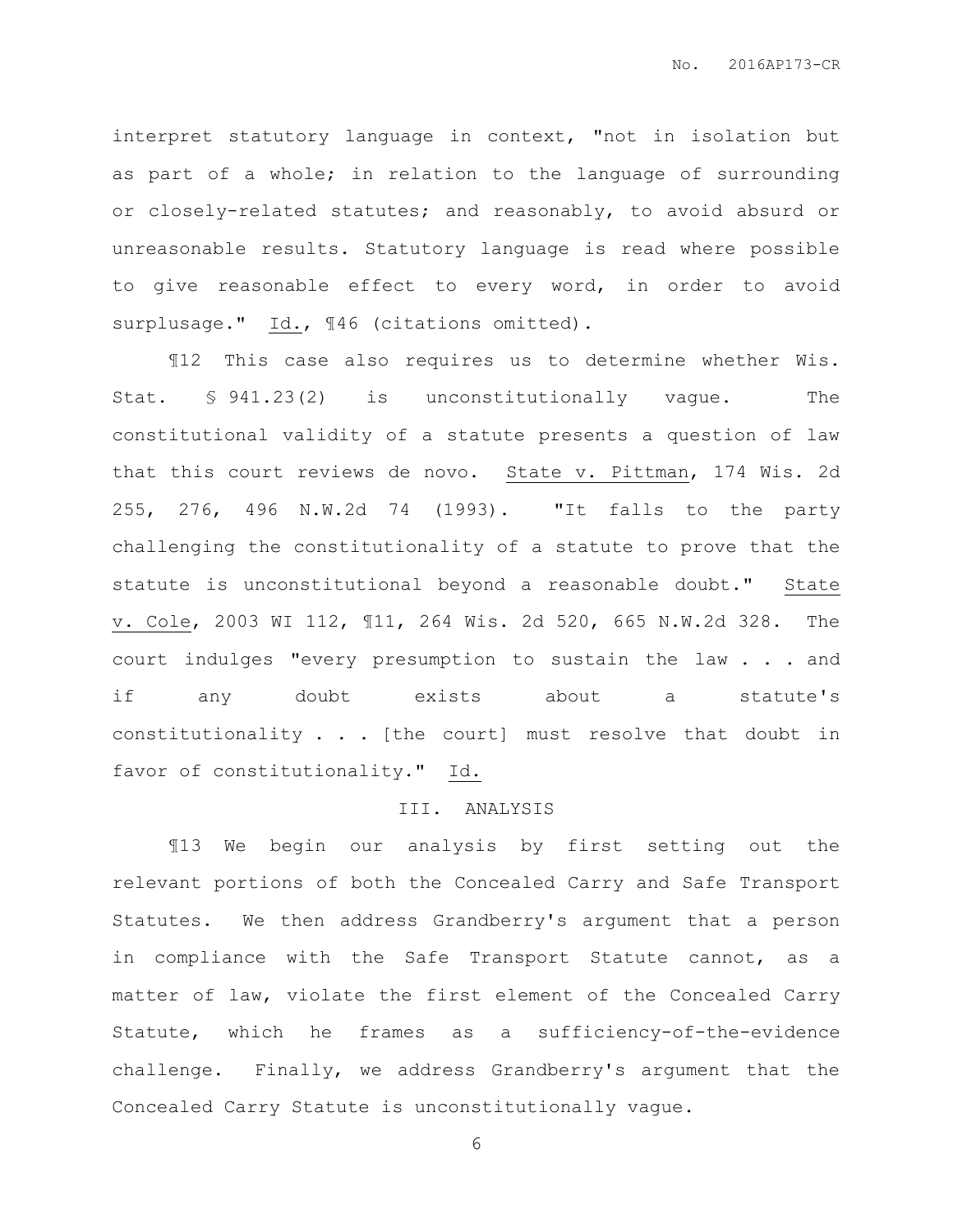## A. Statutory Background

1. The Concealed Carry Statute

¶14 The Concealed Carry Statute, with certain exceptions, criminalizes the carrying of concealed and dangerous weapons. The Concealed Carry Statute states, in relevant part:

(2) Any person, other than one of the following, who carries a concealed and dangerous weapon is guilty of a class A misdemeanor:

- (a) A peace officer . . .
- (b) A qualified out-of-state law enforcement officer . . .
- (c) A former officer . . .
- (d) A licensee, as defined in s.  $175.60(1)(d)^{5}$  . . .
- (e) An individual who carries a concealed and dangerous weapon, as defined in s. 175.60(1)(j), $^{[6]}$  in his or her own dwelling or place of business . . .

Wis. Stat. § 941.23(2).

 $\overline{a}$ 

¶15 We read the Concealed Carry Statute as having two parts. First, we refer to the part that creates the crime of carrying a concealed and dangerous weapon as the "general prohibition:" "Any person . . . who carries a concealed and

<sup>5</sup> "Licensee" is defined as "an individual holding a valid license to carry a concealed weapon." Wis. Stat.  $$175.60(1)(d).$ 

<sup>6</sup> "Weapon" is defined as "a handgun, an electric weapon, . . . or a billy club." Wis. Stat.  $$ 175.60(1)(i)$ .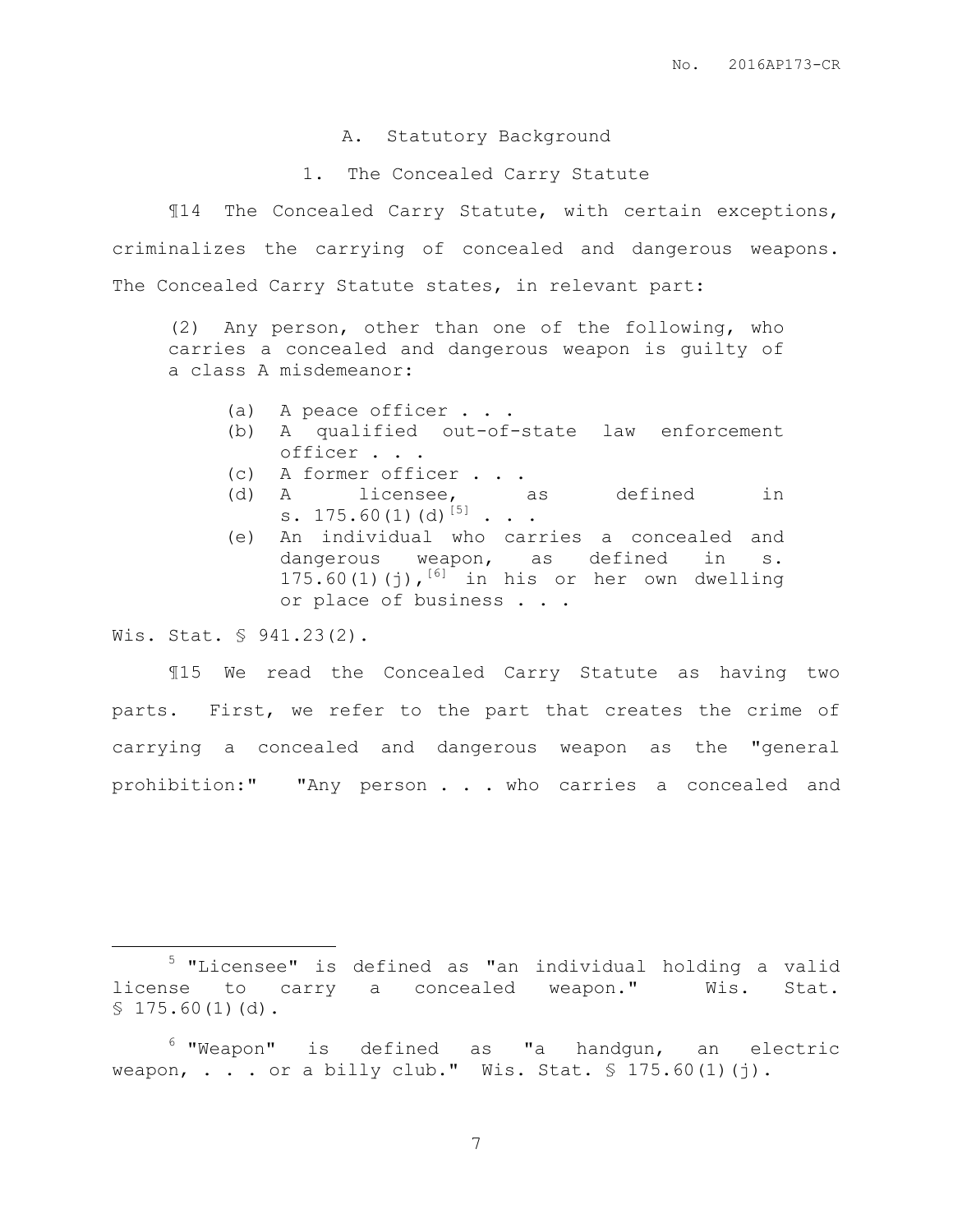dangerous weapon<sup>[7]</sup> is guilty of a Class A misdemeanor." See id. In order to convict a defendant of carrying a concealed and dangerous weapon contrary to Wis. Stat. § 941.23(2), the State must prove three elements:

- 1. The defendant carried a dangerous weapon. "Carried" means went armed with.
- 2. The defendant was aware of the presence of the weapon.

3. The weapon was concealed. Wis JI——Criminal 1335 (2016).

 $\overline{a}$ 

¶16 Almost 90 years ago, we first used the term "within reach" to describe when a person "goes armed" with a concealed and dangerous weapon for purposes of the Concealed Carry Statute. Mularkey v. State, 201 Wis. 429, 432, 230 N.W. 76 (1930) ("[T]he driver of an automobile goes armed, within the meaning of [the Concealed Carry Statute], when he has a dangerous weapon within reach on a shelf in back of his seat."). Nearly 50 years later, the definition was subsequently clarified so that "'going armed' [with a concealed and dangerous weapon] meant that the weapon was on the defendant's person or that the weapon [was] within the defendant's reach . . . . " State v. Asfoor, 75 Wis. 2d 411, 433-34, 249 N.W.2d 529 (1977). We articulated the current definition of "went armed with" in State

 $7$  For purposes of the general prohibition, a "dangerous weapon" includes "any firearm, whether loaded or unloaded." Wis. Stat. § 939.22(10). We note that, for purposes of the exception enumerated in Wis. Stat. § 941.23(2)(e), the legislature provided a narrower definition. See supra note 6.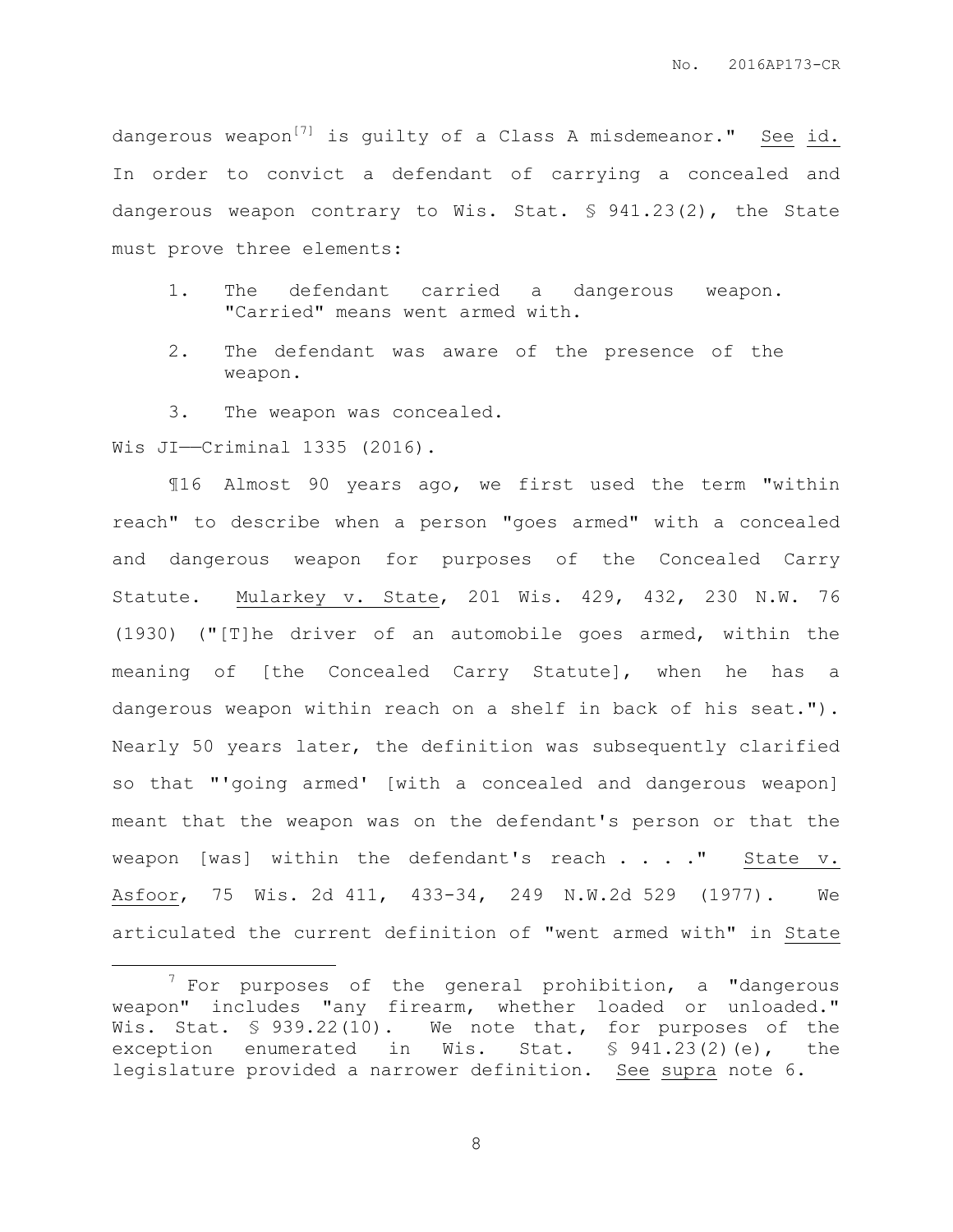v. Fry, 131 Wis. 2d 153, 182, 388 N.W.2d 565 (1986) (emphasis added) ("The elements of the crime of carrying a concealed weapon are: (1) the defendant had a dangerous weapon on his person or within his reach . . . . "), overruled on other grounds by State v. Dearborn, 2010 WI 84, 327 Wis. 2d 252, 786 N.W.2d 97.

¶17 The statute's second part sets forth enumerated exceptions to the general prohibition. Wis. Stat. § 941.23(2)(a)-(e). These exceptions are affirmative defenses to a charge of unlawfully carrying a concealed and dangerous weapon. State v. Williamson, 58 Wis. 2d 514, 524, 206 N.W.2d 613 (1973) (holding that defendants must raise their status as a peace officer as an affirmative defense). The enumerated exceptions were expanded in 2011. 2011 Wis. Act. 35, §§ 50-56. Before the 2011 amendment, only peace officers could lawfully carry a concealed and dangerous weapon. Wis. Stat.  $$941.23(2)$   $(2009-10)$ .

2. The Safe Transport Statute

¶18 The Safe Transport Statute states in relevant part:

(b) [N]o person may place, possess, or transport a firearm<sup>[8]</sup> . . in or on a vehicle, unless one of the following applies:

1. The firearm is unloaded or is a handgun.<sup>[9]</sup>

 $\overline{a}$ 

 $8$  "Firearm" is defined as "a weapon that acts by force of gunpowder." Wis. Stat. § 167.31(1)(c).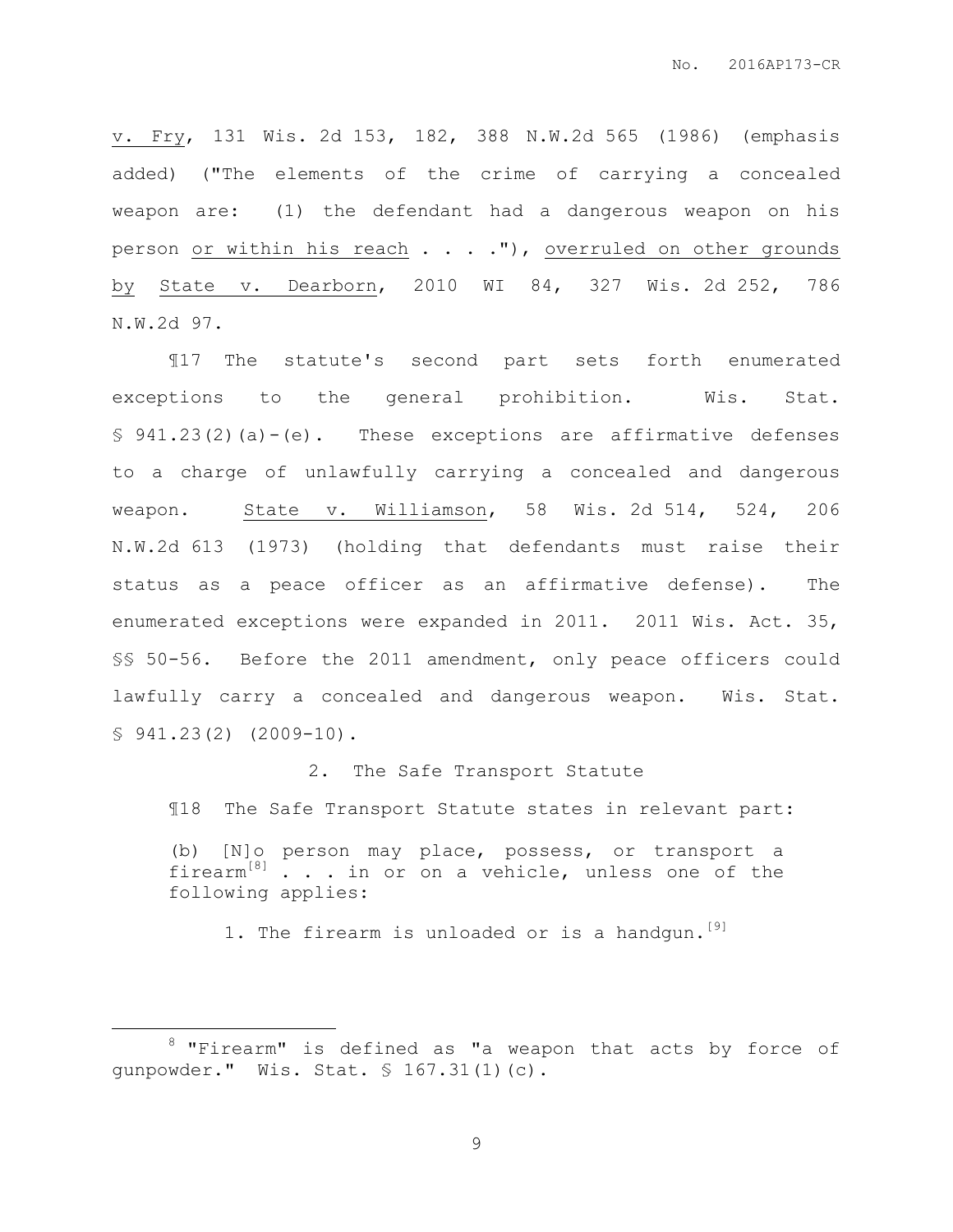Wis. Stat.  $\$ 167.31(2) (b) 1.^{10}$  This statute was amended in the same act that created Wisconsin's concealed carry license regime. 2011 Wis. Act. 35, § 31. Prior to the 2011 amendment, the Safe Transport Statute required all firearms (including handguns) that were placed within a motor vehicle to be unloaded and encased. Wis. Stat.  $$167.31(2)$  (b)  $(2009-10)$ . The current version of the statute does not include a requirement that any firearm be encased.  $\frac{1}{5}$  167.31(2)(b). Further, though the statute generally requires firearms be unloaded, it expressly excepts handguns from this requirement. § 167.31(2)(b)1. Therefore, under the terms of the Safe Transport Statute, handguns in a motor vehicle may be both loaded and uncased. $^{11}$  Id.

B. Grandberry's Conviction is Supported by Sufficient Evidence.

1. The nature of Grandberry's argument

 $\overline{a}$ 

<sup>9</sup> "Handqun" is defined as "any weapon designed or redesigned, or made or remade, and intended to be fired while held in one hand and to use the energy of an explosive to expel a projectile through a smooth or rifled bore." Wis. Stat. § 167.31(1)(cm) (citing Wis. Stat. § 175.60(1)(bm)). Machine guns, short-barreled rifles, and short-barreled shotguns are specifically excepted from the definition of "handgun." Wis. Stat. § 175.60(1)(bm).

 $10$  The Safe Transport Statute does not apply "to a firearm that is placed or possessed on a vehicle that is stationary." Wis. Stat. § 167.31(4)(ag).

 $11$  The State does not contest that Grandberry complied with the Safe Transport Statute, nor do we find any reason to conclude he did not. Thus, we assume without deciding that Grandberry did comply with its terms.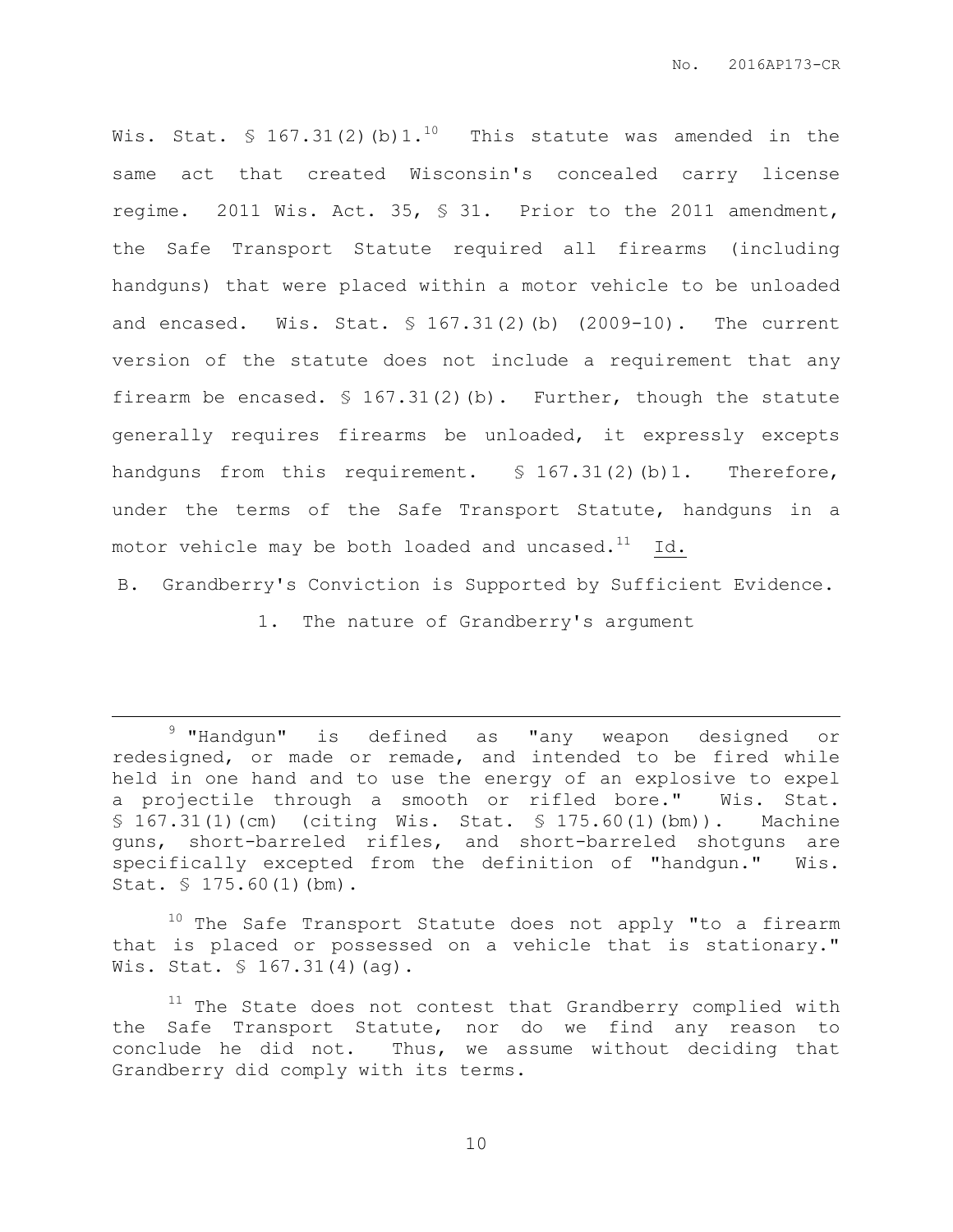¶19 Grandberry frames his first issue as a sufficiency-ofthe-evidence challenge; however, Grandberry does not raise the challenge in the traditional sense such that he asks us to review the evidence and apply it to the elements of the Concealed Carry Statute in order to determine whether there is "sufficient evidence" to support his conviction. See State v. Smith, 2012 WI 91, ¶41, 342 Wis. 2d 710, 817 N.W.2d 410. Rather, Grandberry uses his sufficiency of the evidence argument as the means by which he argues that the relevant statutes are in conflict.

¶20 Grandberry's argument consists of three components: two premises and a conclusion. His first premise is that the two statutes are in conflict because the same conduct-placing a loaded handgun in a motor vehicle—can comply with the Safe Transport Statute yet violate the Concealed Carry Statute. His second premise is that this purported conflict between the statutes must be resolved by a holding from this court that a person in compliance with the Safe Transport Statute does not "carry" for purposes of the Concealed Carry Statute.<sup>12</sup>

 $\overline{a}$ 

 $12$  Grandberry refers to his second premise as a "safe harbor." His use of this phrase is an improper inversion of that term of art, as a safe harbor is defined as "a provision (as in a statute or regulation) that affords protection from liability or penalty." Black's Law Dictionary 1536 (10<sup>th</sup> ed. 2014). No statute contains a provision affording the protection Grandberry seeks and we decline to either invent one or to contort our reading of the plain language of the statutes to suit Grandberry's purposes. State ex rel. Kalal v. Circuit Court for Dane Cty., 2004 WI 58, ¶45, 271 Wis. 2d 633, 681 N.W.2d 110 ("If the meaning of the statute is plain, we ordinarily stop the inquiry.").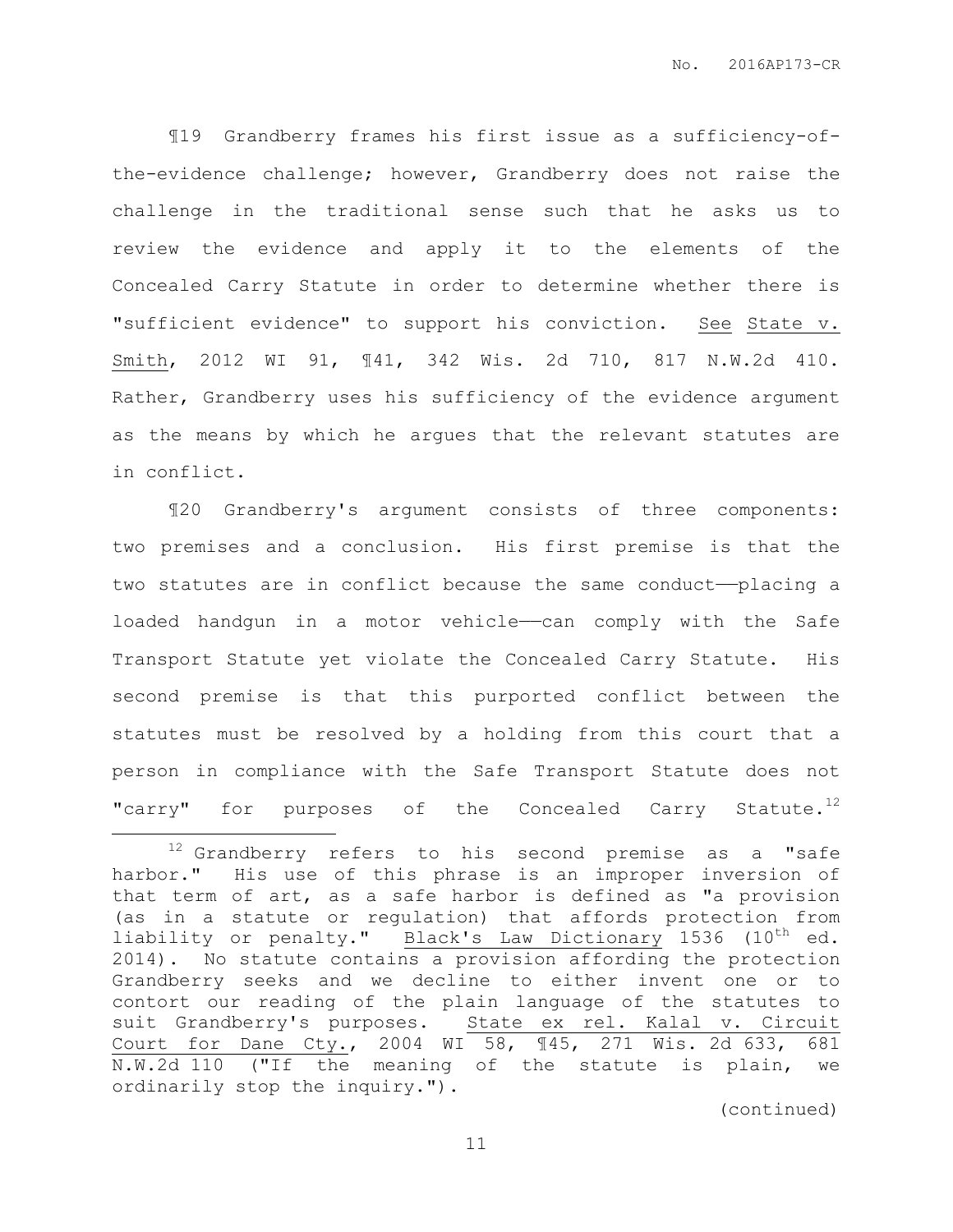Grandberry's conclusion is that he complied with the Safe Transport Statute, and so, as a matter of law, his conduct could not violate the first element ("carry") of the offense of carrying a concealed and dangerous weapon contrary to the Concealed Carry Statute.

2. The Safe Transport Statute and Concealed Carry Statute are not in conflict.

¶21 Grandberry's first premise is false because the two statutes are not in conflict. In order for two statutes to be in conflict, it must be impossible to comply with both. See City News & Novelty, Inc. v. Waukesha, 170 Wis. 2d 14, 22, 487 N.W.2d 316 (Ct. App. 1992). The two statutes serve distinct purposes: the Safe Transport Statute regulates the transportation of firearms in motor vehicles to ensure the transportation is done safely, see Wis. Stat. § 167.31 (entitled "Safe use and transportation of firearms and bows."),  $^{13}$  while the

Grandberry bases his "safe harbor" argument on a footnote in a court of appeals decision in which the court clarified that its holding, which concerned whether a firearm was concealed for purposes of the Concealed Carry Statute, "in no way limits the lawful placement, possession, or transportation of[] unloaded . . . and encased[] firearms . . . in vehicles as permitted by [the Safe Transport Statute]." State v. Walls, 190 Wis. 2d 65, 69 n.2, 526 N.W.2d 765 (Ct. App. 1994) (emphasis in original). The "safe harbor" argument is relevant only if the statutes are in conflict. Thus, we decline to further consider the merits of Grandberry's reading of Walls because we conclude the statutes are not in conflict.

 $\overline{a}$ 

 $13$  "Although titles are not part of statutes, Wis. Stat. § 990.001(6), they may be helpful in interpretation." Aiello v. Pleasant Prairie, 206 Wis. 2d 68, 73, 556 N.W.2d 697 (1996).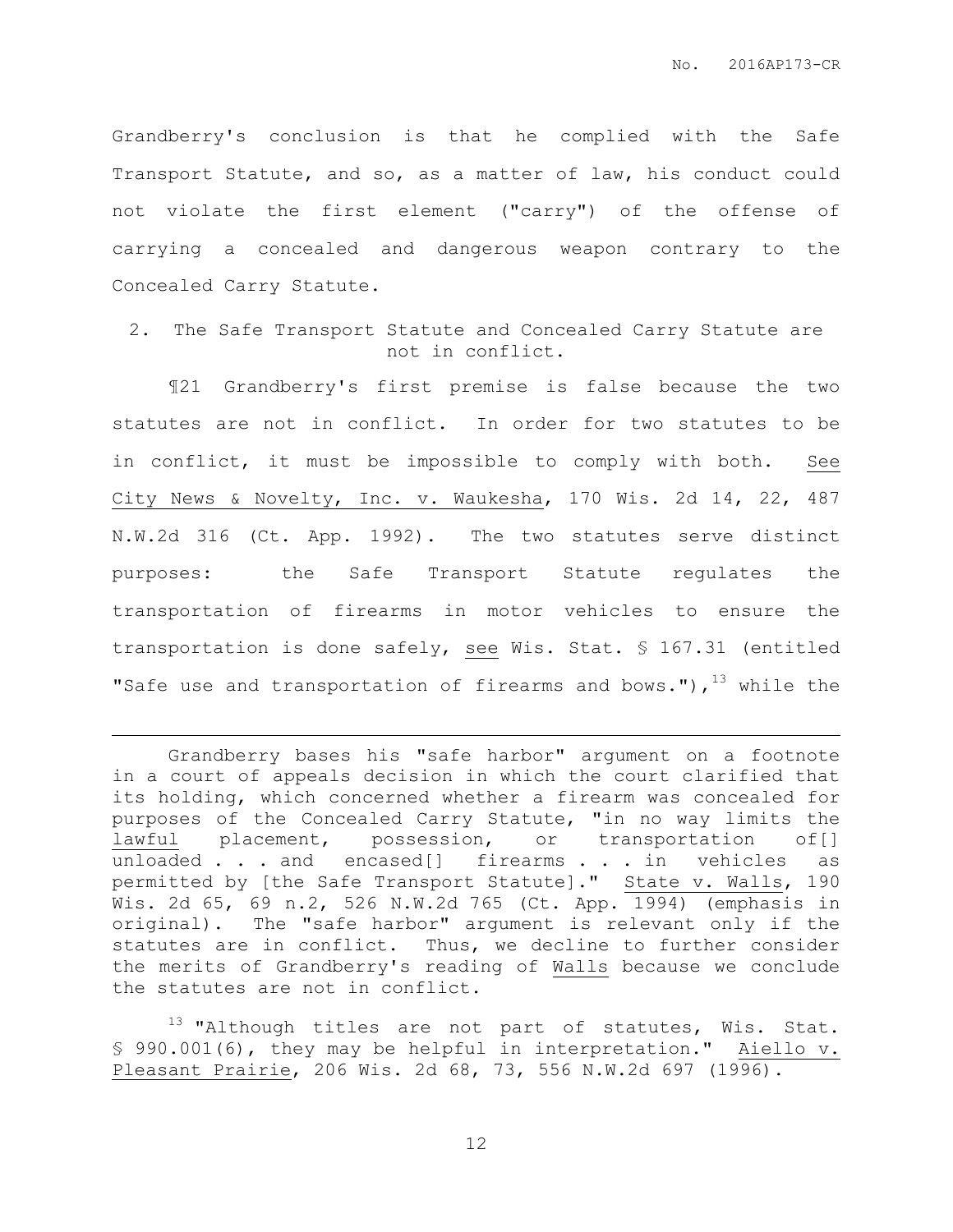Concealed Carry Statute regulates the carrying of concealed firearms to ensure the safety of the public, see State v. Walls, 190 Wis. 2d 65, 71, 526 N.W.2d 765 (Ct. App. 1994) (quoting Williams v. Commonwealth, 261 S.W.2d 807, 807-808 (Ky. 1953) (governments historically prohibited the carrying of concealed weapons "because persons becoming suddenly angered and having such a weapon in their pocket[] would be likely to use it, which in their sober moments they would not have done, and which could not have been done had not the weapon been upon their person.")). When a person places a loaded handgun in a motor vehicle, he can both transport a firearm in that motor vehicle (an act governed by the terms of the Safe Transport Statute) and carry a concealed and dangerous weapon (an act governed by the Concealed Carry Statute). Contrary to Grandberry's assertions, compliance with both statutes is not only possible, it is required.

¶22 Grandberry argues that it is impossible to comply with the Safe Transport Statute without violating the Concealed Carry Statute. Grandberry asserts that "Wisconsin courts have . . . generally considered firearms located anywhere inside the interior portion of a vehicle to be within a defendant's reach and thus 'carried' for purposes of the [Concealed Carry Statute]." According to Grandberry, a person who transports a loaded handgun in a motor vehicle that lacks a trunk separate from the passenger area (e.g., a minivan, SUV, hatchback, or station wagon) complies with the Safe Transport Statute yet is always in violation of the Concealed Carry Statute. This is so,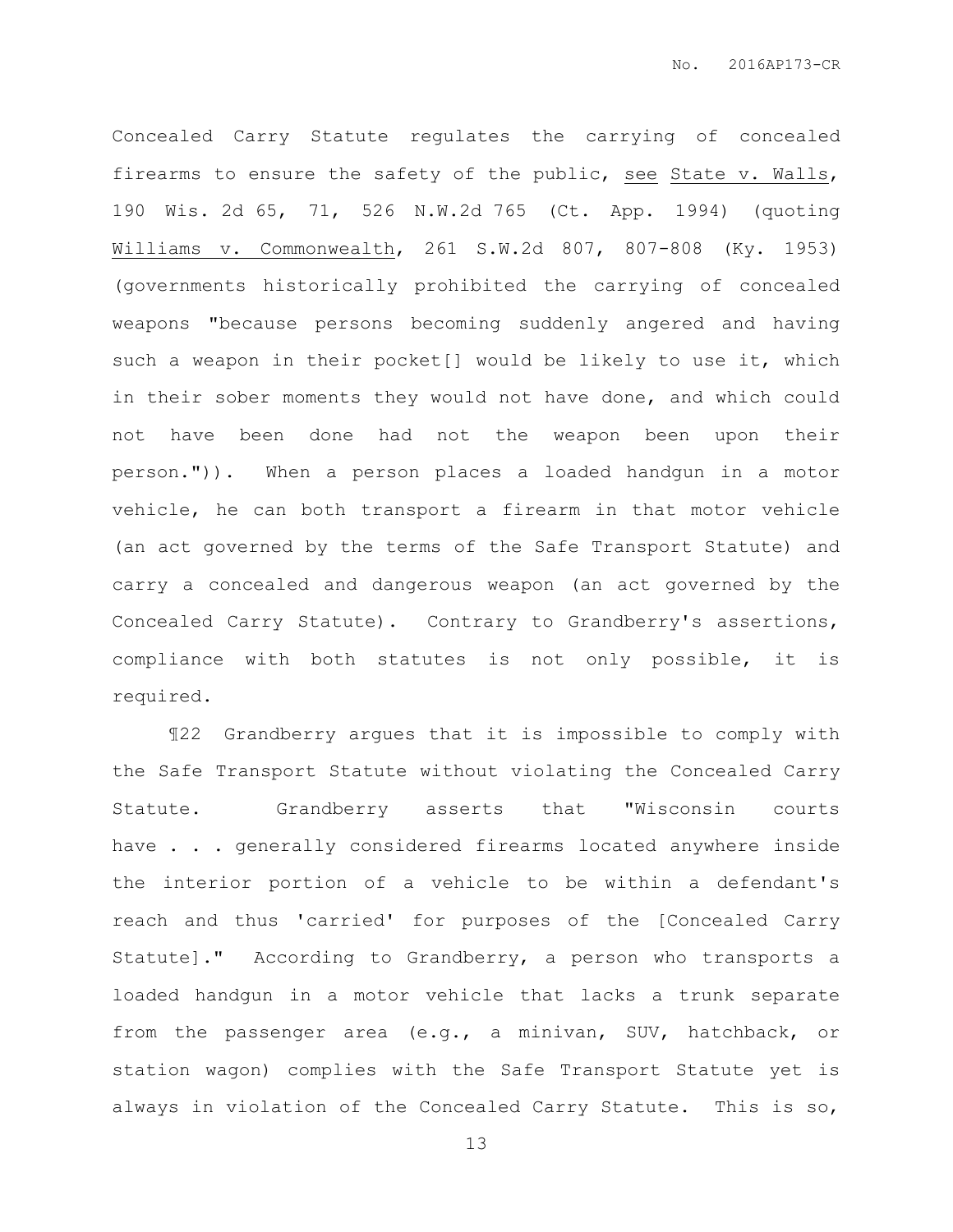he says, because the loaded handgun would always, as a matter of law, be "within reach," and thus "carried" for purposes of the Concealed Carry Statute.

¶23 This would be a compelling argument if it were true. As it is, however, his assertion is wholly unsupported by any statute, case law, or regulation. $^{14}$ 

¶24 Grandberry, perhaps recognizing that no Wisconsin court has ever defined "within reach" as broadly as he does, seeks to bolster his reading of the statute by drawing an analogy to search incident to arrest law under the Fourth Amendment. The Fourth Amendment permits warrantless searches "within 'the area into which an arrestee might reach in order to grab a weapon or evidentiary [item].'" New York v. Belton, 453

 $\overline{a}$ 

<sup>14</sup> Grandberry cites four cases to support the proposition that Wisconsin courts consider the entire passenger area "within reach," as a matter of law, for purposes of the Concealed Carry Statute. In two of them, we merely considered whether a reasonable finder of fact could conclude that the firearm was "within reach" in the circumstances of each particular case. State v. Fry, 131 Wis. 2d 153, 182, 388 N.W.2d 565 (1986) (holding reasonable jury could find handgun in glove compartment was within reach of driver), overruled on other grounds by State v. Dearborn, 2010 WI 84, 327 Wis. 2d 252, 786 N.W.2d 97; Mularkey v. State, 201 Wis. 429, 432, 230 N.W. 76 (1930) (concluding a handgun on a shelf behind the driver's seat is within reach of the driver). The other two were constitutional challenges to the Concealed Carry Statute, in which the question of whether the firearm was within reach was not at issue. State v. Fisher, 2006 WI 44, ¶¶1-2, 290 Wis. 2d 121, 714 N.W.2d 495; State v. Cole, 2003 WI 112, ¶49, 264 Wis. 2d 520, 665 N.W.2d 328. Significantly, no decision Grandberry cites——nor any decision we could find——has reviewed a factual finding that the trunk or cargo area of a motor vehicle was "within reach" for purposes of the Concealed Carry Statute. See id.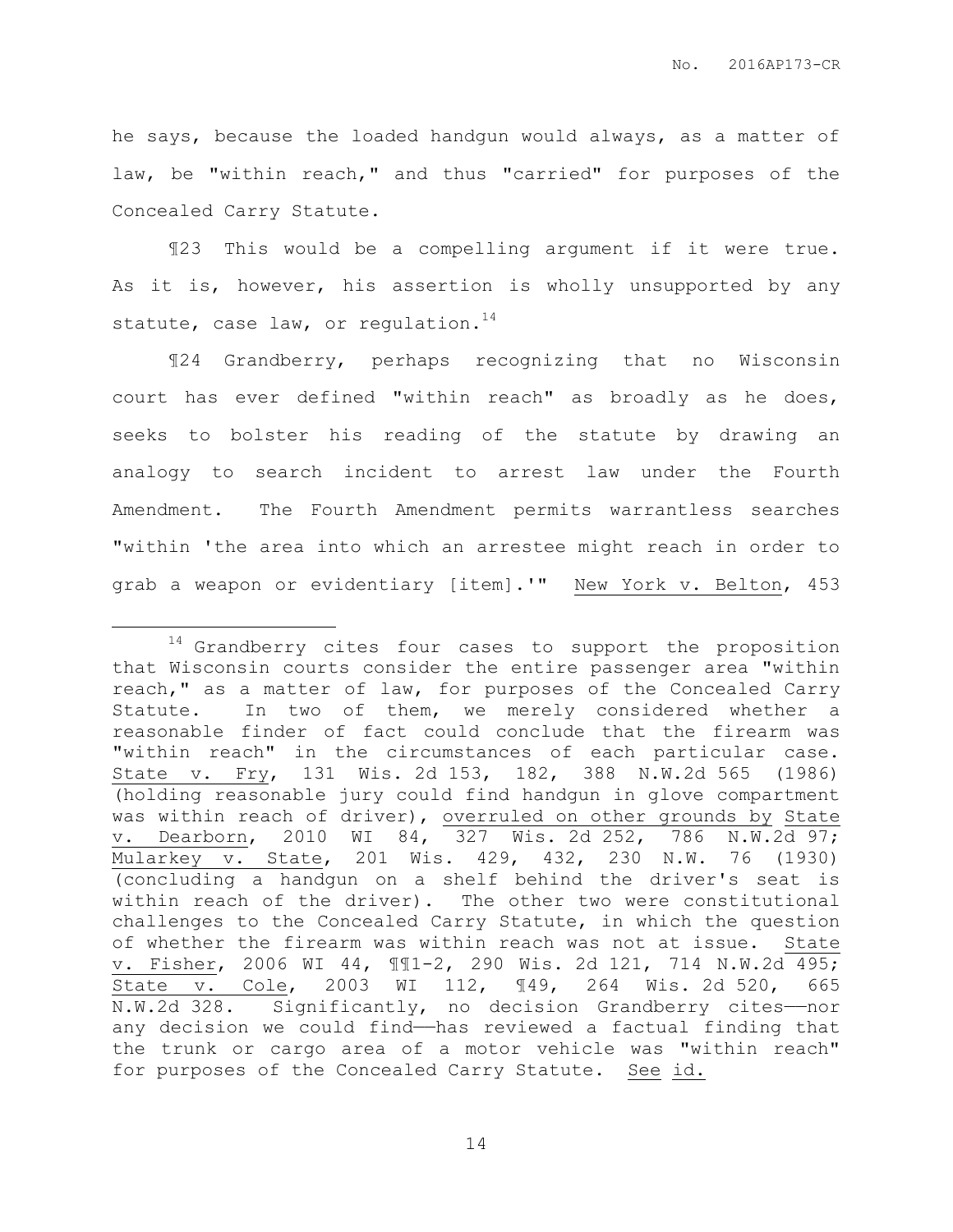U.S. 454, 460 (1981) (quoting Chimel v. California, 395 U.S. 752, 763 (1960)) (alteration in original). Grandberry construes the Court's words in Belton to mean "within reach." We are not so convinced. Rather, federal courts have described the area subject to a warrantless search incident to arrest as the arrestee's "grab area." See, e.g., United States v. Gandia, 424 F.3d 255, 261 (2d Cir. 2005).<sup>15</sup> After equating the grab area of Fourth Amendment jurisprudence to "within reach" for purposes of the Concealed Carry Statute, Grandberry goes on to argue that the terms have the same meaning regardless of the context in which they are applied.<sup>16</sup> They do not.

¶25 Grandberry and the concurrence fail to recognize the important distinctions between these terms. Both Grandberry and the concurrence conflate judicial interpretations of the Fourth Amendment with a factfinder's application of laws to a given set of facts. The determination of whether police conduct comports with Fourth Amendment jurisprudence concerning searches incident to arrest is a question of law. State v. Harris, 206

 $\overline{a}$ 

 $15$  Accordingly, we employ the term "grab area" when referring to Fourth Amendment jurisprudence concerning searches incident to arrest and employ the phrase "within reach" for discussion related to the Concealed Carry Statute.

<sup>&</sup>lt;sup>16</sup> The result of Grandberry's argument is that any area accessible from the passenger compartment (including the cargo area of minivans, station wagons, SUVs, and the like) is within reach, as a matter of law, because federal courts consider those areas to be within the person's "grab area," United States v. Stegall, 850 F.3d 981, 985 (8th Cir. 2017) (citing United States v. Mayo, 394 F.3d 1271, 1277 (9th Cir. 2005)).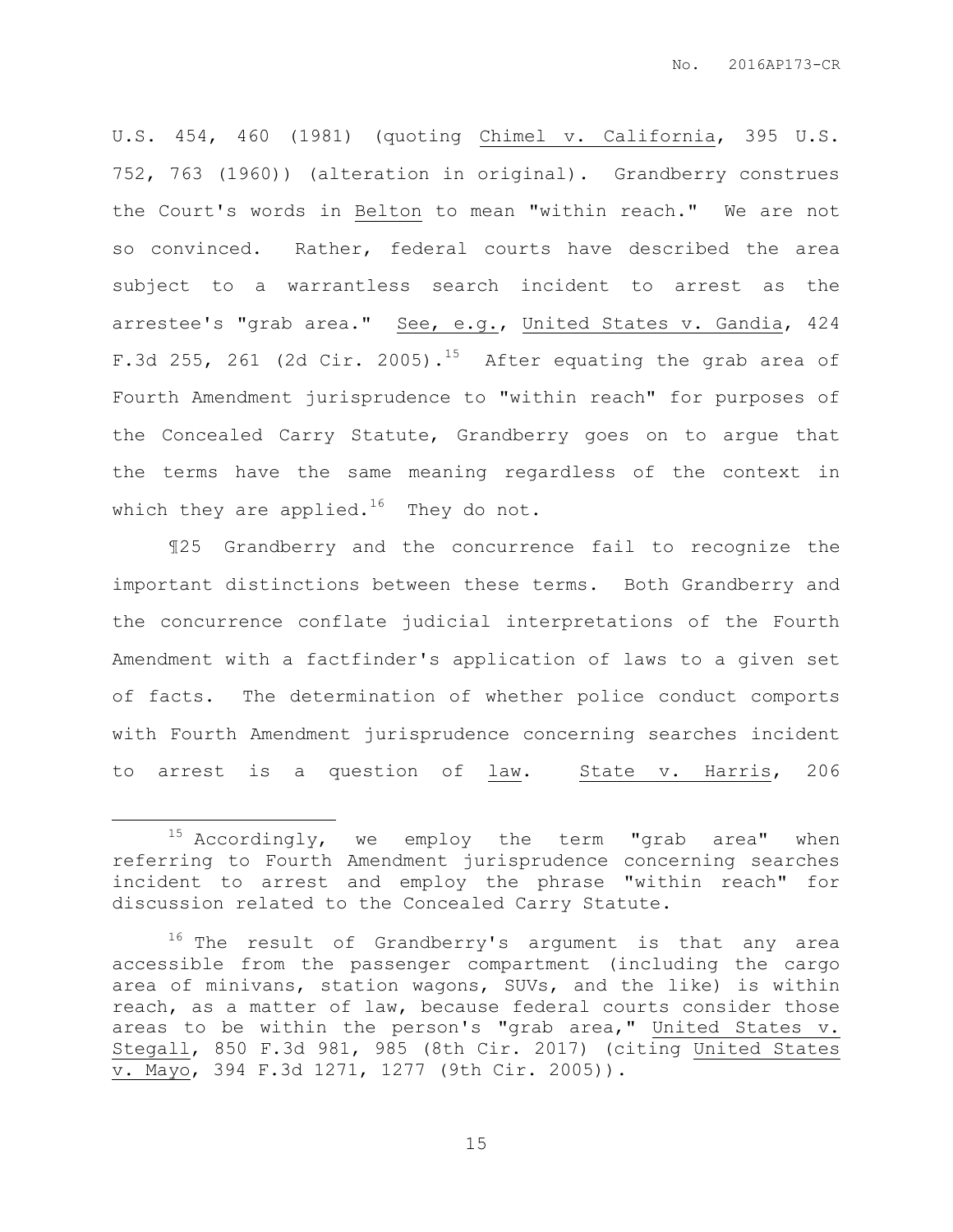Wis. 2d 243, 249-50, 557 N.W.2d 245 (1996). On the other hand, the question of whether a handgun is within reach is one of  $\texttt{fact.}^{\text{17}}$  See McNair v. Coffey, 279 F.3d 463, 476 (7th Cir. 2002) (Coffey, J., concurring in the judgment and dissenting in part) ("It is a basic premise of our legal system that juries are the triers of fact only; it is for the judge, not the jury to interpret the law and to draw the line in the sand separating conduct that is protected and unprotected under the constitution.").

¶26 Accordingly, it would be improper for us to set forth an exhaustive list of nooks and crannies within the various and sundry configurations of motor vehicles wherein the armed, but unlicensed, motorist may place his dangerous weapon. Our inability is a matter of legal proscription and not lack of will. Put simply, we do not provide the certainty both Grandberry and the concurrence seek because our system of criminal justice assigns the task of defining statutory terms to this court (as we did when we defined "go armed with" to mean "within reach"), but assigns the task of determining whether a set of facts fits that definition (in this case, whether a

 $\overline{a}$ 

<sup>&</sup>lt;sup>17</sup> E.g., Fry, 131 Wis. 2d at 182 (affirming jury verdict that handgun in glove compartment was within driver's reach); State v. Asfoor, 75 Wis. 2d 411, 435, 249 N.W.2d 529 (1977) (affirming jury verdict that handgun on floorboard of motor vehicle was within reach); Mularkey, 201 Wis. at 432 (affirming jury verdict that handgun on shelf behind front seat was within reach); State v. Keith, 175 Wis. 2d 75, 79, 498 N.W.2d 865 (Ct. App. 1993) (affirming jury verdict that handgun in defendant's purse was within reach).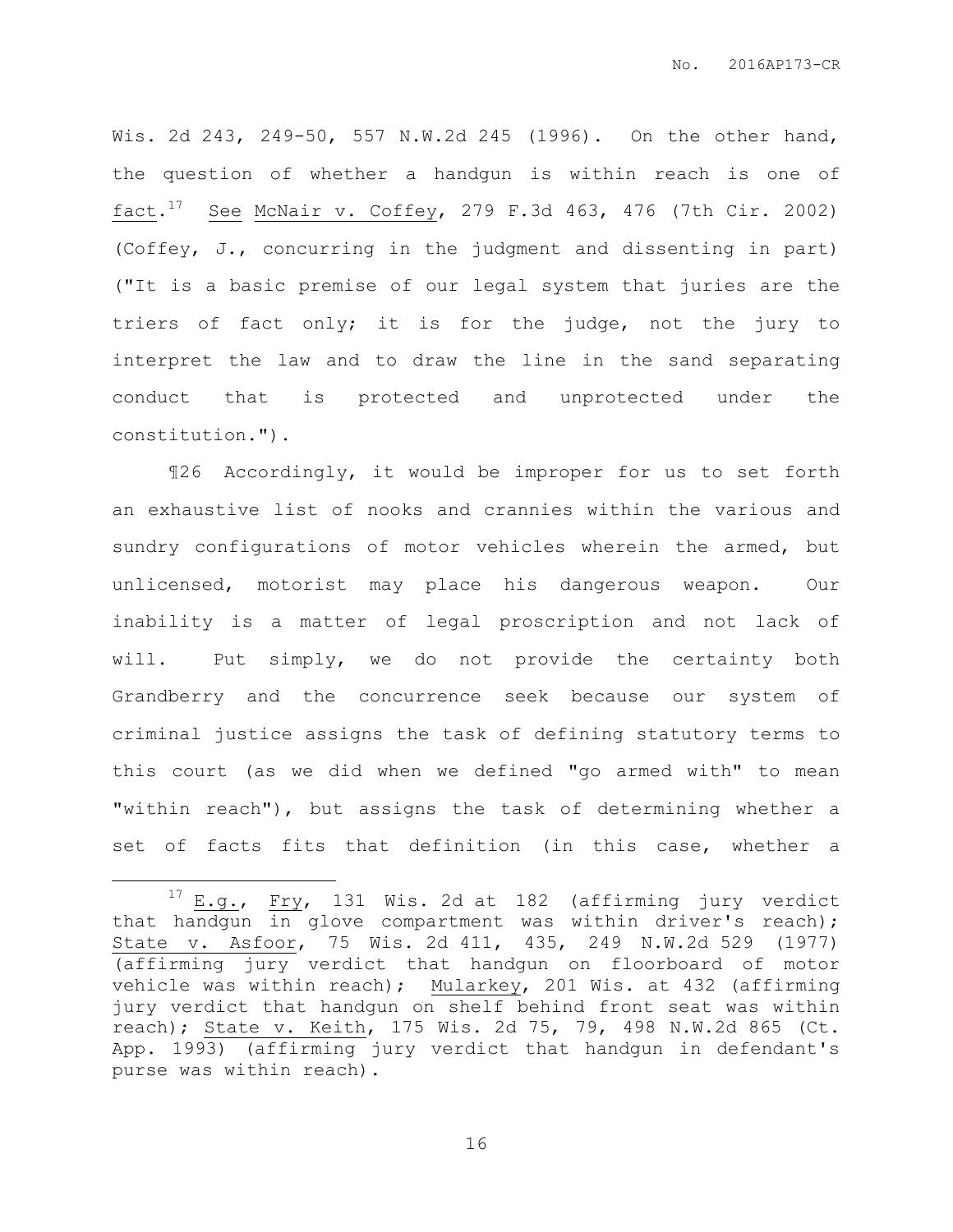dangerous weapon is "within reach") to the jury. State v. Leist, 141 Wis. 2d 34, 37-38 & n.2, 414 N.W.2d 45 (Ct. App. 1987) (citing United States v. Goetz, 746 F.2d 705, 708 (11th Cir. 1984) and State v. Christensen, 100 Wis. 2d 507, 510, 302 N.W.2d 448 (1981)); cf. Curtis v. Montgomery, 552 F.3d 578, 581- 82 (7th Cir. 2009) (quoting People v. Curtis, 820 N.E.2d 1116, 1124 (Ill. App. Ct. 2005)) ("[W]hether a particular set of circumstances constitutes 'surveillance' as defined in the statute is a question of fact for the jury.").

¶27 Next, Grandberry and the concurrence fail to recognize that the two bodies of law developed independently. As discussed above, we first used the term "within reach" to define "go armed with" in 1930. Mularkey, 201 Wis. at 432; see also supra, ¶16. The concept of search incident to arrest originated in 1914. Chimel, 395 U.S. at 755 (citing Weeks v. United States, 232 U.S. 383 (1914)). However, no phrase that resembles "within reach" or "grab area" was used in the search incident to arrest context before 1969. Id. at 763 ("There is ample justification, therefore, for a search of the arrestee's person and the area 'within his immediate control'-construing that phrase to mean the area from within which he might gain possession of a weapon or destructible evidence."); see also id. at 755-762 (recounting development of search incident to arrest jurisprudence).

¶28 This independent development of the two distinct legal concepts is significant because we have never conflated the concepts of grab area and within reach when construing the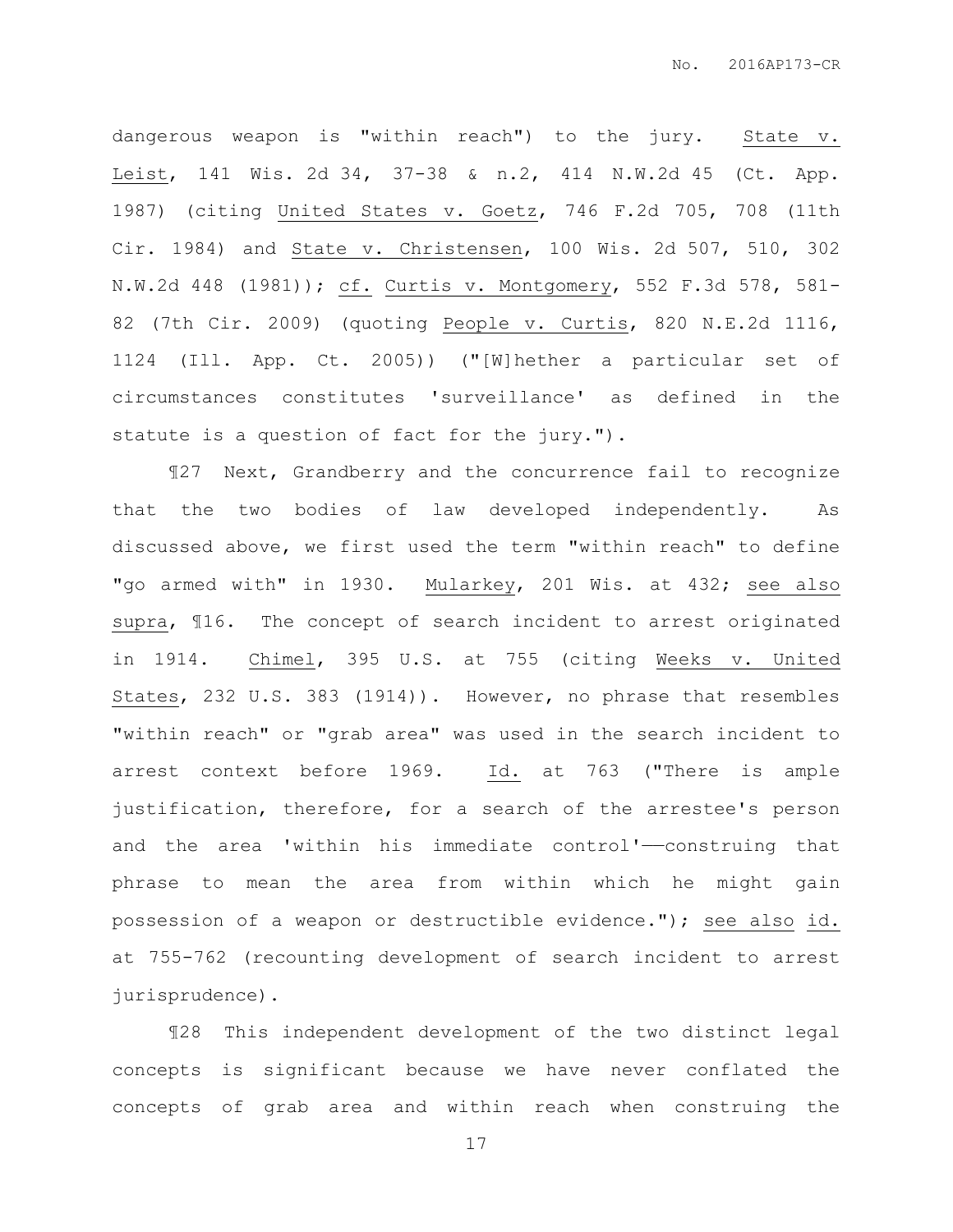Concealed Carry Statute. One example of this separateness is Fry. Most of our decision in that case centers on our consideration of Fourth Amendment jurisprudence concerning searches incident to arrest. See generally Fry, 131 Wis. 2d at 161-81. However, in a discreet part of the opinion, we separately considered whether the evidence adduced at trial was sufficient to uphold the defendant's conviction for carrying a concealed and dangerous weapon. The defendant argued that the handgun in his glove compartment could not, as a matter of law, be within reach because he testified at trial that his glove compartment would not open when the passenger seat was occupied. Id. at 182. We rejected his argument because the jury "was free to discount" his testimony in resolving the factual issue of whether his handgun was within reach. Id. (quoted source omitted).

¶29 In Fry, we properly treated the concepts of "grab area" and "within reach" as entirely separate concepts, as we have for decades and as we do here. Id. The two areas of law developed separately, and it is only by coincidence that they employ similar language. Confusion between the two contexts exists only because Grandberry threw it out like so much chum upon the waters and the concurrence took the bait hook, line, and sinker. To define "within reach" in the same way the United States Supreme Court defines "grab area" is to: (1) assign a definition to "within reach" that was not and could not have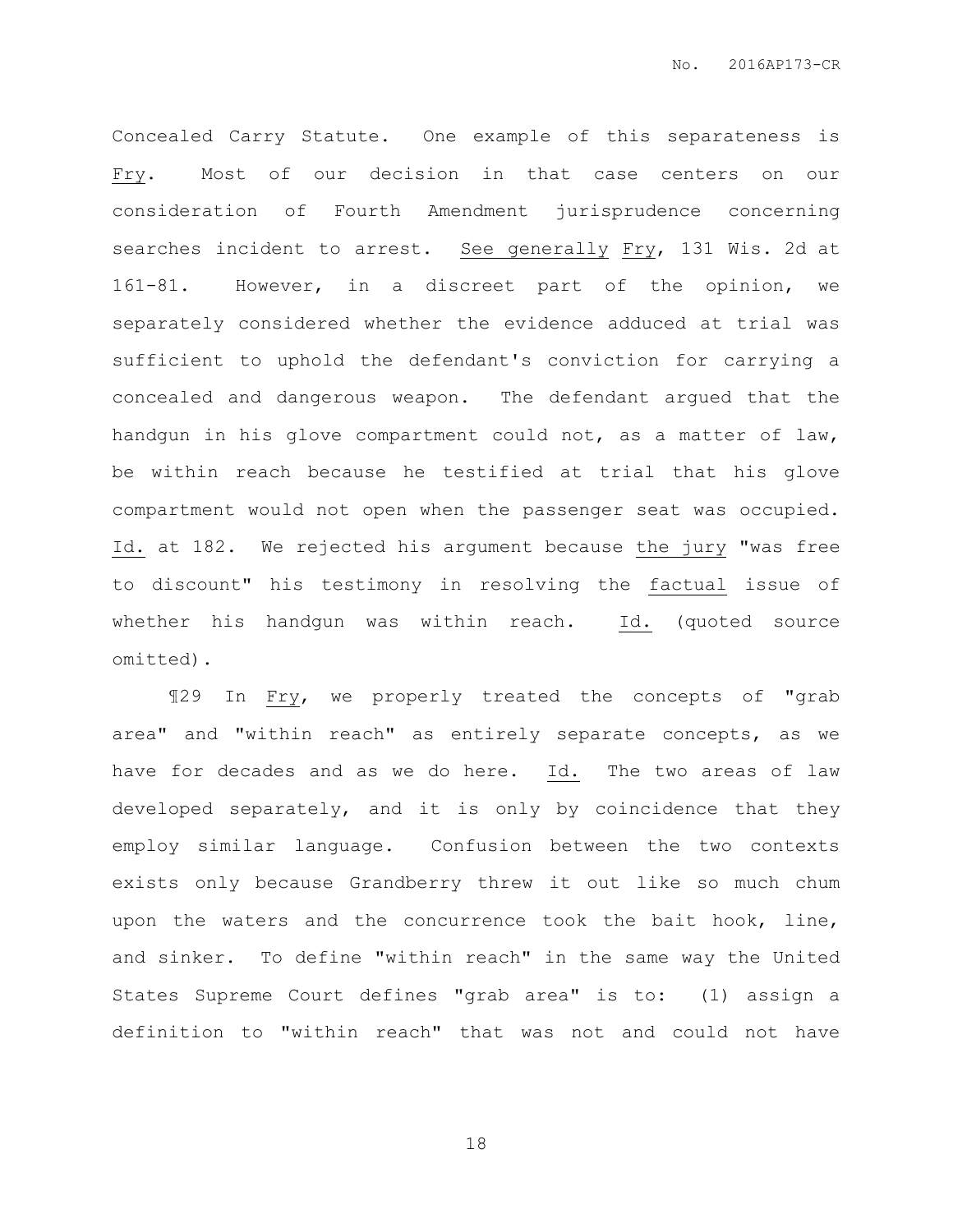been intended when the term was first used;<sup>18</sup> (2) confuse two entirely separate and distinct areas of the law; and (3) lead naturally to the illegal usurpation of the role of the jury. We decline Grandberry's invitation to do so, no matter how vociferously the concurrence urges us to accept it.

3. Grandberry's argument fails because there is no conflict between the statutes.

¶30 We start by observing that no part of a motor vehicle is, as a matter of law, within reach. Rather, defining what areas of a motor vehicle are within reach has been, is now, and (absent legislative amendment) will continue to be a question to be resolved on a case-by-case basis by finders of fact and by courts reviewing the sufficiency of the evidence in particular cases. See generally Fry, 131 Wis. 2d at 182. Citizens who seek to comply with both statutes have at least two reasonable

 $\overline{a}$ 

<sup>18</sup> This court had been using "within reach" for purposes of the Concealed Carry Statute for approximately 39 years before the United States Supreme Court introduced the phrase "within his immediate control" to Fourth Amendment jurisprudence. See Mularkey, 201 Wis. at 432; Chimel, 395 U.S. at 763.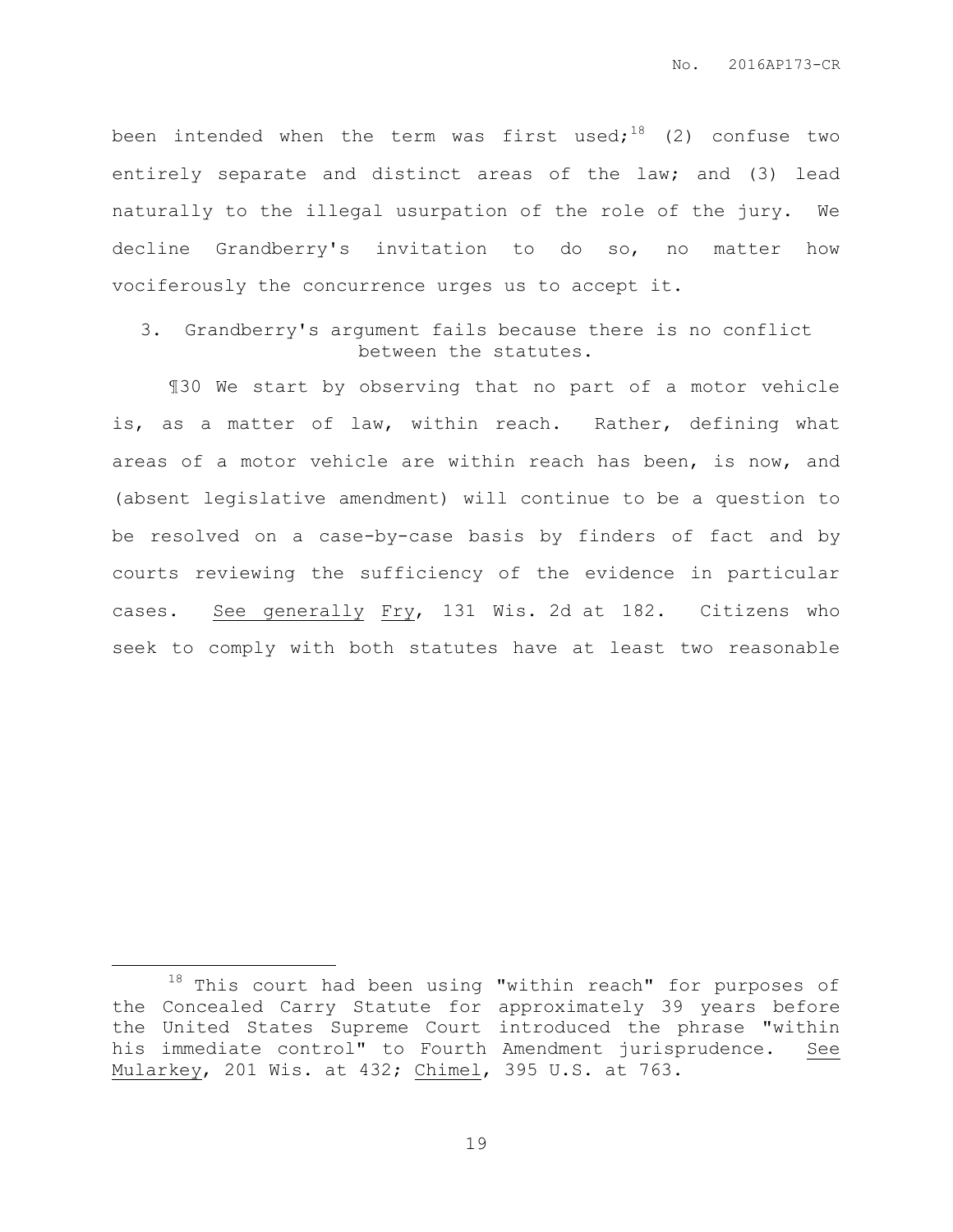means of doing so: (1) obtaining a concealed carry license;<sup>19</sup> or, (2) placing their firearms out of reach.

¶31 Grandberry and the amicus devote a considerable portion of their respective arguments within their briefs describing the parade of horribles they claim will result from our decision to affirm the court of appeals. They raise the specter of promiscuous prosecution of hunters and sport shooters who will be left struggling to comply with both statutes. The myriad of hypothetical circumstances that may arise in factual backgrounds in prosecutions for carrying a concealed and dangerous weapon render it impossible for this court to establish a bright-line rule setting forth which parts of a vehicle are and are not within reach. Nor is it, absent legislative directive, our place to do so. See Kittias Cty. v. E. Wash. Growth Mgmt. Hearings Bd., 256 P.3d 1193, ¶23 (Wash. 2011) (rejecting proposed bright-line rule where inquiry is "a question of fact based on the specific circumstances of each case"). Nonetheless, citizens and factfinders can find

 $\overline{a}$ 

<sup>&</sup>lt;sup>19</sup> Grandberry argues that requiring citizens to obtain a concealed carry license puts an economic barrier on their right to bear arms. This argument is rendered moot by our holding that persons without a concealed carry license can comply with both statutes by placing their firearms out of reach. Further, Grandberry raises the economic barrier argument as a bare onesentence assertion in a footnote and never develops it. We need not address this argument, and given its undeveloped state, it would be imprudent to do so. State v. Gracia, 2013 WI 15, ¶28 n.13, 345 Wis. 2d 488, 826 N.W.2d 87 ("we do not usually address undeveloped arguments").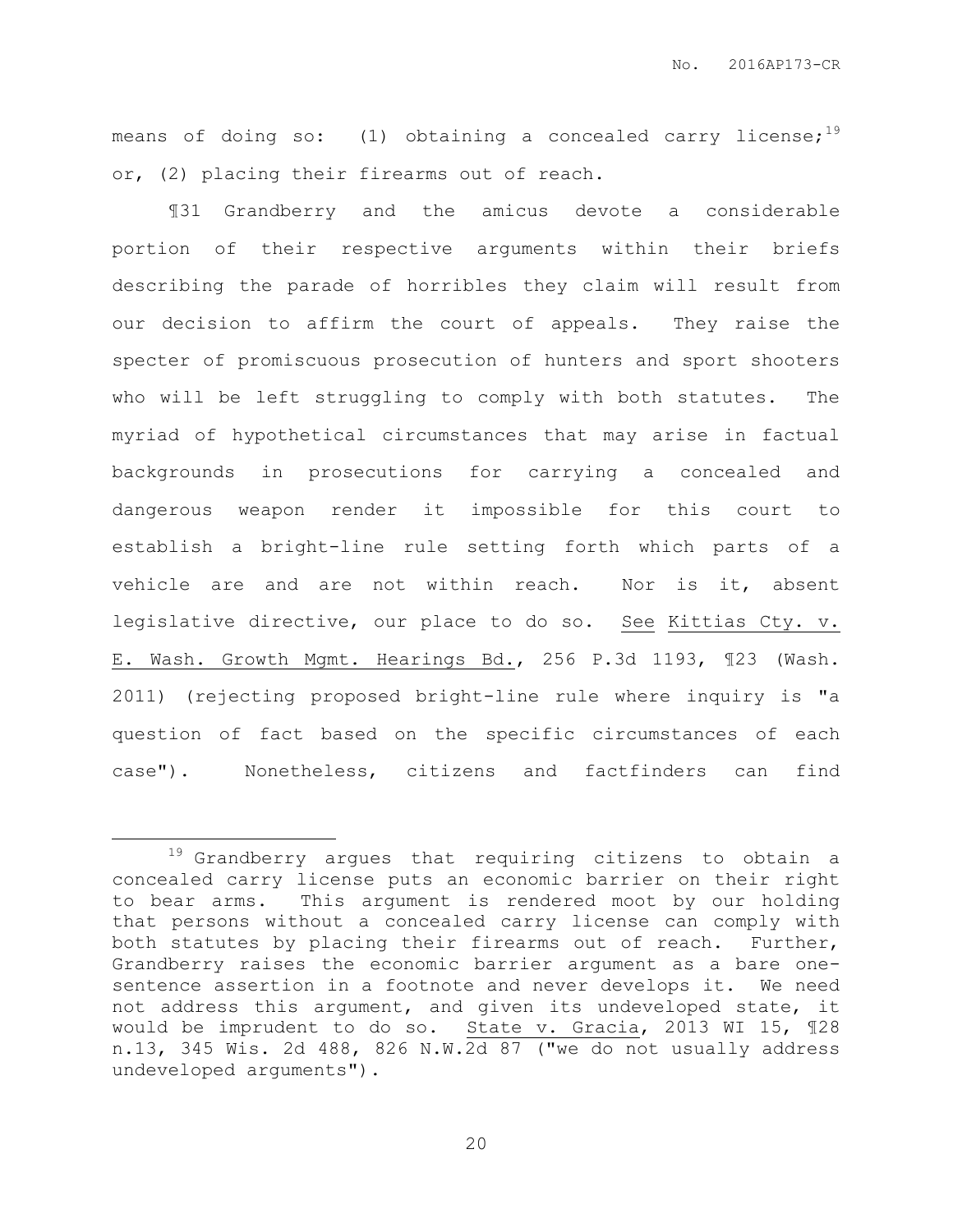guidance<sup>20</sup> in our precedent and common sense, and should consider factors such as the location of the dangerous weapon in the motor vehicle relative to the location of its possessor, the motor vehicle's size, and the possessor's ability to reach the dangerous weapon while in the motor vehicle.

C. Grandberry Failed to Satisfy His Burden to Prove the Concealed Carry Statute is Unconstitutionally Vague.

¶32 We next consider whether the Concealed Carry Statute is unconstitutionally vaque<sup>21</sup> as applied to Grandberry. He admits that "[v]iewed separately, the [Concealed Carry Statute] and the [Safe Transport Statute] appear clear." However, he argues that "read together, they create unconstitutional vagueness." This argument is based on the same premise as his sufficiency-of-the-evidence argument—that the two statutes are

 $\overline{a}$ 

[T]his court does not issue advisory opinions on how a statute could be interpreted to different factual scenarios in future cases. See Grotenrath v. Grotenrath, 215 Wis. 381, 384, 254 N.W. 631 (1934) ("[C]ourts will not ordinarily render advisory opinions where the questions propounded have not arisen and may never arise."). Rather, it is our job to adjudicate the dispute in front of us. It is thus not necessary for us to resolve the hypotheticals laid out by [the Defendant].

 $21$  The terms "unconstitutionally vague" and "void for vagueness" describe the same concept and are thus used interchangeably. See State v. McManus, 152 Wis. 2d 113, 135, 447 N.W.2d 654 (1989).

 $20$  We resist the invitation of Grandberry and the amicus to make broad pronouncements based on hypothetical facts. See State v. Steffes, 2013 WI 53, ¶27, 347 Wis. 2d 683, 832 N.W.2d 101: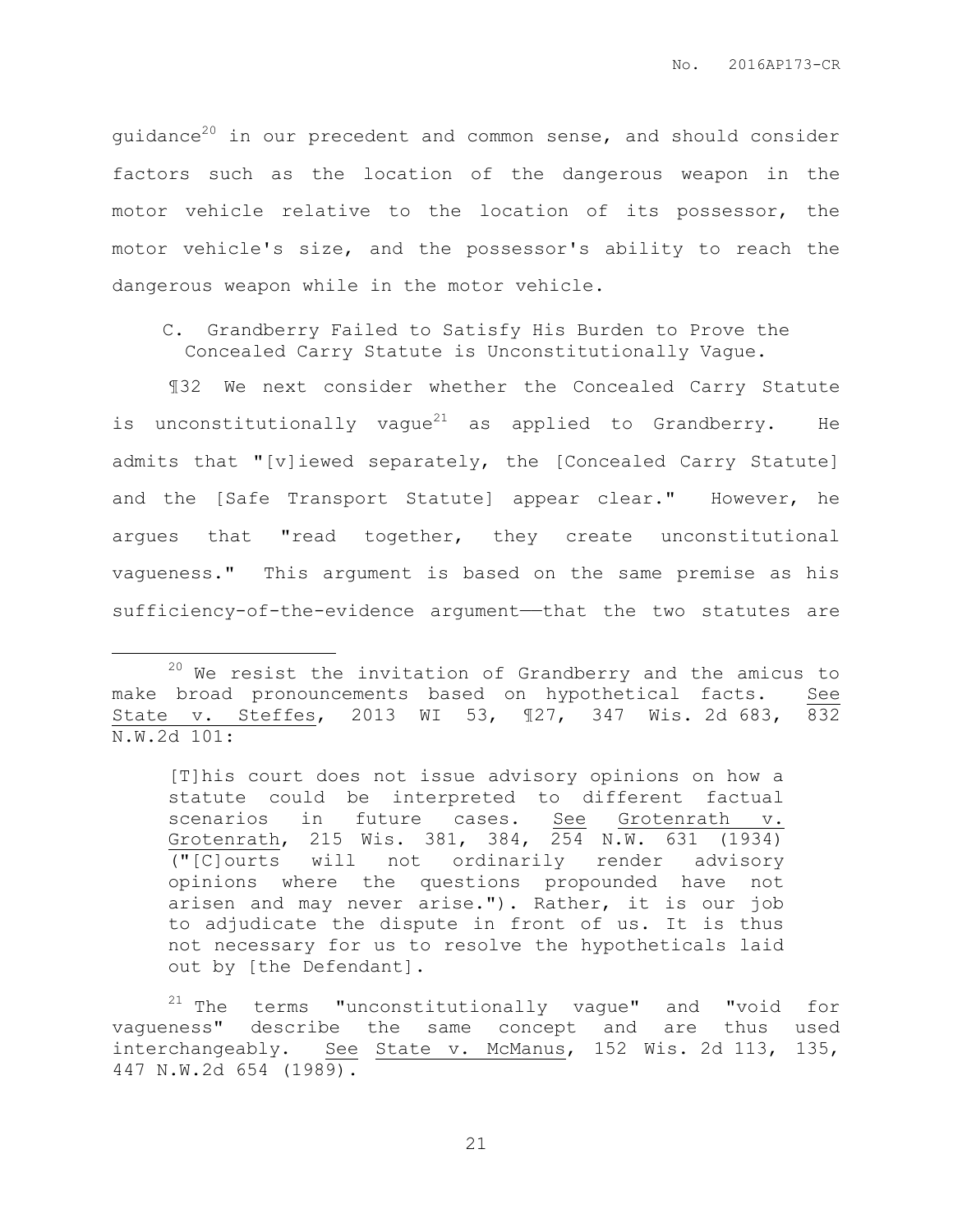in conflict——and for the same reasons we hold that the Concealed Carry Statute provides sufficient notice of what conduct is prohibited.

¶33 "[T]he void-for-vagueness doctrine requires that a penal statute define the criminal offense with sufficient definiteness that ordinary people can understand what conduct is prohibited and in a manner that does not encourage arbitrary and discriminatory enforcement." Beckles v. United States, 137 S. Ct. 886, 892 (2017) (citing Kolender v. Lawson, 461 U.S. 352, 357 (1983)). See also State v. Cissell, 127 Wis. 2d 205, 224, 378 N.W.2d 691 (1985) (quoting Kolender for the definition of void-for-vagueness); Wayne R. LaFave, 1 Substantive Criminal Law § 2.3 (2d ed.), Westlaw (database updated Oct. 2017) ("The voidfor-vagueness doctrine . . . require[s] that a criminal statute be declared void when it is so vague that men of common intelligence must necessarily guess at its meaning and differ to its application").

¶34 Grandberry's constitutional challenge is as-applied. In an as-applied challenge, a court assesses the merits of the constitutional claim by considering the facts of the particular case, not hypothetical facts in other situations.<sup>22</sup> State v. Hamdan, 2003 WI 113, ¶43, 264 Wis. 2d 433, 665 N.W.2d 785. Thus, in this case, we consider whether a person of ordinary

 $\overline{a}$ 

 $22$  This is in contrast to a facial challenge, which requires the court to determine whether a statute may be constitutionally applied in any circumstance. Cole, 264 Wis. 2d 520, ¶30.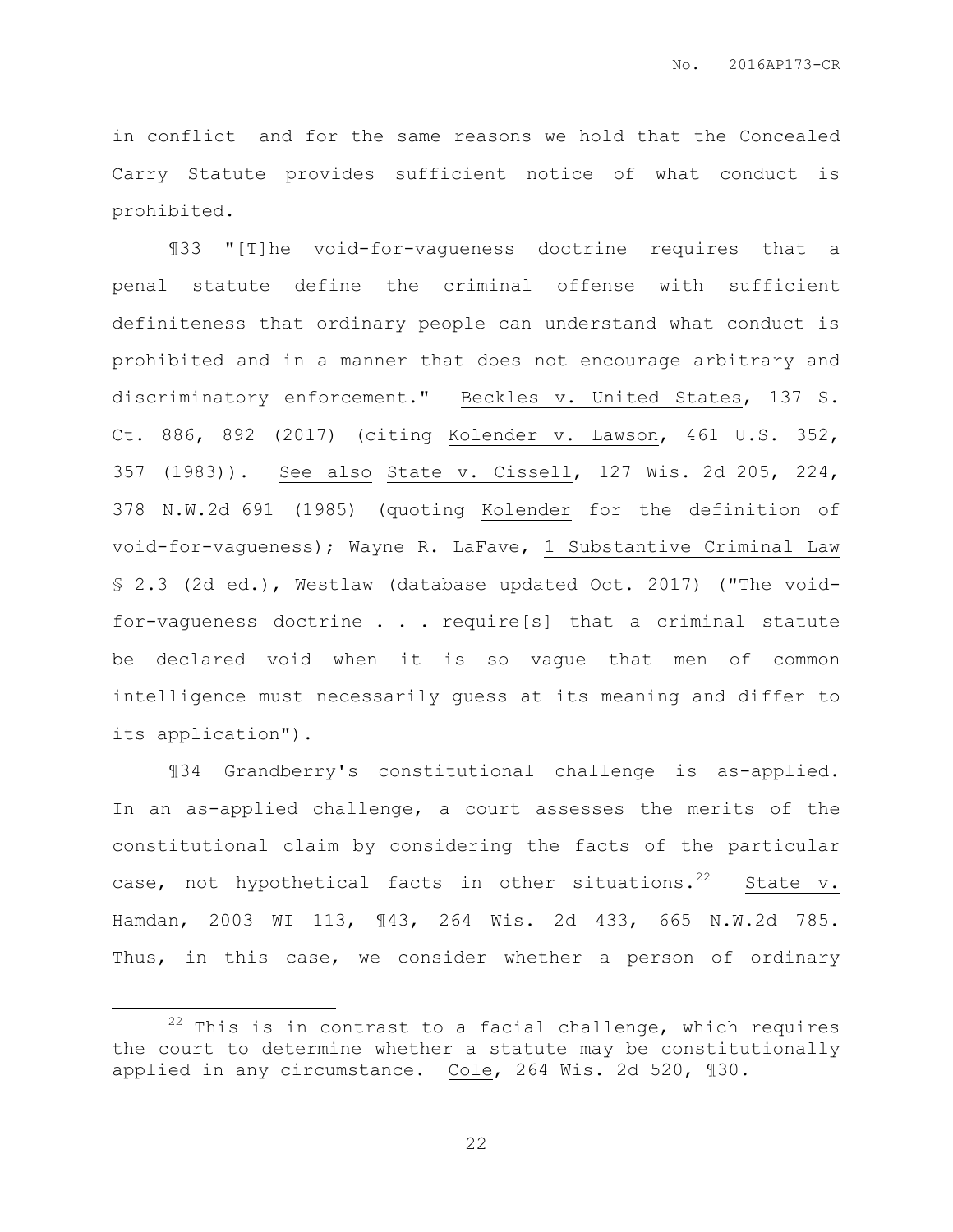intelligence in Grandberry's situation (i.e., placing a loaded handgun in the glove compartment of a motor vehicle) would have fair notice that his conduct violates the Concealed Carry Statute. State v. Hahn, 221 Wis. 2d 670, 679, 586 N.W.2d 5 (Ct. App. 1998).

¶35 Grandberry's argument boils down to a complaint that the statutes overlap such that placing his loaded handgun in his glove compartment constitutes both transporting under the Safe Transport Statute and carrying under the Concealed Carry Statute, and thus his conduct can comply with one statute while simultaneously violating the other. Grandberry asks how a person reading the Safe Transport Statute can possibly know that complying with the terms of that statute may, in some circumstances, also violate the Concealed Carry Statute. Unlike the bulk of Grandberry's arguments, the answer to his question is straightforward and elegant in its simplicity: read the Concealed Carry Statute. Due process does not demand that every regulation on a certain subject be in the same statute; such a requirement would be absurd. Rather, where multiple statutes govern a defendant's conduct, due process requires that the terms of the statute under which the defendant was charged be sufficiently clear. Cissell, 127 Wis. 2d at 216-17 (citing United States v. Batchelder, 442 U.S. 114, 123 (1979)).

¶36 The Concealed Carry Statute provides sufficient notice to a person of ordinary intelligence that carrying a concealed and dangerous weapon is prohibited unless one of the statutory exceptions enumerated in Wis. Stat. § 941.23(2)(a)-(e) applies.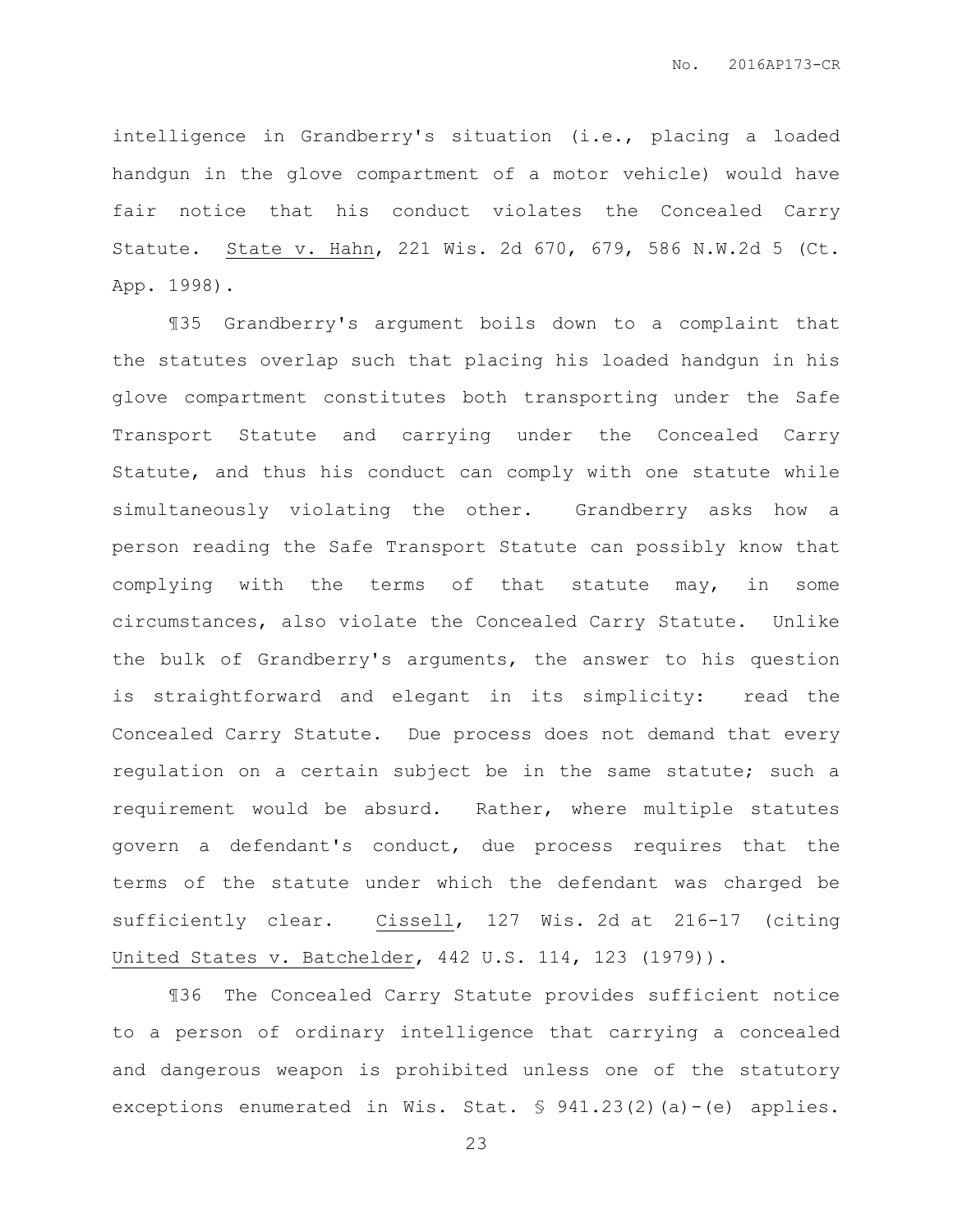See Asfoor, 75 Wis. 2d at 435 (holding prior version of the Concealed Carry Statute was not unconstitutionally vague). The statute clearly defines what conduct is prohibited: "Any person . . . who carries a concealed and dangerous weapon is guilty of a Class A misdemeanor." § 941.23(2). The language creating the exceptions, "other than one of the following," is equally clear that the only way a person can lawfully carry a concealed and dangerous weapon is to fall within one of the enumerated exceptions. Id. Grandberry could not reasonably believe that placing a firearm in the glovebox of his motor vehicle is permitted under the terms of the Concealed Carry Statute<sup>23</sup>—something Grandberry obliquely acknowledged at the time of his arrest when he told the arresting officers (untruthfully) that he possessed a concealed carry license. Thus, Grandberry's due process challenge fails.

## IV. CONCLUSION

¶37 We hold that the Concealed Carry Statute and Safe Transport Statute are not in conflict because Grandberry could have complied with both by either obtaining a concealed carry

 $\overline{a}$ 

<sup>&</sup>lt;sup>23</sup> Because this is an as-applied challenge, see supra  $$32$ , our conclusion that the Concealed Carry Statute is constitutionally applied to Grandberry does not mean that the Concealed Carry Statute is constitutionally applied in all circumstances. If, for instance, this opinion opens the wide floodgates to the variety and volume of prosecutions posited by Grandberry and the amicus, it will be up to the relevant courts to determine whether the Concealed Carry Statute may be constitutionally applied in each of those particular circumstances. See supra ¶29 n.20.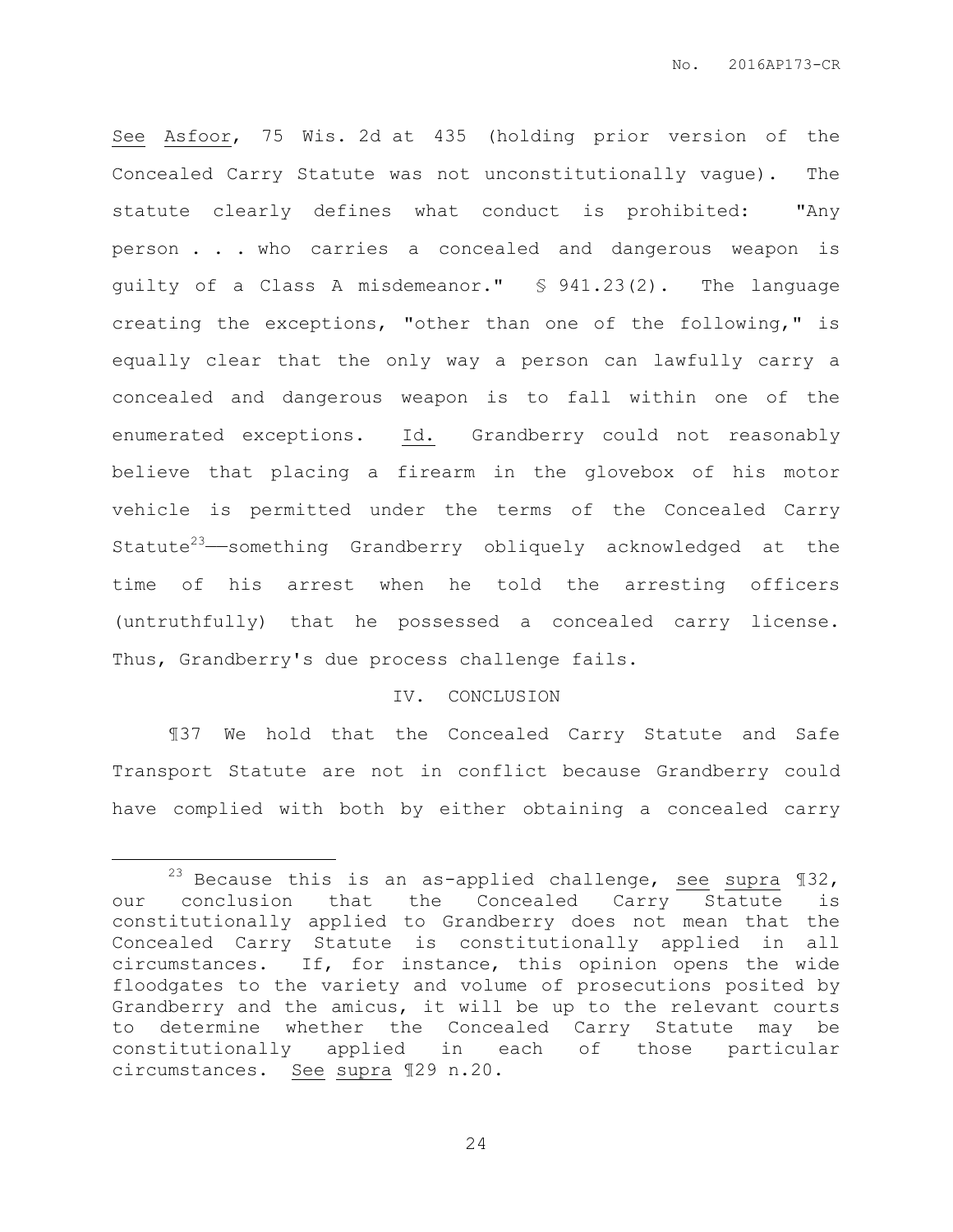license pursuant to Wis. Stat. § 175.60 or by placing his loaded handgun out of reach. Further, we hold that the Concealed Carry Statute is not unconstitutionally vague because a person of ordinary intelligence has sufficient notice that carrying a concealed and dangerous weapon is unlawful unless one of the enumerated exceptions in the Concealed Carry Statute applies. For these reasons, we affirm the court of appeals.

*By the Court.*—The decision of the court of appeals is affirmed.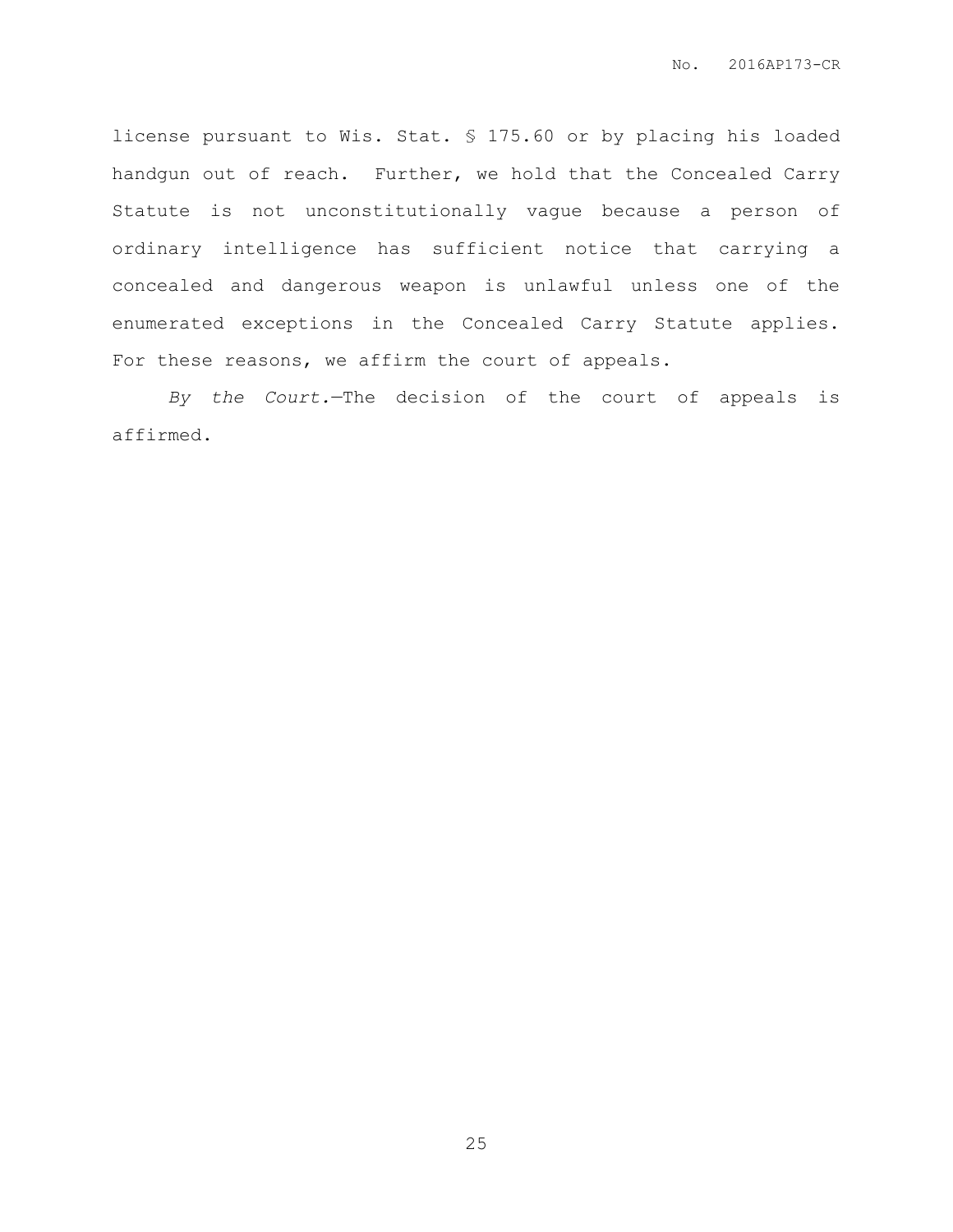¶38 DANIEL KELLY, J. *(concurring).* Mr. Grandberry tells us he did not "carr[y] a concealed and dangerous weapon" when he placed a handgun in his vehicle's glove compartment. See Wis. Stat. § 941.23(2). This is so, he says, because of a statute that exempts handguns from the type of firearms one may not place in a vehicle. Today, the court concludes Mr. Grandberry was wrong—he did carry a concealed and dangerous weapon, and no statute excused his actions. Therefore, his conviction was and is sound. And I agree with that.

¶39 But in reaching that conclusion, we created unnecessary ambiguity about what it means to "carry" a weapon. Whereas that concept bore only one meaning before today, now it bears two——one for measuring the propriety of vehicle searches under the constitution, and another for espying a violation of Wis. Stat. § 941.23(2) (the "Concealed Carry Statute"). This is both unnecessary and unwise.

¶40 The Concealed Carry Statute's proscription is clear, and the process of determining whether Mr. Grandberry violated it covers well-travelled ground. The statute says "[a]ny person, other than one of the following, who carries a concealed and dangerous weapon is guilty of a Class A misdemeanor." Wis. Stat. § 941.23(2). All agree that Mr. Grandberry did not fit within any of the exceptions, so we next inquire into what it means to "carry" a weapon. The Concealed Carry Statute provides the answer: "'Carry' has the meaning given in s. 175.60(1)(ag)." § 941.23(1)(ag). Following this cue, we find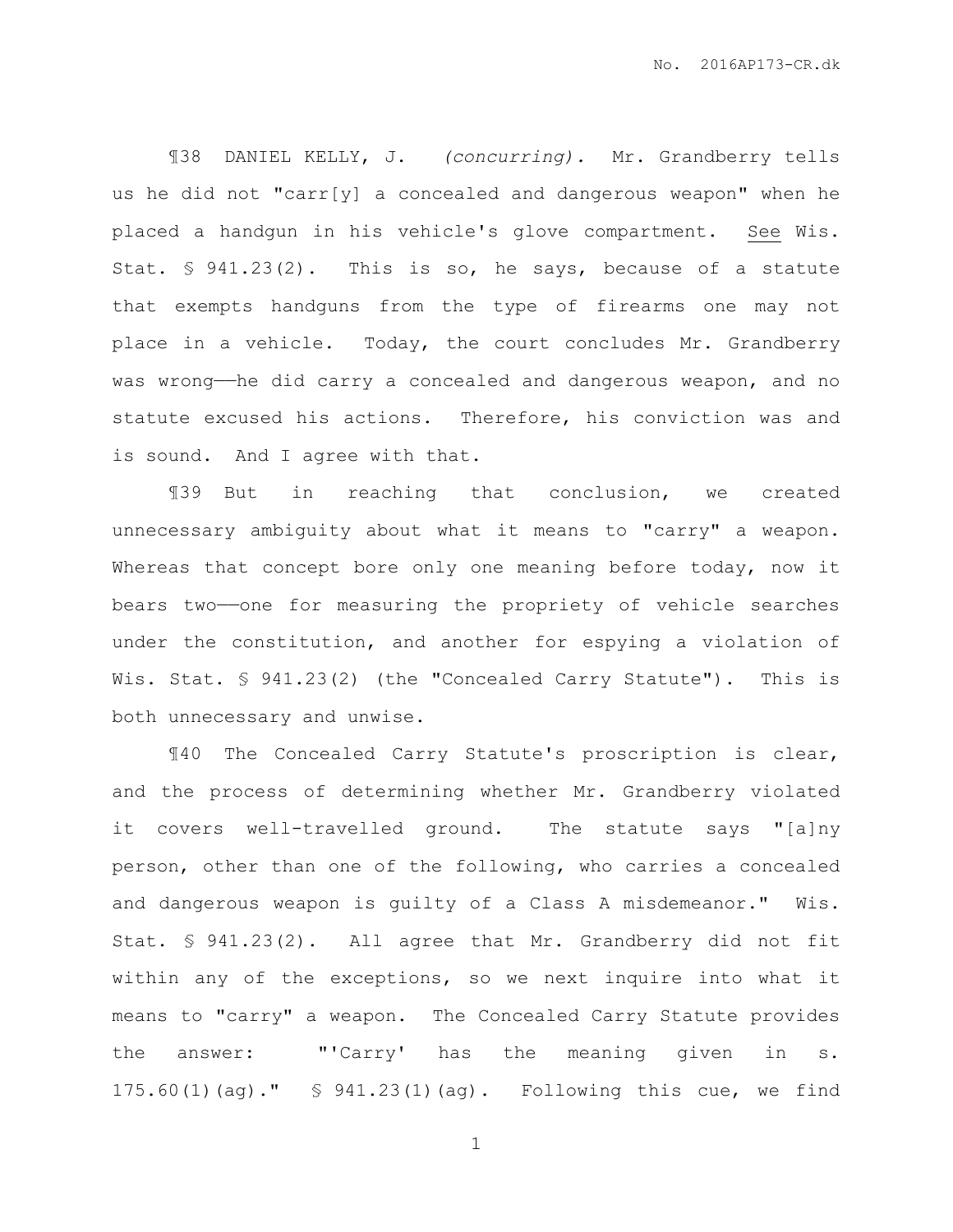in the referenced section that "'[c]arry' means to go armed with." Wis. Stat. § 175.60(1)(ag).

¶41 We have a long history with the phrase "to go armed with" as it relates to the Concealed Carry Statute. Nearly a century ago we decided, as a matter of law, that a person is armed when he has a firearm "within reach." Mularkey v. State, 201 Wis. 429, 432, 230 N.W. 76 (1930) ("[T]he driver of an automobile goes armed, within the meaning of section 340.69, Stats., <sup>[1]</sup> when he has a dangerous weapon within reach on a shelf in back of his seat." (citations omitted)). We said essentially the same thing in State v. Asfoor, 75 Wis. 2d 411, 433-34, 249 N.W.2d 529 (1977), stating that "'going armed' meant that the weapon was on the defendant's person or that the weapon must have been within the defendant's reach." We confirmed this understanding of the phrase in State v. Fry, another case involving a handgun in a vehicle's glove compartment. 131 Wis. 2d 153, 182, 388 N.W.2d 565 (1986) ("The elements of the crime of carrying a concealed weapon are: (1) the defendant had a dangerous weapon on his person or within his reach . . . . " (citation omitted)), overruled on other grounds by State v. Dearborn, 2010 WI 84, 327 Wis. 2d 252, 786 N.W.2d 97.

¶42 We now arrive at the end of the definitional chain in which "carry" means "go armed with," and "go armed with" means

 $\overline{a}$ 

 $1$  This statute was the precursor to the Concealed Carry Statute, and provided that "[a]ny person who shall go armed with any concealed and dangerous weapon shall be punished." Wis. Stat. § 340.69 (1929-30).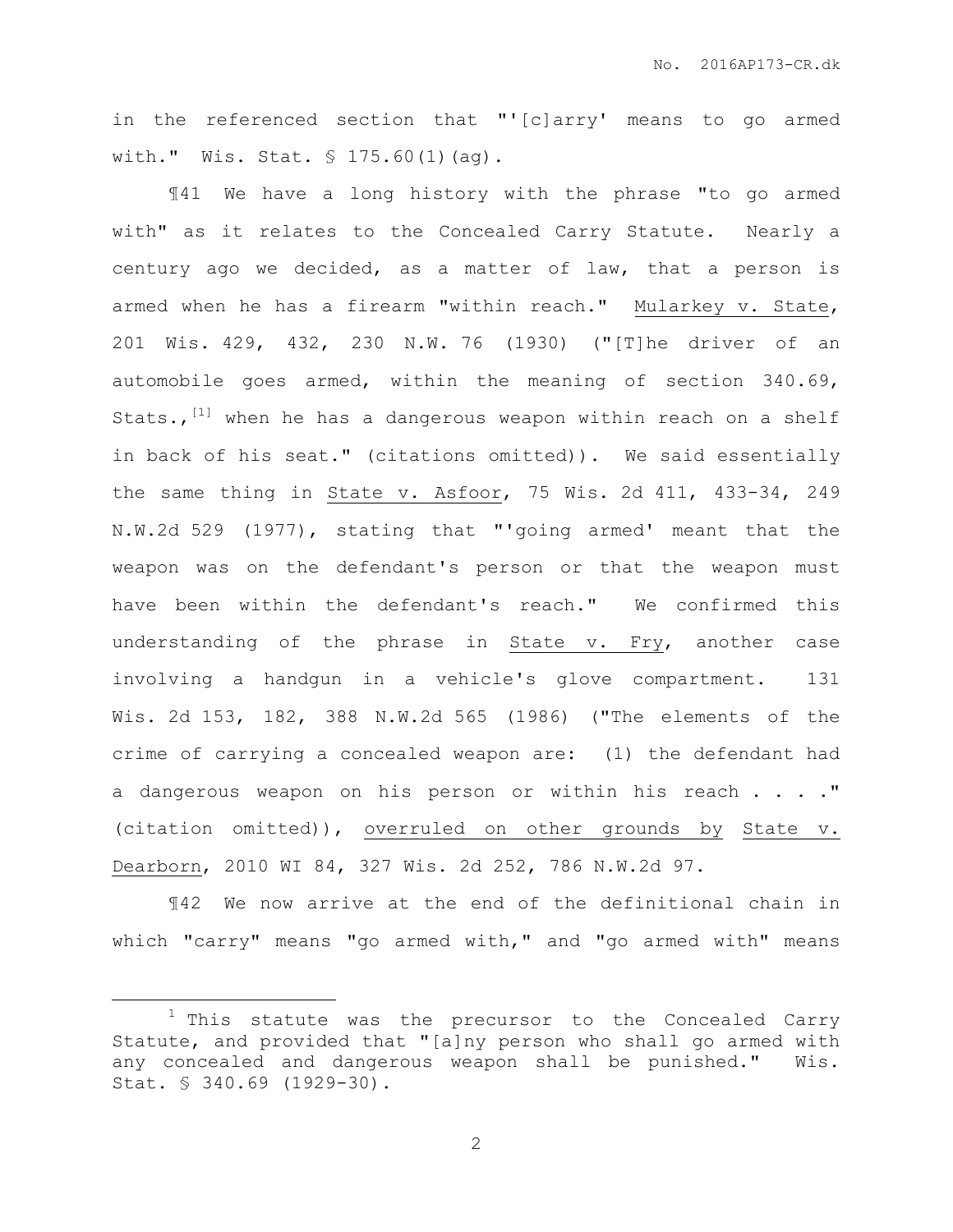to have a weapon "within reach." A weapon is "within reach" if it is in a vehicle's passenger compartment. We know this on no less an authority than the United States Supreme Court. In describing the permissible scope of a warrantless search incident to arrest, the Court said: "Our reading of the cases suggests the generalization that articles inside the relatively narrow compass of the passenger compartment of an automobile are in fact generally, even if not inevitably, within 'the area into which an arrestee might reach in order to grab a weapon or evidentiary ite[m].'" New York v. Belton, 453 U.S. 454, 460 (1981) (quoting Chimel v. California, 395 U.S. 752, 763 (1969)), abrogated on other grounds by Arizona v. Gant, 556 U.S. 332, 343 (2009). Some courts include "the hatchback or rear hatch area of a vehicle" within the meaning of "passenger compartment," so long as "an occupant could have reached [that] area while inside the vehicle." United States v. Stegall, 850 F.3d 981, 985 (8th Cir. 2017) (quoted source omitted). The rear cargo area of an SUV may also fall in that category. See United States v. Olguin-Rivera, 168 F.3d 1203, 1205 (10th Cir. 1999); see also United States v. Henning, 906 F.2d 1392, 1396 (10th Cir. 1990) ("Where, . . . the vehicle contains no trunk, the entire inside of the vehicle constitutes the passenger compartment and may be lawfully searched.").

¶43 This last definitional step is where we created ambiguity. We said that what is "within reach" for Fourth Amendment purposes is something different from what is "within reach" for purposes of the Concealed Carry Statute. The court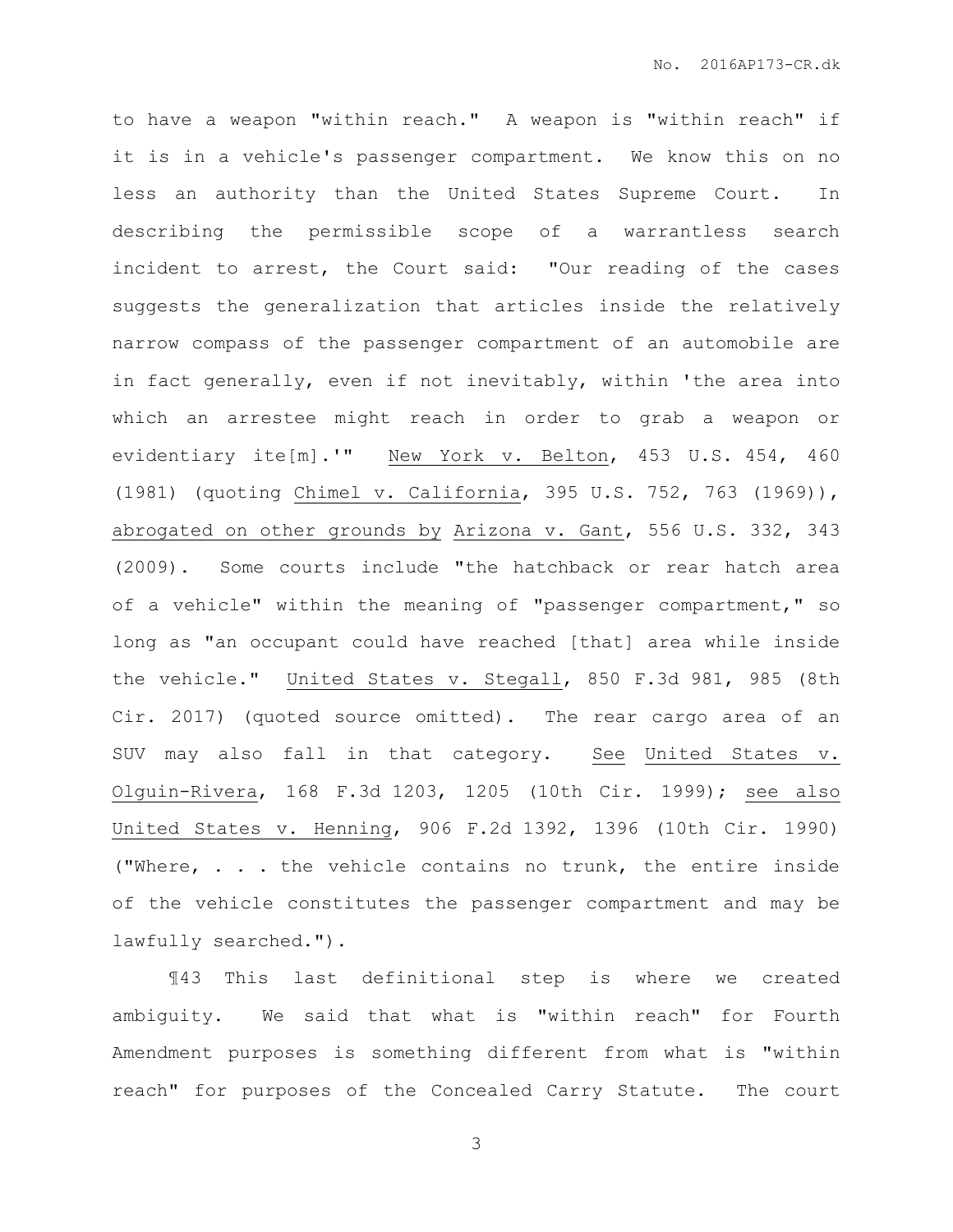offers two reasons for its belief that these are "entirely separate concepts." See majority op., ¶29. First, it says they are substantively different because the court decides one, while the jury decides the other. The second is just a matter of rhetoric. Literally. The court chose synonymous phrases to describe the same concept and then asserted the synonyms created a substantive difference. I'll address each of these reasons in turn.

¶44 "Within reach," the court said, is a question of law in the Fourth Amendment context, while in the context of the Concealed Carry Statute it is a question of fact. Id., ¶25. Therefore, the court concluded they mean different things because the court decides the former and juries decide the latter. See id. Get it? I don't. And I don't think the court does either. Whether it is a question of law or a question of fact, both questions address precisely the same consideration: Can a person reach the firearm? The length of a person's arm doesn't change because a jury measures it instead of a judge. The only real significance presented by the different contexts is that one deals with a potentiality and the other with the resolution of the potentiality. Here is what I mean.

¶45 The lawful scope of a warrantless search incident to an arrest is defined by a potentiality, to wit, the space into which a person could conceivably reach to retrieve a weapon. The purpose of such searches is "'to remove any weapons that [the arrestee] might seek to use in order to resist arrest or effect his escape' and the need to prevent the concealment or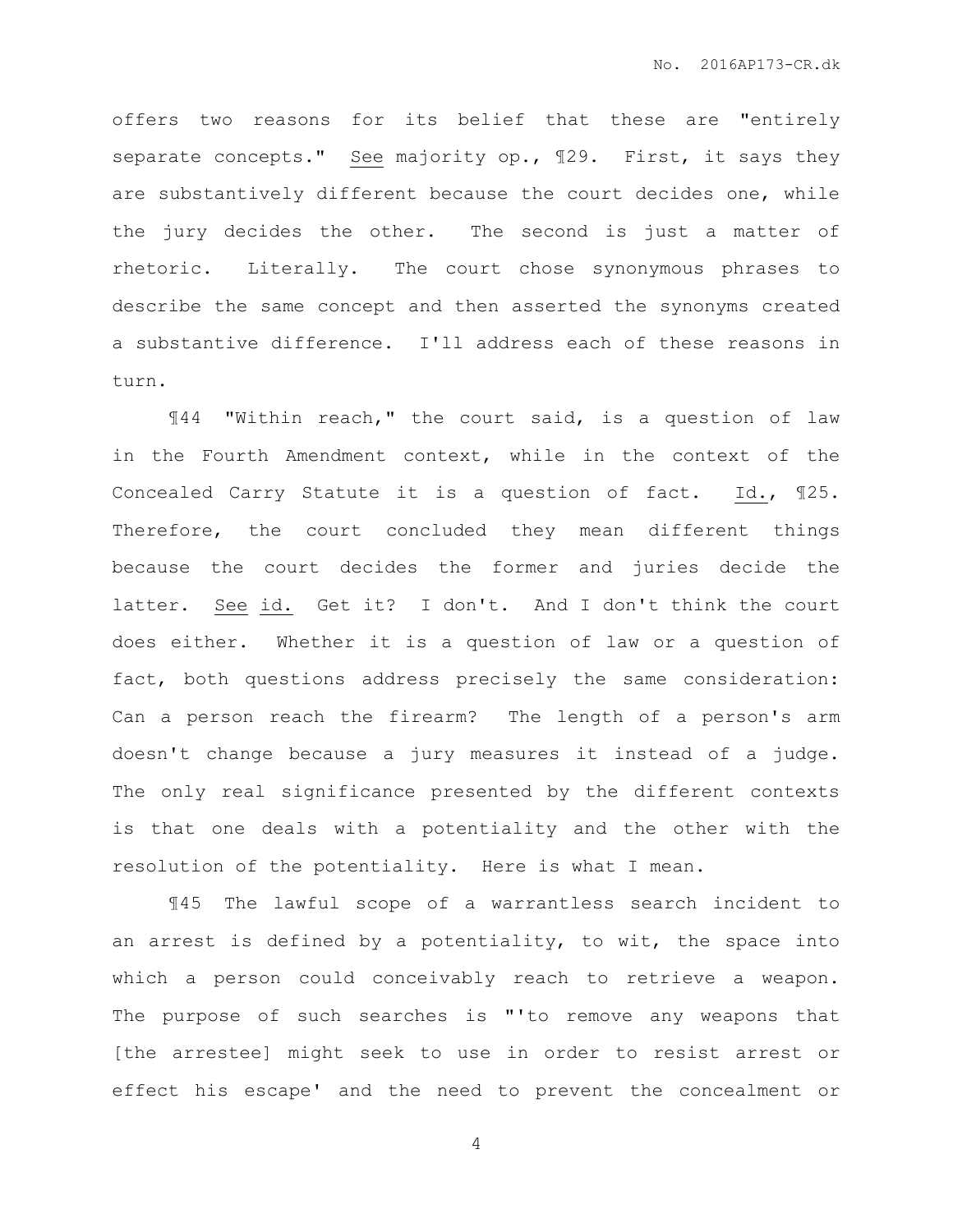destruction of evidence." Belton, 453 U.S. at 457 (quoting Chimel, 395 U.S. at 763). It is the danger created by an arrestee's potential access to a weapon that justifies the search. The Supreme Court emphasized this justification in Gant, in which it rejected a reading of Belton that allowed vehicle searches even when there was no reasonable chance the arrestee could access the passenger compartment: "Accordingly, we reject this reading of Belton and hold that the Chimel rationale authorizes police to search a vehicle incident to a recent occupant's arrest only when the arrestee is unsecured and within reaching distance of the passenger compartment at the time of the search." Gant, 556 U.S. at 343; accord Dearborn, 327 Wis. 2d 252, par. 29.

¶46 The Supreme Court's concern is entirely functional, and is focused on the physical reality that a quick movement within the passenger compartment could put a weapon in the suspect's hand. The Court has decided, as a matter of law, that the entirety of a vehicle's passenger compartment can be reached by such a movement. Presumably, it had a good basis for making that determination. If it did not, we would have to conclude that the Court's understanding of the Fourth Amendment in this context has its roots in a factual fallacy. Nothing suggests we ought to entertain that possibility, so I must conclude that the Court truly meant that a firearm in a vehicle's passenger compartment is within an occupant's reach.

¶47 Now for the court's rhetorical distinction between "within reach" and "within reach." The court says the federal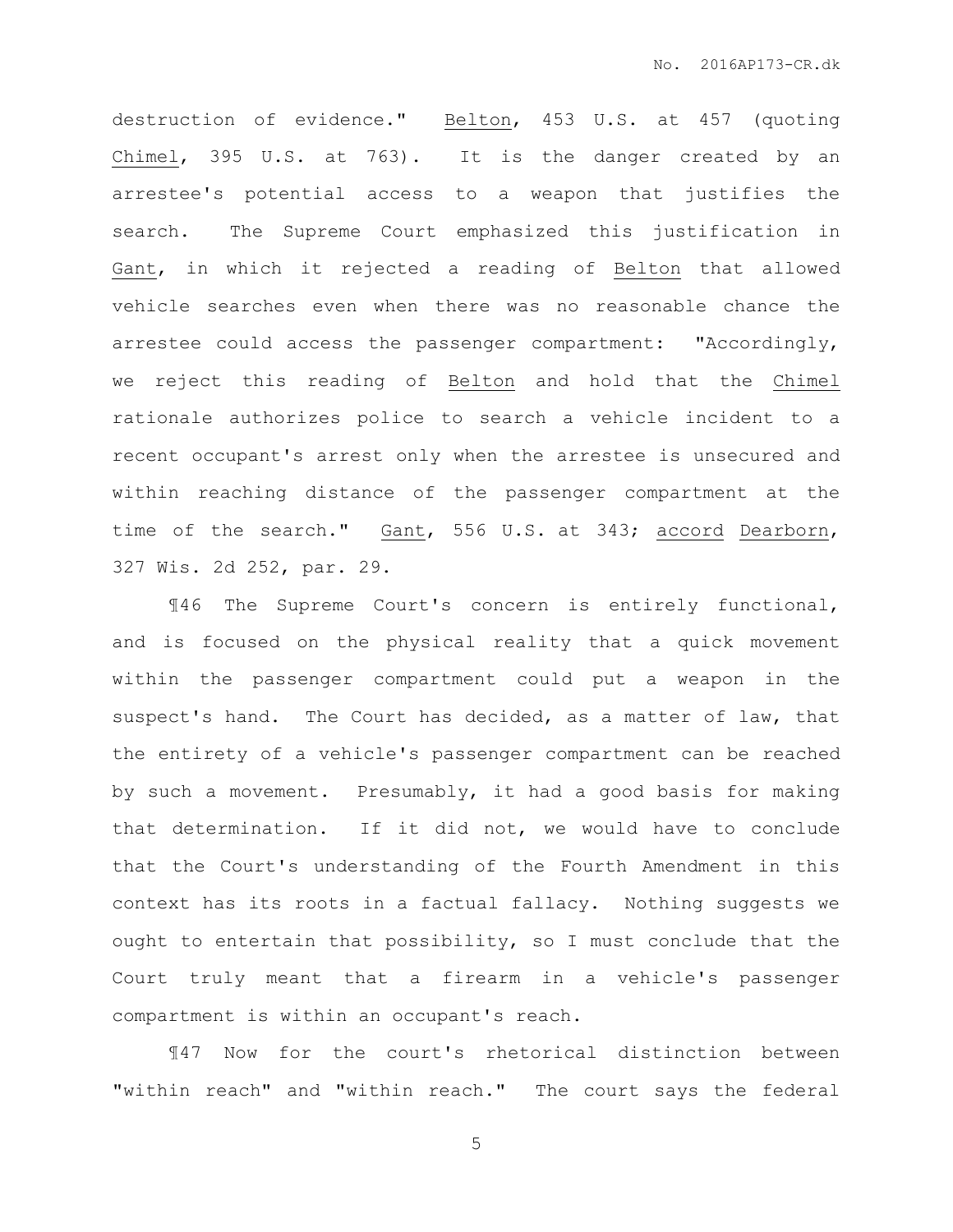judiciary "describe[s] the area subject to a warrantless search incident to arrest as the arrestee's 'grab area,'" majority op., ¶24 (quoting United States v. Gandia, 424 F.3d 255, 261 (2d Cir. 2005)), whereas our court uses "within reach" to describe the area subject to the Concealed Carry Statute. And then the court says "Grandberry and the concurrence fail to recognize the important distinctions between these terms." Id., ¶25. Well, that much is certainly true. But I take comfort in the fact that the Belton court—upon which the court relies for its rhetorical distinction——shares the same purported failure. Belton said that "the passenger compartment of an automobile" is subject to search because it is "within 'the area into which an arrestee might reach in order to grab a weapon or evidentiary ite[m].'" Belton, 453 U.S. at 460 (quoted source omitted). This is the actual sentence in which the court says it discovered a substantive difference between "grab area" and "within reach." See majority op., ¶24.

¶48 The problem with the court's discovery is twofold. First, there is not even a theoretical difference between "grab area" and an area that is "within reach." To conclude otherwise would be to say that one may grab something beyond one's reach, or that one may reach something one cannot grab. The second problem is grammatical. The court reads Belton as using "grab" to define an area. That's not what Belton was doing. It was describing what a suspect might do in an already defined area— to wit, "grab a weapon or evidentiary ite[m]." Belton, 453 U.S. at 460 (quoted source omitted). How did the Belton court define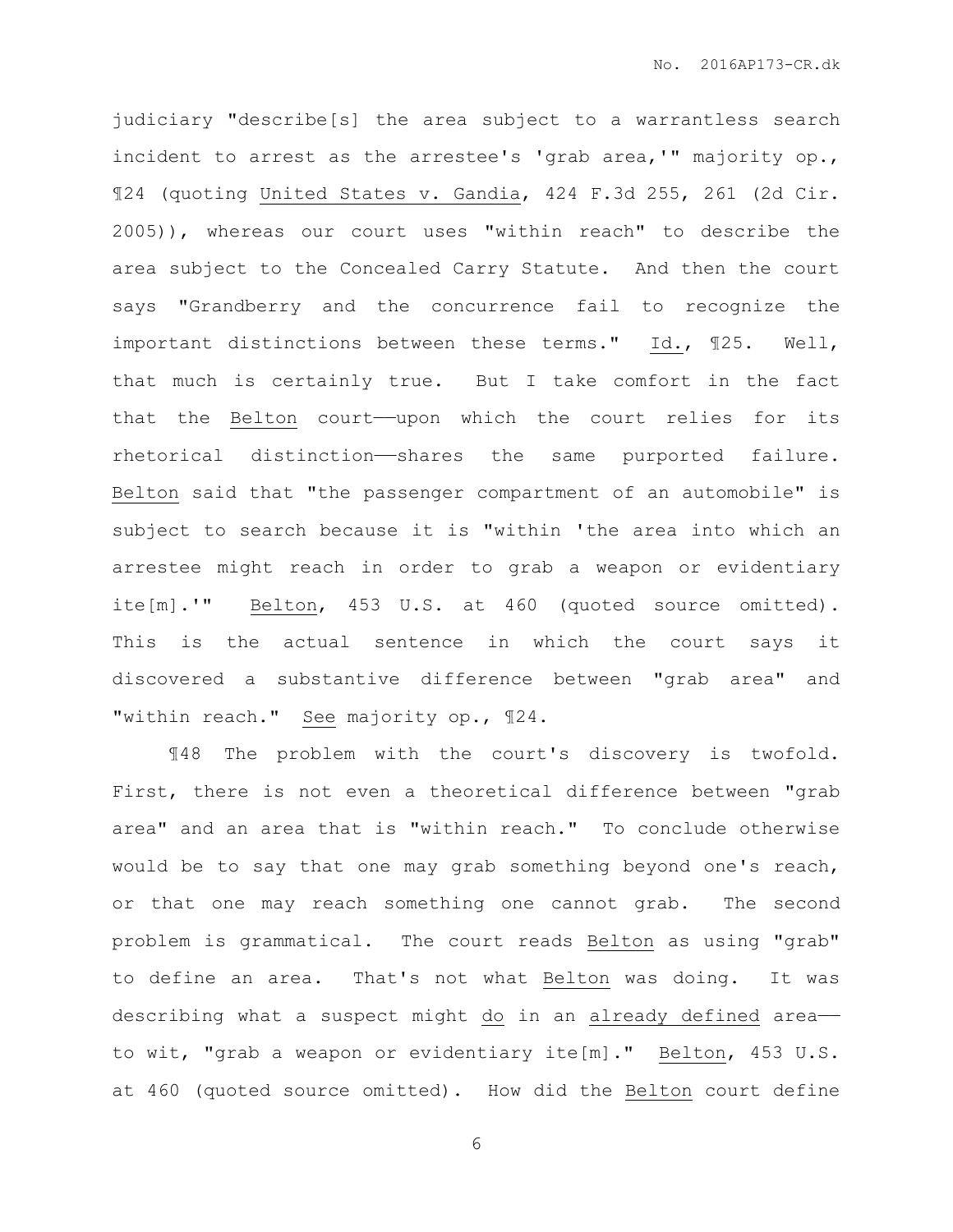where that might be done? It said a weapon might be grabbed from "within the area into which an arrestee might reach." Id. Or, with the judicious use of one's editing pencil, this definition can be shortened—without losing a jot or tittle of meaning—to "within . . . reach." So the court's discovery of a substantive difference between "within reach" and "within reach" is both illogical and ungrammatical. I am confident the Belton court would find no "important distinctions between these terms." See majority op., ¶25.

¶49 The court also faults me (and Mr. Grandberry) for not substantively distinguishing "within reach" (Fourth Amendment) from "within reach" (Concealed Carry Statute) based on the separate lines of cases in which the concept has been used. See id., ¶27. I acknowledge that I find this to be a distinction without a difference, but I don't think it's a fault. The Concealed Carry Statute concerns itself with the same physical reality addressed by Belton and Gant. In the Fourth Amendment context, the concern is whether there could be a weapon within reach. In the Concealed Carry Statute context, the concern is whether there actually was a weapon within reach.

¶50 This just means that the jury resolves as a factual matter the potentiality described by our Fourth Amendment jurisprudence. The Fourth Amendment defines the outer parameters of what could be lawfully within a defendant's reach; the jury decides whether a specific defendant could actually reach that location under the circumstances of a specific case. If he could, then the weapon was "within reach" within the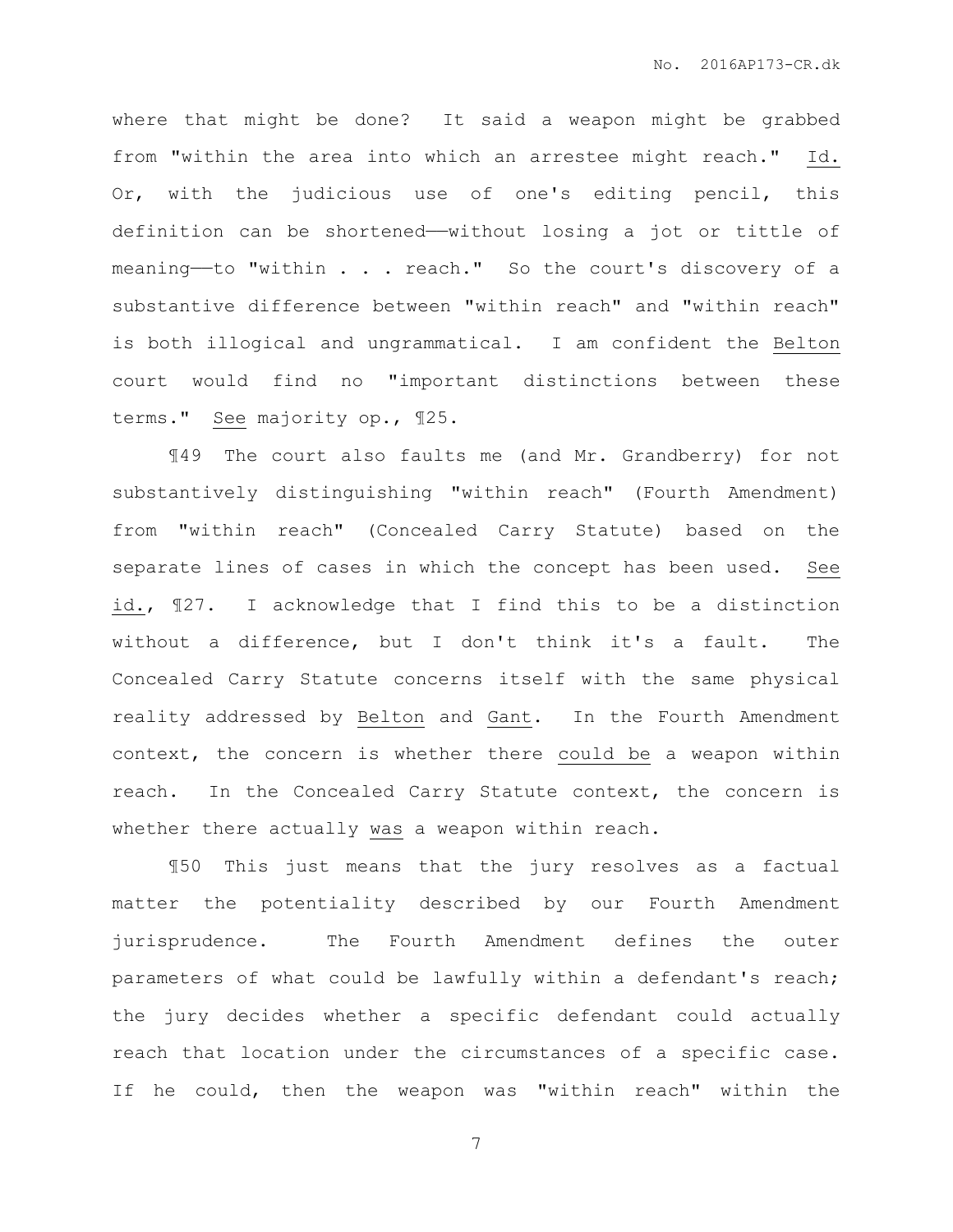meaning of the Concealed Carry Statute. However, if circumstances arise that make it impossible for a defendant to obtain a weapon from the area described by Belton and Gant, the jury may acquit. The defendant attempted this very gambit in Fry. He argued that the glove compartment in which he placed his gun would not open when the passenger seat was occupied, so the gun was not within reach. See id., 131 Wis. 2d at 176. The jury convicted him anyway, and we found no error. Id. at 156. Nor did we address the concealed-carry question as anything other than a particularized inquiry into the relationship between the weapon and the area described by Belton and Gant.

¶51 Mr. Grandberry's concerns have a good foundation, and we shouldn't have dismissed them as abruptly as we did. The court said that "[a]ccording to Grandberry, a person who transports a loaded handgun in a motor vehicle that lacks a trunk separate from the passenger area (e.g., a minivan, SUV, hatchback, or station wagon) complies with the Safe Transport Statute yet is always in violation of the Concealed Carry Statute." Majority op., ¶22. We then concluded that this would be a compelling argument but for the lack of any "statute, case law, or regulation" to support it. Id., 123. But in actuality we are the ones who lack a statute, opinion, or regulation to answer Mr. Grandberry's concern. No law defines "within reach" more narrowly in the concealed-carry context than in the Fourth Amendment context. Consequently, if Mr. Grandberry encases a handgun and puts it in the furthest corner from the driver's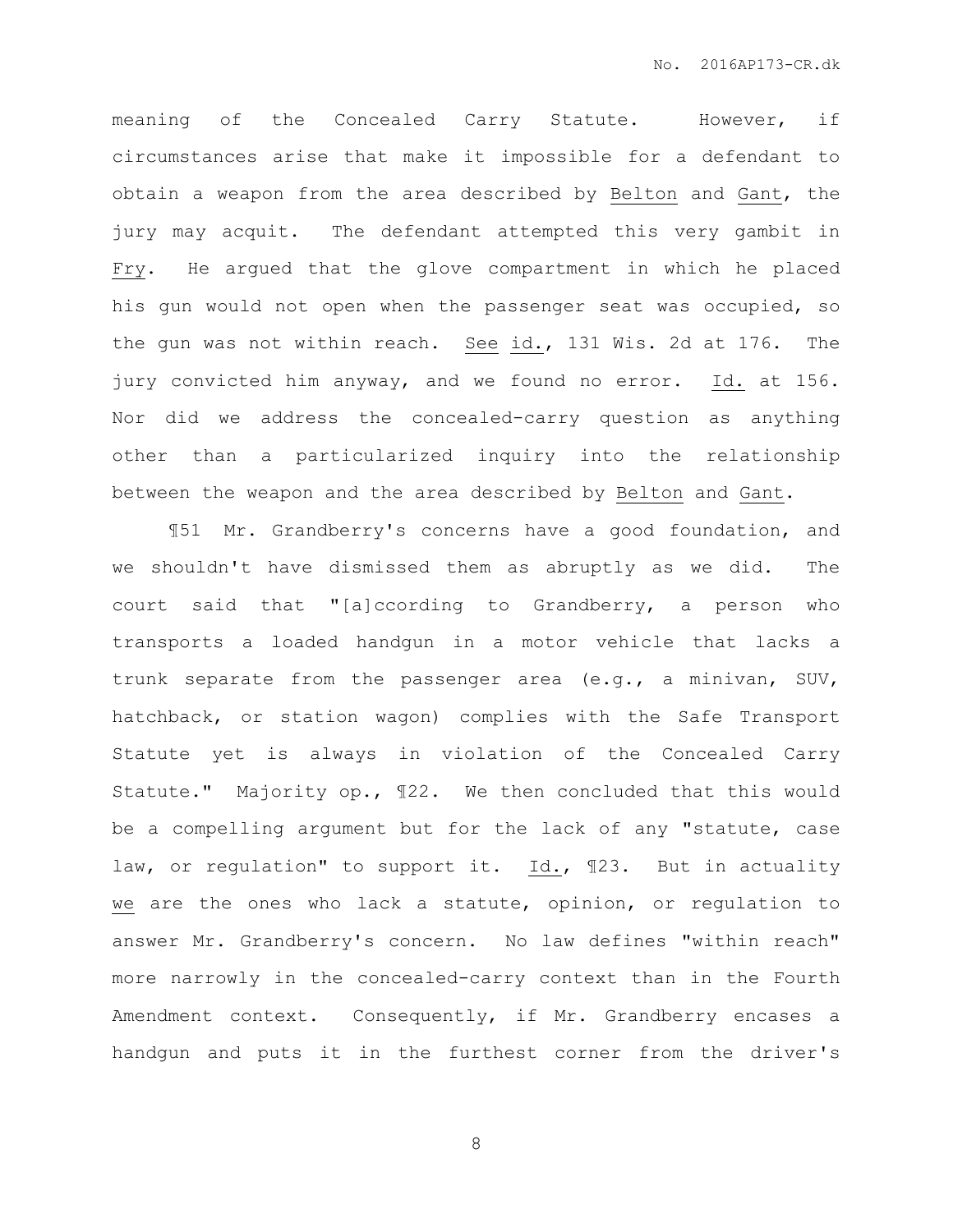seat in an SUV, he is at risk of prosecution for violating the Concealed Carry Statute.

¶52 Ultimately, the court doesn't finish the job it set out for itself. It proposed that the concept of "within reach" could describe one area for purposes of the Fourth Amendment, and a different area for purposes of the Concealed Carry Statute. But the court went no further than opining on why it believes the concept should describe different areas. That is to say, the opinion doesn't describe what the difference actually is. In fact, we affirmatively refused to say what it might be. Instead, we chillingly advised the people of Wisconsin to risk criminal liability on multi-factor tests and common sense: "[C]itizens and factfinders can find guidance in our precedent and common sense, and should consider factors such as the location of the dangerous weapon in the motor vehicle relative to the location of its possessor, the motor vehicle's size, and the possessor's ability to reach the dangerous weapon while in the motor vehicle." Id., ¶31 (footnote omitted). Anent the last clause of this formulation: How does "ability to reach the dangerous weapon while in the motor vehicle" differ from "within the area into which an arrestee might reach"? Common sense will utterly exhaust itself trying to find any room between the two, and we aren't saying what the difference might be. And yet, a person placing a firearm in a vehicle hazards criminal prosecution if he can't figure out a distinction that we refuse to describe.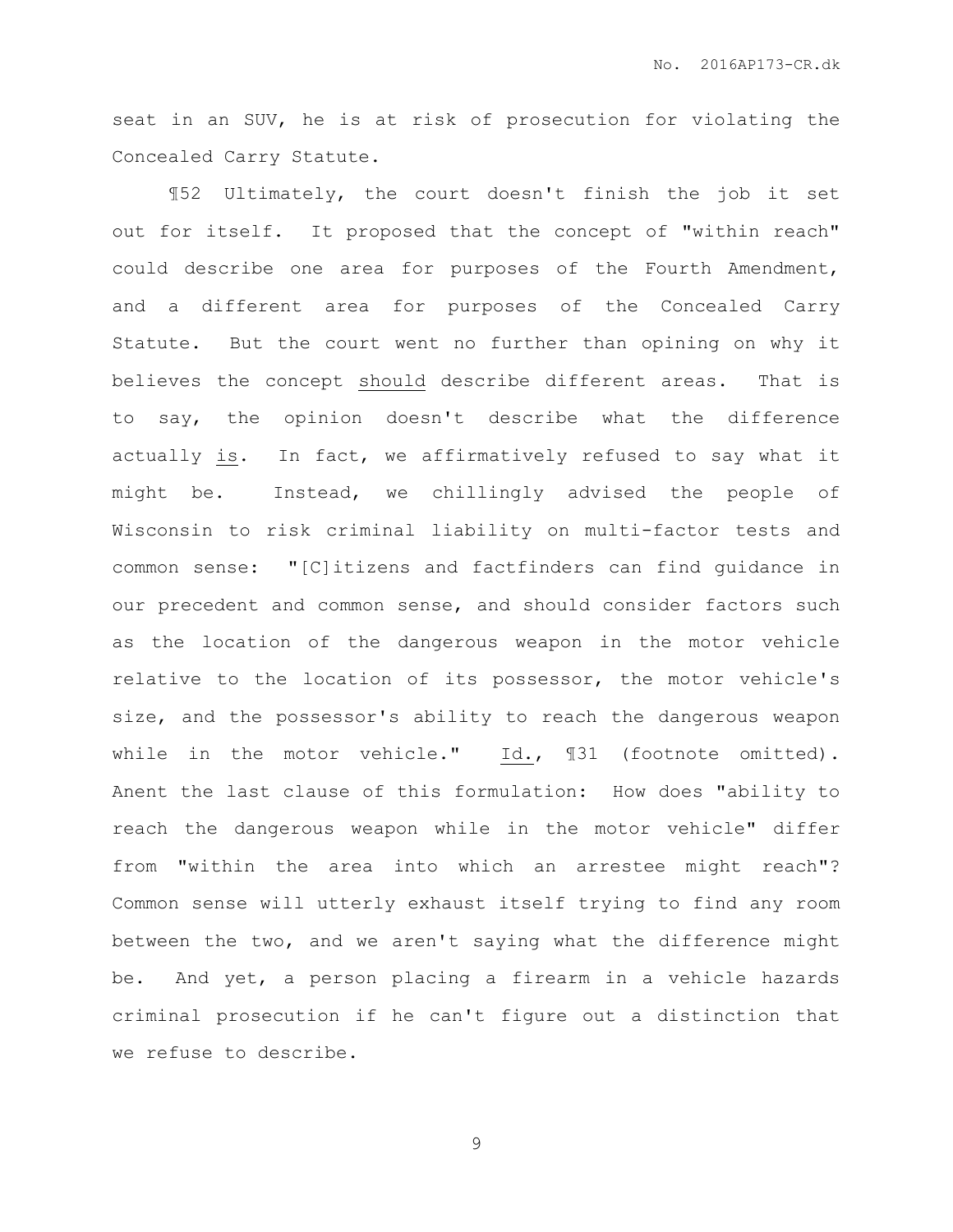¶53 The Concealed Carry Statute is not unconstitutionally vague, but only because its proscription reaches the entirety of the passenger compartment. This is a readily-ascertainable prohibition. But if criminality depends on a non-exclusive list of variables like the size of a vehicle, the placement of a weapon, and "common sense," then we have denied the people of Wisconsin the ability to identify with any certainty what the statute prohibits with respect to vehicles. So, ironically, in the process of explaining why the statute is not unconstitutionally vague, we have made it so. See Kolender v. Lawson, 461 U.S. 352, 357 (1983) ("[T]he void-for-vagueness doctrine requires that a penal statute define the criminal offense with sufficient definiteness that ordinary people can understand what conduct is prohibited and in a manner that does not encourage arbitrary and discriminatory enforcement." (citations omitted)).

\*

¶54 I agree with the court's mandate because Mr. Grandberry could comply with both the Concealed Carry Statute and Wis. Stat. § 167.31(2)(b) (the "Safe Transport Statute"). As we have described elsewhere, the Safe Transport Statute (as relevant here) simply exempts handguns from a prohibition against placing loaded firearms in a vehicle. Wis. Carry, Inc. v. City of Madison, 2017 WI 19, ¶¶12, 47-51, 373 Wis. 2d 543, 892 N.W.2d 233 (referring to the "Safe Transport Statute" as the "Vehicle Statute"). Nothing about its terms excuses the individual from complying with all other applicable laws. So,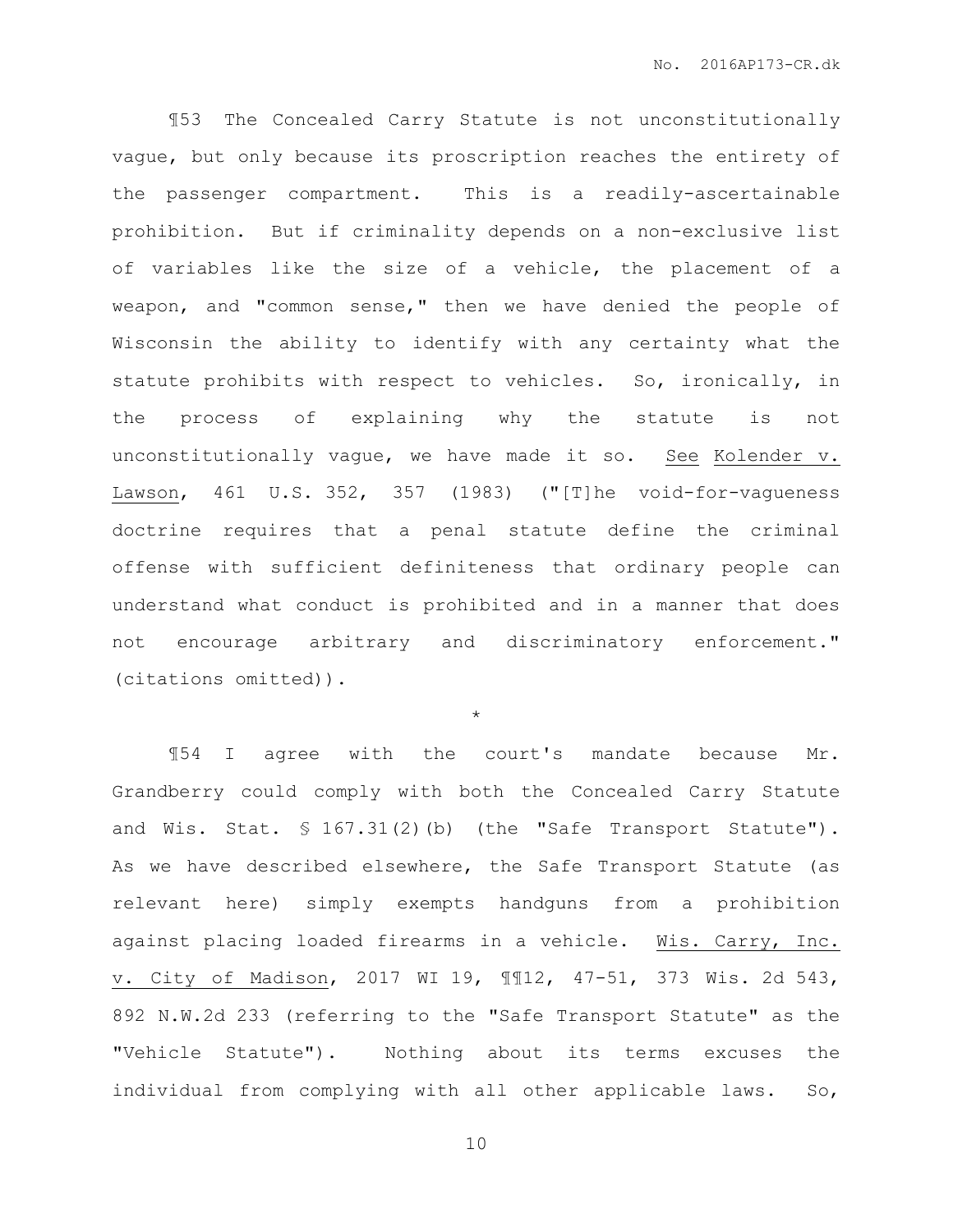although Mr. Grandberry did not violate the Safe Transport Statute when he placed his handgun in the glove compartment, he most assuredly violated the Concealed Carry Statute.

¶55 And now, a postscript of sorts: Given Wisconsin's proud hunting heritage, it's worth noting the Concealed Carry Statute's shockingly broad proscriptions. In amending our statutes to offer the opportunity to carry concealed handguns, the legislature simultaneously made it unlawful to carry a concealed rifle or other long gun. This may have been inadvertent, but we give effect only to what the legislature does, not what it tried to do.<sup>2</sup> The Concealed Carry Statute prohibits an individual from carrying a "dangerous weapon." Wis. Stat. § 941.23(2). A "[d]angerous weapon" is, inter alia, "any firearm, whether loaded or unloaded." Wis. Stat. § 939.22(10). There is no exception for rifles, shotguns, or other long guns. A person can, of course, obtain a permit to carry a concealed weapon, but they are available only for handguns, electric weapons, and billy clubs. Wis. Stat. § 941.23(2)(d) (2015-16); Wis. Stat. § 175.60(1)(j) (2015-16). So if you hunt, you may not put your rifle in a case. And if you put your rifle in the passenger compartment of a vehicle, you must display it in such a way that it is readily observable. Mularkey, 201 Wis. at 432 ("If the weapon is hidden from

 $\overline{a}$ 

 $2$  "We assume that the legislature's intent is expressed in the statutory language.  $\ldots$  it is the enacted law, not the unenacted intent, that is binding on the public." State ex rel. Kalal v. Circuit Court for Dane Cty., 2004 WI 58, ¶44, 271 Wis. 2d 633, 681 N.W.2d 110.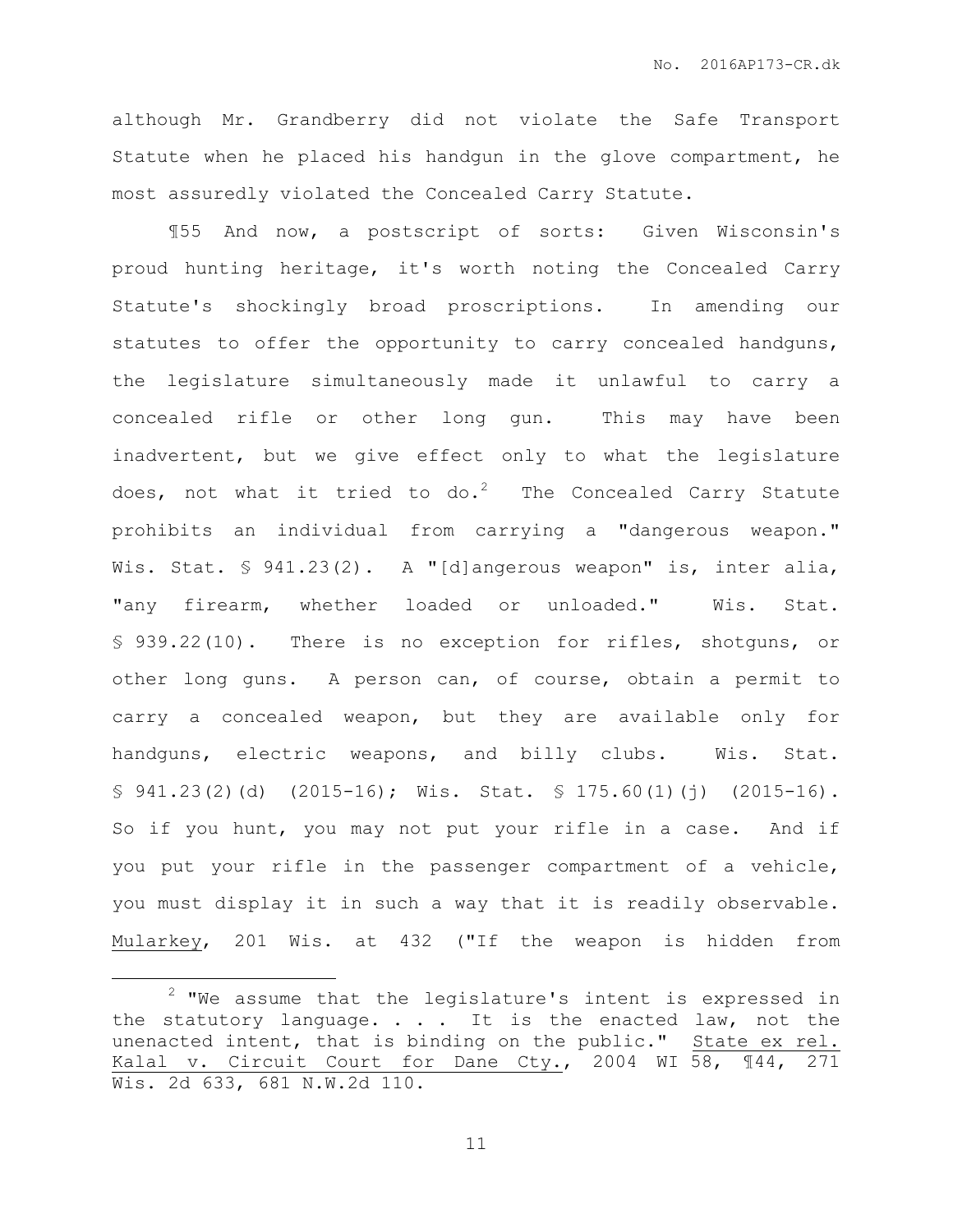ordinary observation it is concealed. Absolute invisibility to other persons is not indispensable to concealment. The test is, was it carried so as not to be discernible by ordinary observation." (citation omitted)). The State is aware of this overbreadth, which is why it instructs game wardens to ignore the Concealed Carry Statute as it relates to hunters and their long guns. In the course of arguing this case, the State acknowledged that "as a practical matter, the DNR does not treat rifles in a case as 'concealed.'"

¶56 Finally, a post postscript. The Concealed Carry Statute also puts at risk all those who do not have concealed carry permits who nonetheless bring their handguns to shooting ranges. To comply with the statute, one would have to keep the handgun uncased at all times, and if placed in the passenger compartment of a vehicle, it would have to be situated so that it is readily observable.

¶57 Neither of these postscripts, however, affect Mr. Grandberry, so his conviction remains sound. Therefore, I concur and join the court's mandate.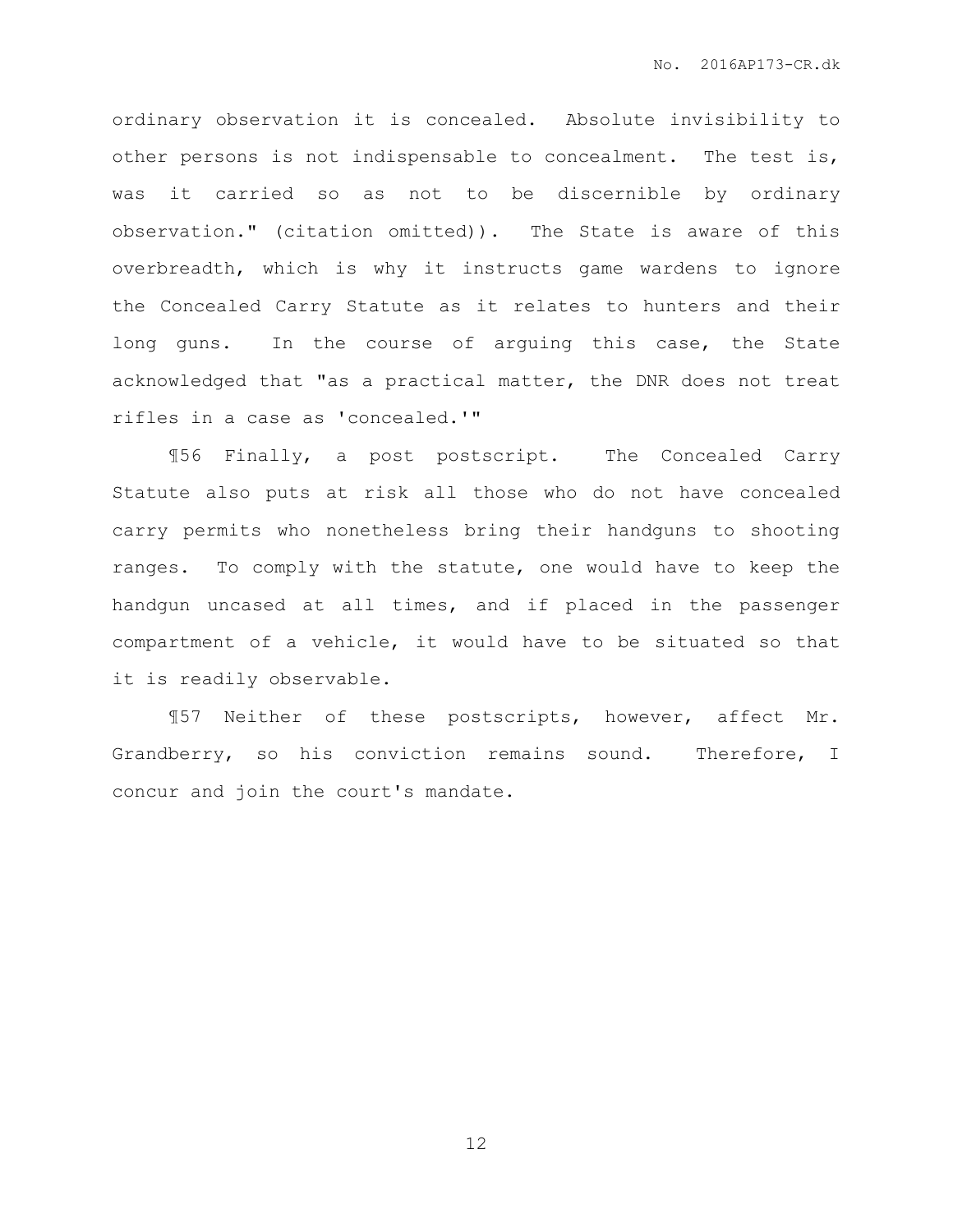¶58 REBECCA GRASSL BRADLEY, J. *(dissenting).* The majority's interpretation of the carrying concealed weapons statute, Wis. Stat. § 941.23, ("Concealed Carry Statute"), the license to carry a concealed weapon statute, Wis. Stat. § 175.60, (the "Concealed Carry Licensing Statute"), and the safe use and transportation of firearms and bows statute, Wis. Stat. § 167.31, ("Safe Transport Statute"), criminalizes hunters transporting long guns to hunting grounds, domestic violence victims transporting handguns to shooting ranges, and archers transporting crossbows to archeries. I instead construe these statutes to enable citizens who lawfully own firearms, crossbows, and bows to safely transport their weapons without subjecting themselves to criminal liability. The majority concludes the statutes clearly instruct how to comply with the law. I disagree. The interplay of these statutes does not provide clear notice or effective direction on how to comply with the law, and the lack of clarity allows for selective enforcement of Wis. Stat.  $\frac{1}{2}$  941.23 (2013-14).<sup>1</sup> Consequently, the application of the Concealed Carry Statute and the Safe Transport Statute here is unconstitutional under the void for vagueness doctrine. Grandberry's conviction should be reversed.

¶59 In a 1930 case, Mularkey v. State, 201 Wis. 429, 432, 230 N.W. 76 (1930), this court adopted a definition of "go

 $\overline{a}$ 

 $1$  All subsequent references to the Wisconsin Statutes are to the 2013-14 version unless otherwise indicated.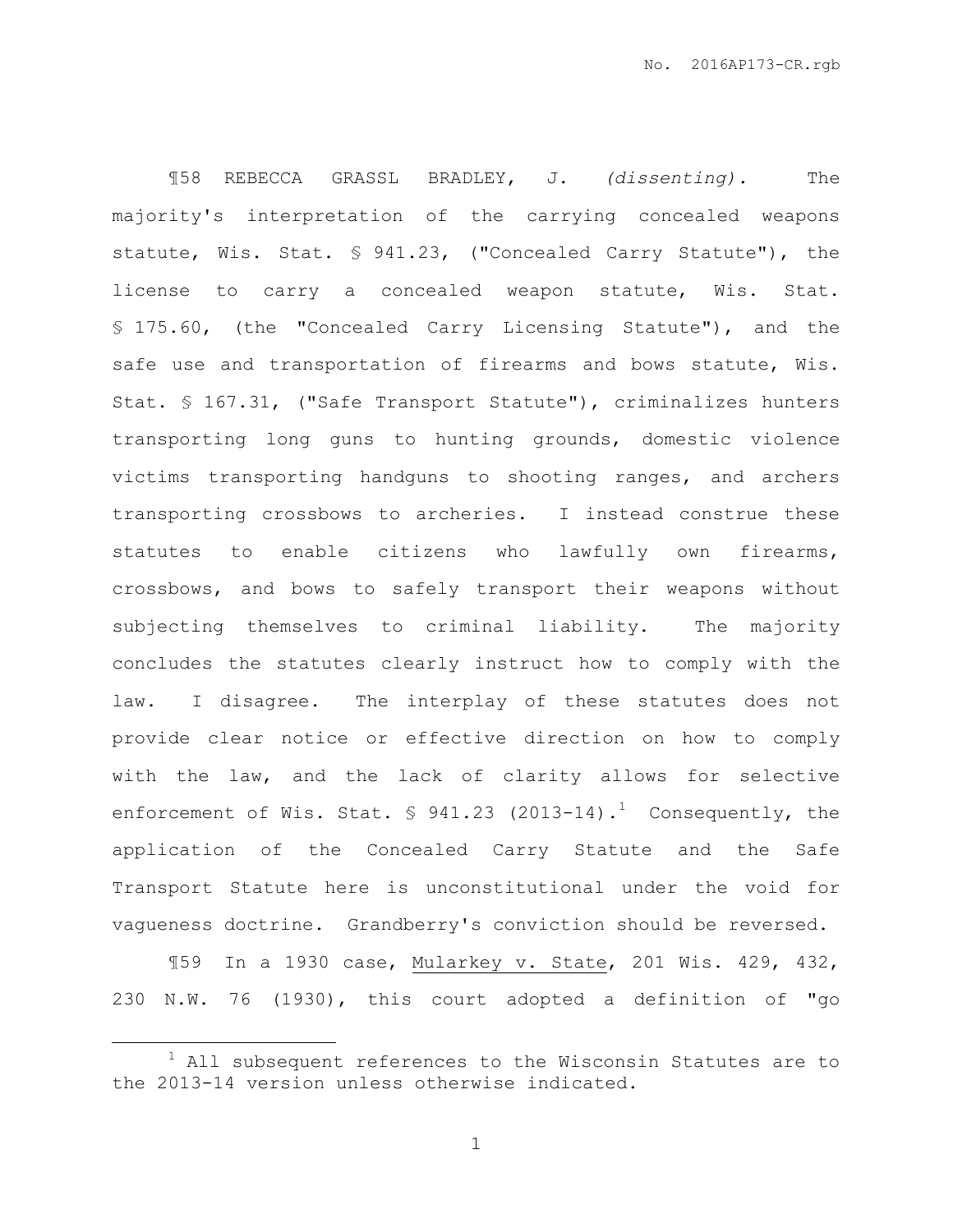armed" to mean "on the defendant's person" or "within the defendant's reach." See State v. Asfoor, 75 Wis. 2d 411, 433- 34, 249 N.W.2d 529 (1977) (reciting Mularkey's holding). Mularkey pulled this definition from Texas cases interpreting Texas' "unlawfully carrying arms" statute, 1911 Tex. Crim. Stat. 475, which proscribed carrying a weapon "on or about his person, saddle or in his saddle bags." See Wagner v. State, 188 S.W. 1001, 1002 (1916).<sup>2</sup> The Mularkey court's reliance on Texas case law to import "within reach" into Wisconsin's definition of "go armed" should be overruled for three reasons. First, Wisconsin's concealed carry statute never had language similar to the Texas statute. Compare Wis. Stat. § 340.69 (1930) ("Any person who shall go armed with any concealed and dangerous weapon shall be punished . . .") with Tex. Penal Code Art. 475 (1911) ("[I]f any person in this state shall carry on or about his person, saddle or in his saddle bags, any [weapon] he shall

"[O]n or about his person," as used in our statutes in connection with the carrying a pistol, is meant that the pistol that is alleged to have been carried must have been within easy access of the person carrying it; that the pistol could have been secured with practically no effort on the part of the person charged.

Id., 153 S.W. at 882.

 $\overline{a}$ 

<sup>2</sup> Mularkey v. State, 201 Wis. 429, 432, 230 N.W. 76 (1930) cited additional cases from Texas purportedly using the "within reach" terminology: Leonard v. State, 119 S.W. 98 (1909); Hill v. State, 100 S.W. 384 (1907); Mayfield v. State, 170 S.W. 308 (1914); DeFriend v. State, 153  $\overline{S.W. 881}$  (1913); and Garrett v. State, 25 S.W. 285 (1894). None of these cases use the term "within reach." Defriend comes close to "within reach," but does not use that wording. It says: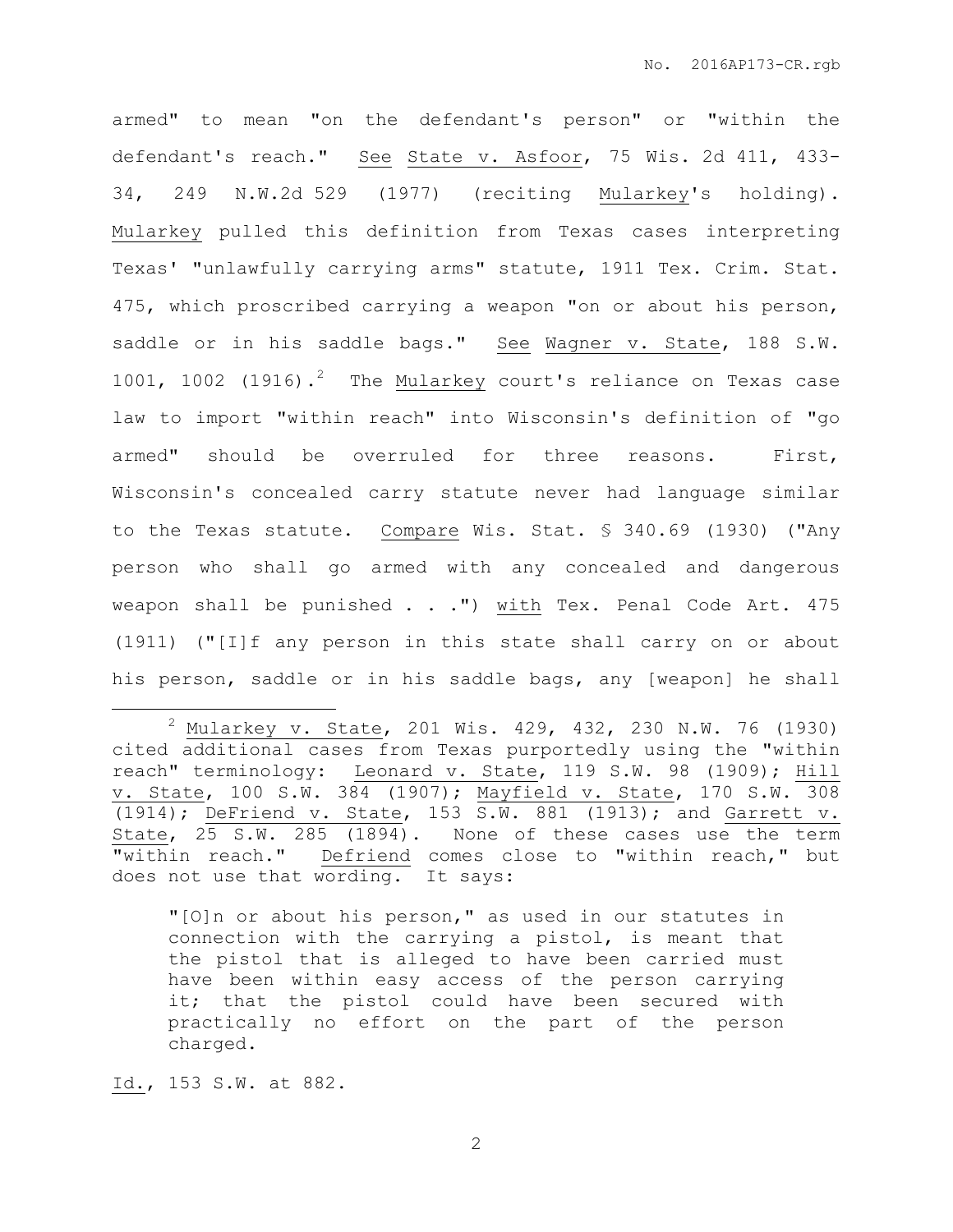be punished . . ."). Second, the Texas cases did not interpret "go armed" or specifically the word "carry"; instead, the Texas courts focused on the "about his person" language in Texas' law. Third, the United States Supreme Court's decision in District of Columbia v. Heller, 554 U.S. 570, 584 (2008) (quoting Muscarello v. United States, 524 U.S. 125, 143 (1998)), identifies the "natural meaning" of "bear arms" as to "wear, bear, or carry . . . upon the person or in the clothing or in a pocket." Accordingly, this court should abandon Mularkey's "within reach" expansion of what it means to "go armed." Doing so would honor the textual distinction between going "armed with" a concealed weapon and transporting a weapon in a vehicle, while confining the Fourth Amendment standard as to what is within a person's reach or immediately accessible to vehicle searches incident to arrest. See State v. Fry, 131 Wis. 2d 153, 181, 388 N.W.2d 565 (1986) (holding that when police search a vehicle incident to an arrest, "the area in the defendant's reach or presence" within the vehicle is authorized under the Fourth Amendment).

## I. VOID FOR VAGUENESS

¶60 Grandberry argues the interplay of Wis. Stat. § 941.23 and Wis. Stat. § 167.31 renders the Concealed Carry Statute void for vagueness as applied to a person who transports a firearm in a vehicle in a manner consistent with the Safe Transport Statute. Specifically, he contends the ordinary person would not have fair notice that if he complies with the Safe Transport Statute, he nevertheless might be guilty of violating the Concealed Carry Statute. He also points out common scenarios in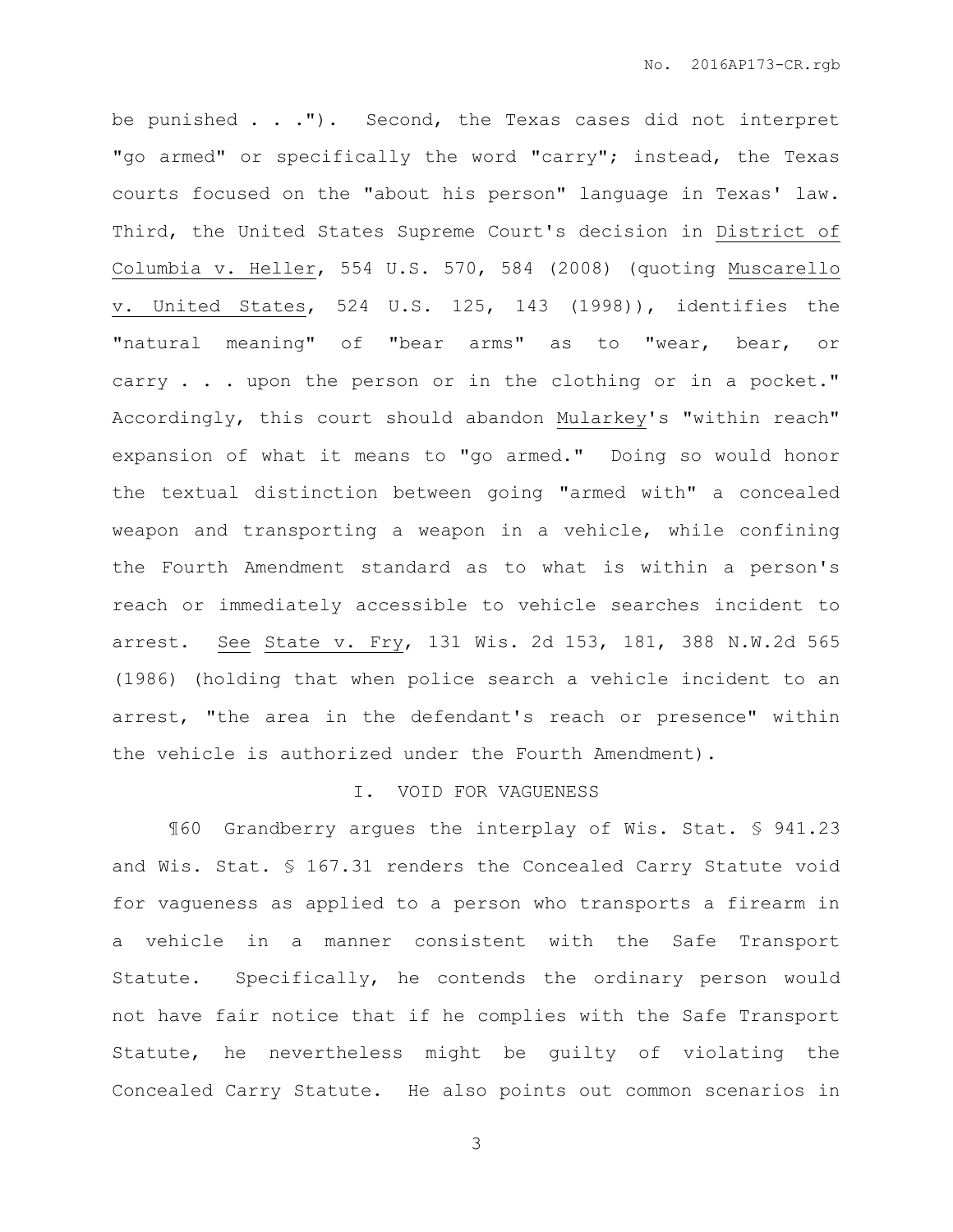which it would be impossible to comply with the Concealed Carry Statute when transporting a firearm.

A. Standard of Review & Applicable Principles of Law

¶61 Whether a statute is constitutional presents an issue of law reviewed de novo. State v. Pittman, 174 Wis. 2d 255, 276, 496 N.W.2d 74 (1993). Although statutes are generally presumed constitutional, when the challenge is not to the statute itself, but to how it is applied, no presumption exists. Soc'y Ins. v. LIRC, 2010 WI 68, ¶27, 326 Wis. 2d 444, 786 N.W.2d 385 ("While we presume a statute is constitutional, we do not presume that the State applies statutes in a constitutional manner."). "As such, neither the challenger nor the enforcer of the statute face a presumption in an as-applied challenge." Id.

¶62 The void for vagueness doctrine protects individuals from unreasonable prosecution. The Fourteenth Amendment to the United States Constitution declares that no state may "deprive any person of life, liberty, or property, without due process of law." U.S. Const. amend. XIV. This constitutional guarantee is protected when courts declare a statute invalid that would otherwise violate individual procedural due process. Kolender v. Lawson, 461 U.S. 352, 357 (1983). Courts may invalidate unconstitutional statutes by applying the void for vagueness doctrine. Id. "[T]he void-for-vagueness doctrine requires a penal statute to define the criminal offense with sufficient definiteness that ordinary people can understand what conduct is prohibited and in a manner that does not encourage arbitrary and discriminatory enforcement." Id.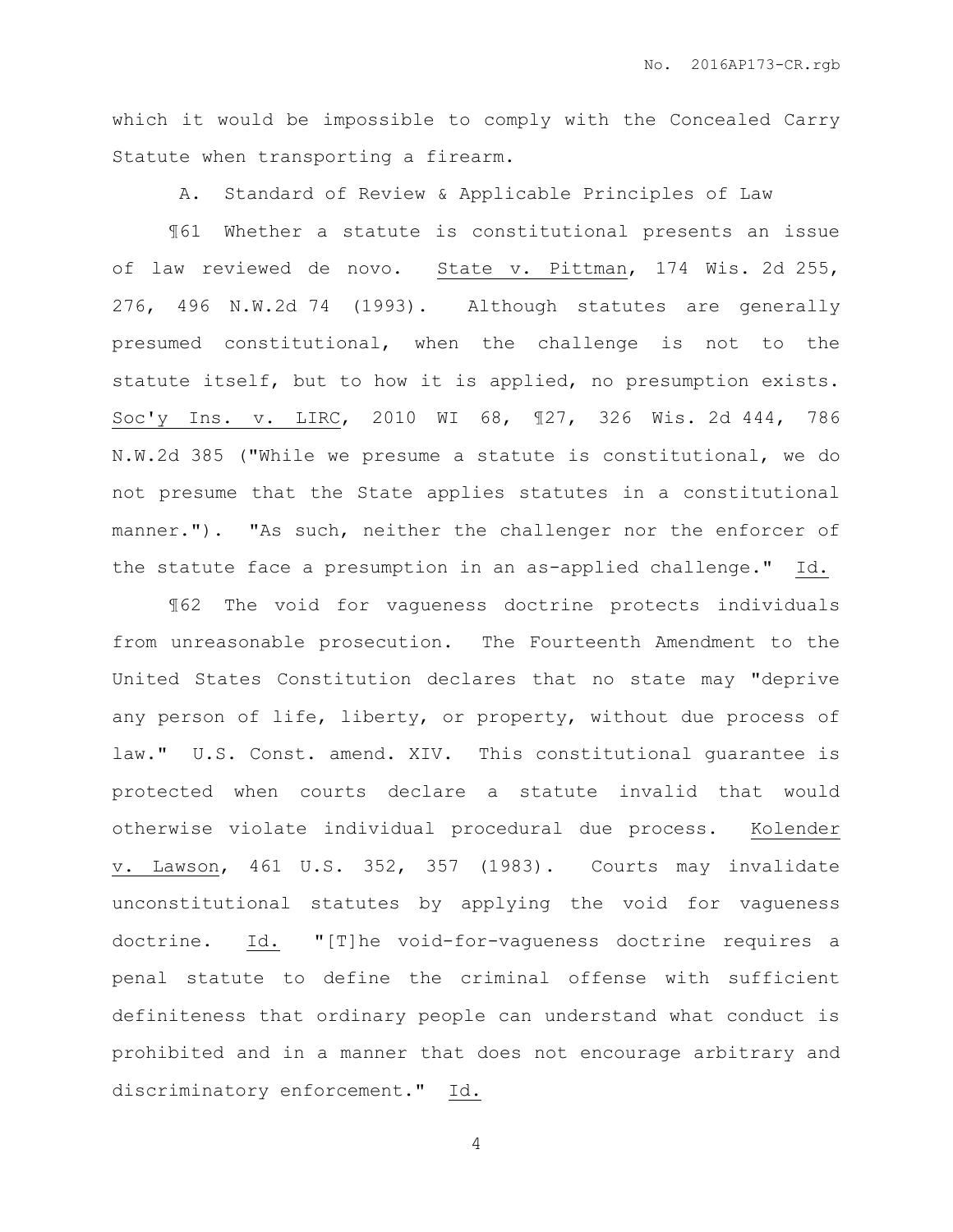¶63 This court set forth a two-part test in applying the void-for-vagueness doctrine: (1) is the statute "sufficiently definite to give persons of ordinary intelligence who seek to avoid its penalties fair notice of the conduct required or prohibited"? and (2) does the statute "provide standards for those who enforce the laws and adjudicate guilt" so the statute can be applied consistently? State v. McManus, 152 Wis. 2d 113, 135, 447 N.W.2d 654 (1989). "If the statute is so obscure that people of common intelligence must necessarily guess at its meaning and differ as to its applicability, it is unconstitutional." City of Oak Creek v. King, 148 Wis. 2d 532, 546, 436 N.W.2d 285 (1989). Of particular relevance here, if a statute lacks adequate notice of what is prohibited, causing "basic policy matters [being left] to policemen, judges, and juries for resolution on an ad hoc and subjective basis," it is unconstitutional. Dog Fed'n of Wis., Inc. v. City of So. Milwaukee, 178 Wis. 2d 353, 359-60, 504 N.W.2d 375 (1993) (quoting Grayned v. City of Rockford, 408 U.S. 104, 108-09 (1972)).

¶64 In assessing the clarity of a statute, normally only "a reasonable degree of clarity" is required for it to be constitutional; however, when the statute infringes on a constitutionally protected right, the law requires more exacting precision, and "a more stringent vagueness test should apply." Id. (first quoting Roberts v. United States Jaycees, 468 U.S. 609, 629 (1984); then citing Grayned, 408 U.S. at 110; Vill. of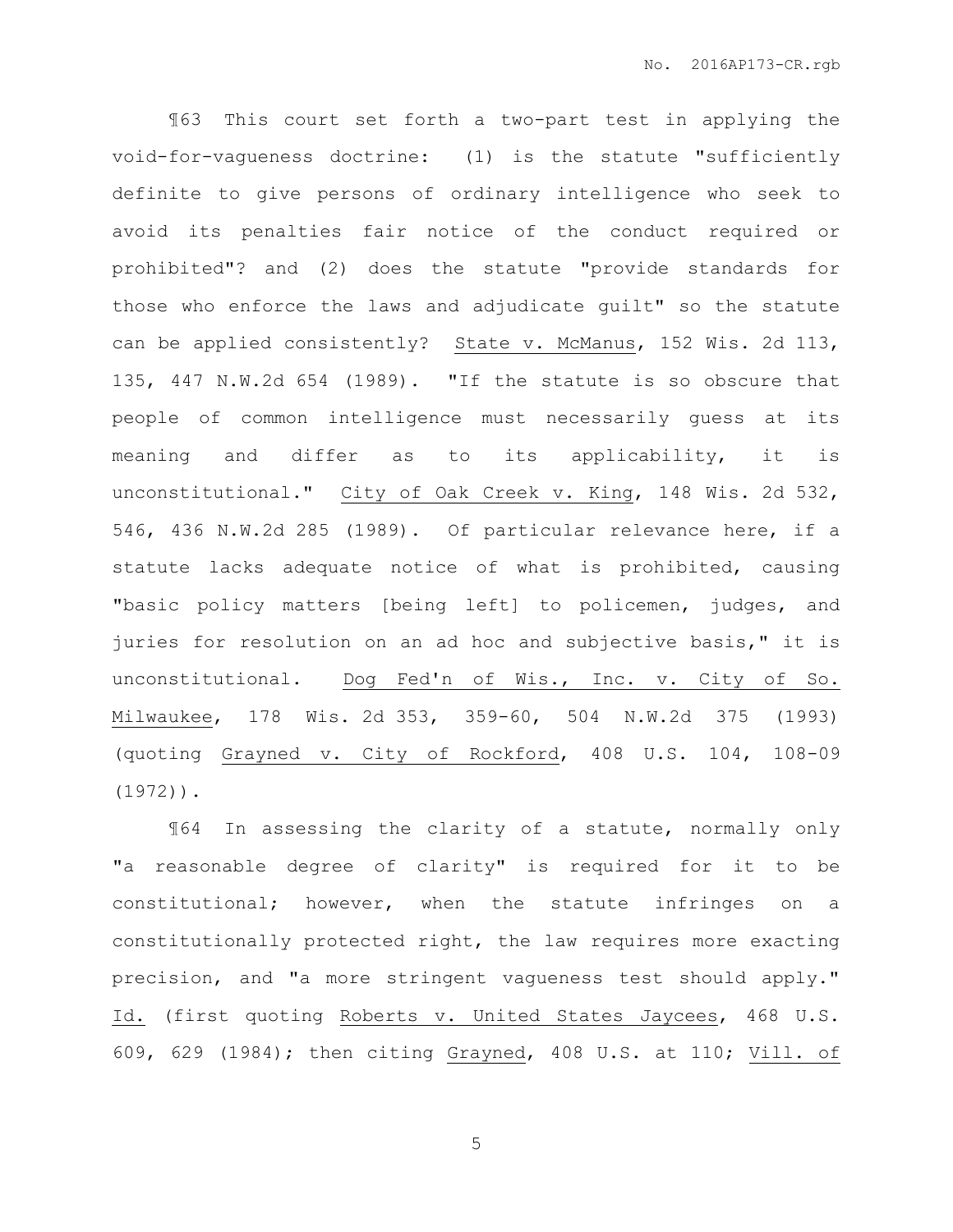Hoffman Estates v. Flipside, Hoffman Estates, Inc., 455 U.S. 489, 499 (1982)).<sup>3</sup>

# B. Application

¶65 The Concealed Carry Statute makes it a crime to carry "a concealed and dangerous weapon" unless an exception applies. Wis. Stat. § 941.23. The exception at issue here covers a "licensee" who obtained a license under Wis. Stat. § 175.60. Wis. Stat.  $\frac{6}{5}$  941.23(2)(d). Section 175.60 allows a person who owns a handgun, electric weapon, or billy club to get a license, which authorizes carrying the weapon concealed. However, the Safe Transport Statute allows any person to "place, possess, or transport a firearm, bow, or crossbow in or on a vehicle" as long as the "firearm is unloaded or is a handgun" and as long as a bow does "not have an arrow nocked" and a crossbow is not "cocked or is unloaded and enclosed." Wis. Stat. § 167.31(2)(b). The Safe Transport Statute does not delineate where in a vehicle the weapon must be placed and it does not contain any licensing requirements.

 $\overline{a}$ 

<sup>&</sup>lt;sup>3</sup> Grandberry's failure to make an argument grounded in the Second Amendment does not mean we should ignore the fundamental constitutional right to bear arms in analyzing his void for vagueness challenge. See State v. Cole, 2003 WI 112, ¶20, 264 Wis. 2d 520, 665 N.W.2d 328 ("We find that the state constitutional right to bear arms is fundamental."). Article I, Section 25 of the Wisconsin Constitution provides: "The people have the right to keep and bear arms for security, defense, hunting, recreation or any other lawful purpose." The Second Amendment to the United States Constitution provides: "A well regulated Militia, being necessary to the security of a free State, the right of the people to keep and bear Arms, shall not be infringed." U.S. Const. amend. II. I note that Grandberry did raise this fundamental right in the circuit court.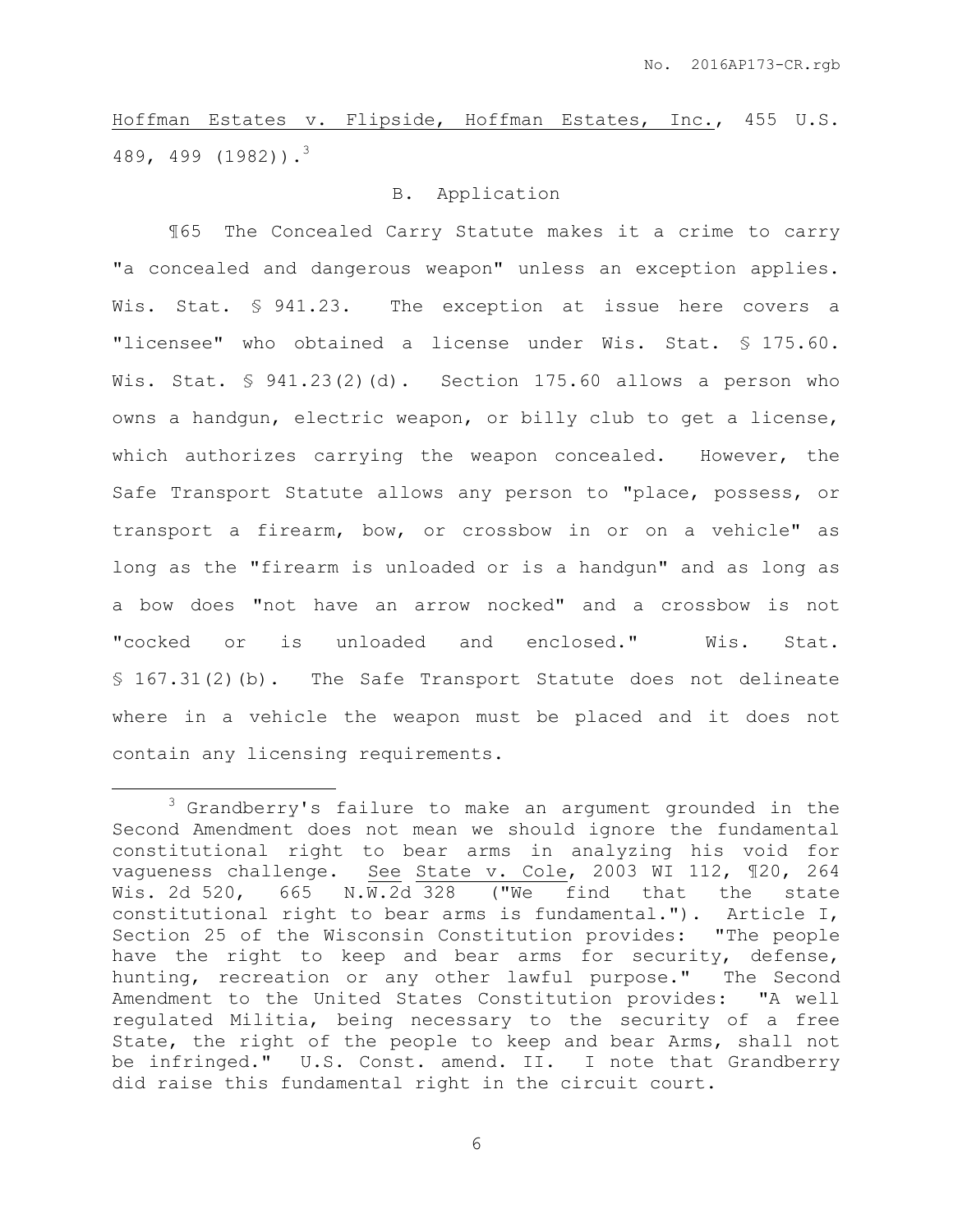¶66 The question is whether these statutes give fair notice that a person who wants to transport a weapon in his vehicle must either have a concealed carry license or put the weapon out of reach. And, does the State's admission that law enforcement looks the other way when a hunter has a long gun concealed in his vehicle demonstrate that Wis. Stat. § 941.23 violates constitutional due process guarantees?

#### 1. Fair Notice

¶67 This court reviews whether fair notice exists from the perspective of a person of ordinary intelligence. McManus, 152 Wis. 2d at 135. Would a person of ordinary intelligence know from reading the statutes that in order to transport a firearm in his vehicle he must get a license or put it out of reach? Not likely. Instead, Wis. Stat. § 941.23 when read together with the Safe Transport Statute is more likely to "trap the innocent by not providing fair warning" of what is permissible and what is prohibited under law. Grayned, 408 U.S. at 108-09.

¶68 Wisconsin Stat. § 941.23 broadly proscribes carrying a concealed weapon unless certain exceptions apply. This statute informs any person who is not a current or former law enforcement officer that in order to lawfully carry a concealed handgun, electric weapon, or billy club outside of that person's own home, land, or business<sup>4</sup> a license is required under Wis. Stat. § 175.60. A license is available only for those three weapons—but not a rifle, shotgun, crossbow or bow. Wis. Stat.

 $\overline{a}$ 

 $4$  Wisconsin Stat. § 941.23(2)(e) allows a person to carry concealed weapons in these places.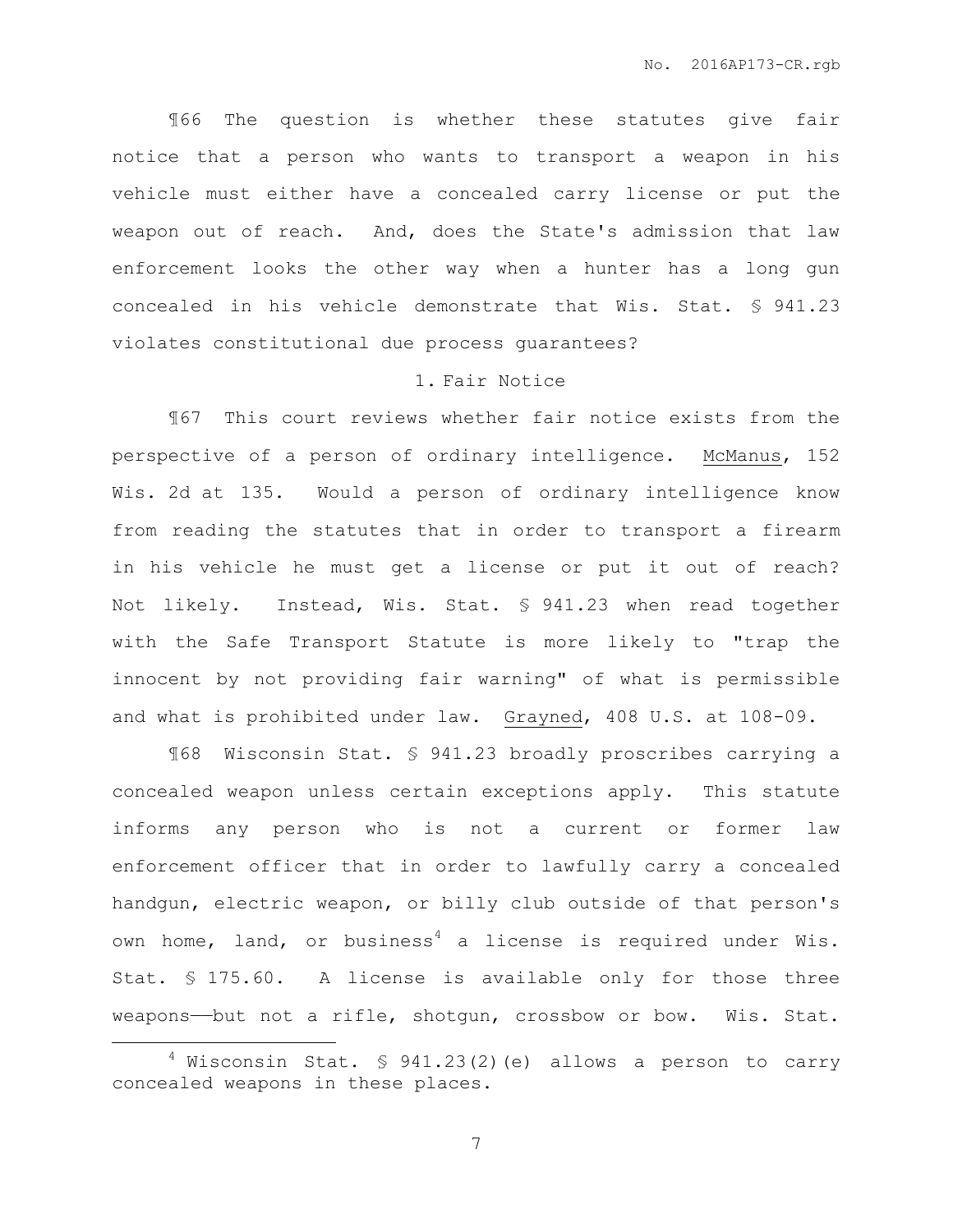$$ 175.60(1)(i)$ . Section 941.23(1)(ag) adopts the definition of "carry" given in § 175.60(1)(ag), which tells a person that "'[c]arry' means go armed with." Neither statute defines "carry" to mean "have within reach." Section 175.60 also prohibits licenses for those "less than 21 years of age." Wis. Stat. § 175.60(3)(a).

¶69 These statutes certainly give fair notice that anyone over the age of 21 who wants to carry a concealed handgun, electric weapon, or billy club outside his property or business must get a license. But the language of these statutes does not mention vehicles or transportation at all; further, these statutes do not allow the owner of a long gun, bow, or crossbow, or any gun owner under the age of 21 to get a license. Significantly, these statutes define "carry" only as "go armed with." There is nothing in the statutory text suggesting that "carry" means having a weapon "within reach" in a vehicle. The "within reach" part of the "carry" definition comes from our case law, not from the statutes.

¶70 Although, generally speaking, every person is presumed to know the law, see Putnam v. Time Warner Cable of Se. Wis., Ltd. P'ship, 2002 WI 108, ¶13 n.4, 255 Wis. 2d 447, 649 N.W.2d 626, this case turns on whether the statutory language gives fair notice to a person of ordinary intelligence, not whether this court's decisions interpreting the statutory language do.

¶71 In addressing "fair notice" this court observed:

Actual notice of the statute may be irrelevant in applying the concept of fair notice. Courts require the law be clear so that those who consult the law are not confused or misled. Justice Holmes observed that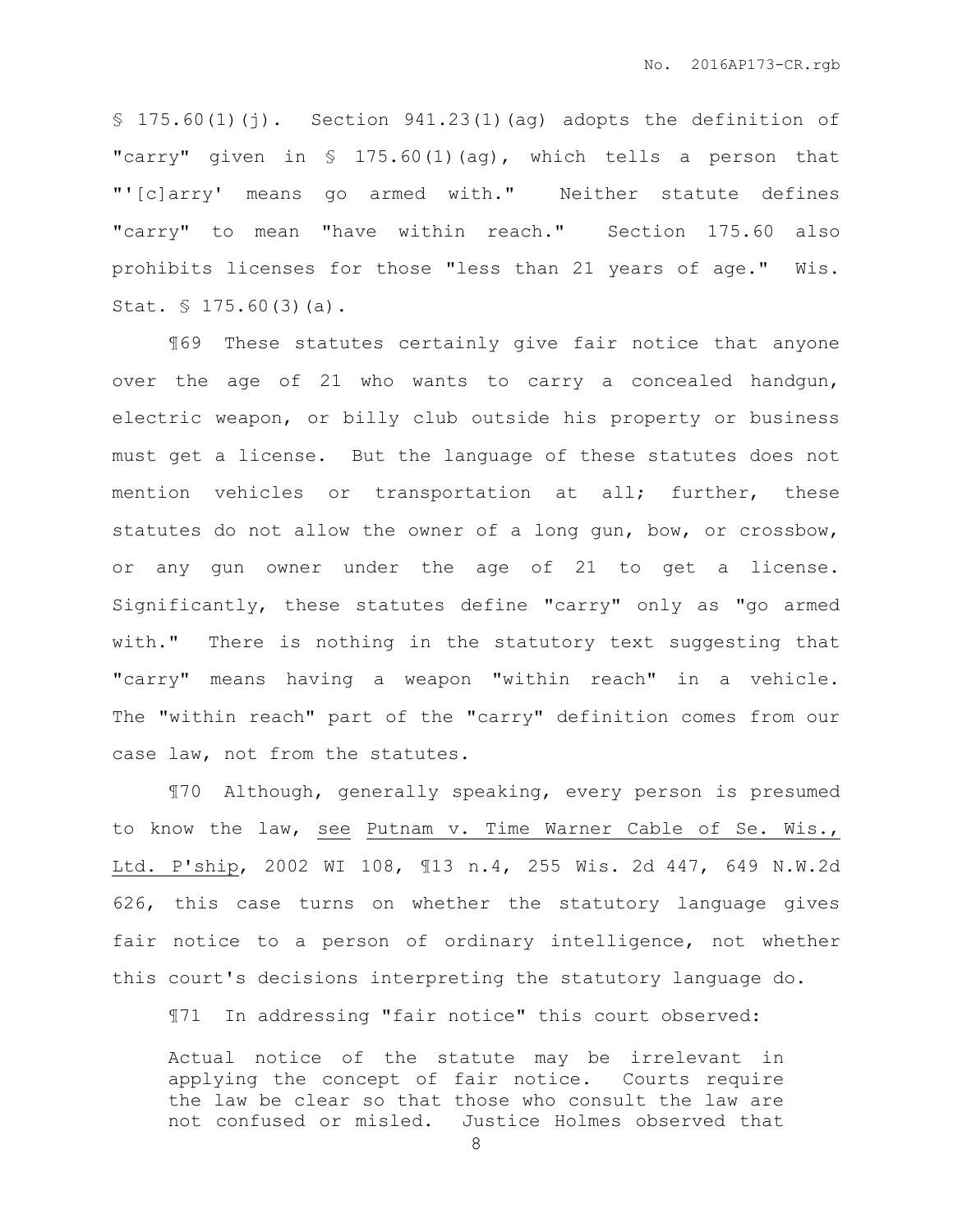"[a]lthough it is not likely that a criminal will carefully consider the text of the law before he murders or steals, it is reasonable that a fair warning should be given to the world in language that the common world will understand, of what the law intends to do if a certain line is passed. [To make the warning fair, so far as possible the line should be clear.]"

State v. Neumann, 2013 WI 58, ¶50 n.29, 348 Wis. 2d 455, 832 N.W.2d 560 (quoting McBoyle v. United States, 283 U.S. 25, 27 (1931)). The line is far from clear in the matter before this court, except perhaps to a lawyer so well-versed in the laws governing weapons as to be aware of this court's reach into Fourth Amendment jurisprudence, which transfigured the rather simple concept of "carrying" into something altogether detached from the person.

¶72 A person of ordinary intelligence who is trying to learn the legal ways to transport a firearm (or bow or crossbow) would logically turn to the Safe Transport Statute because it addresses transportation of these weapons in vehicles. The text of the Safe Transport Statute allows a person to "place, possess, or transport a firearm, bow, or crossbow in or on a vehicle" if the firearm is unloaded or is a handgun, if a bow does not have an arrow nocked, and if a crossbow is either not cocked or is unloaded and encased. The Safe Transport Statute says nothing about where any weapon must be placed in the vehicle, and specifically requires concealment of one type of weapon as one method of compliance. The Safe Transport Statute plainly gives fair notice that: (1) a loaded handgun can be placed, possessed or transported in a vehicle; (2) any other unloaded firearm can be placed, possessed or transported in a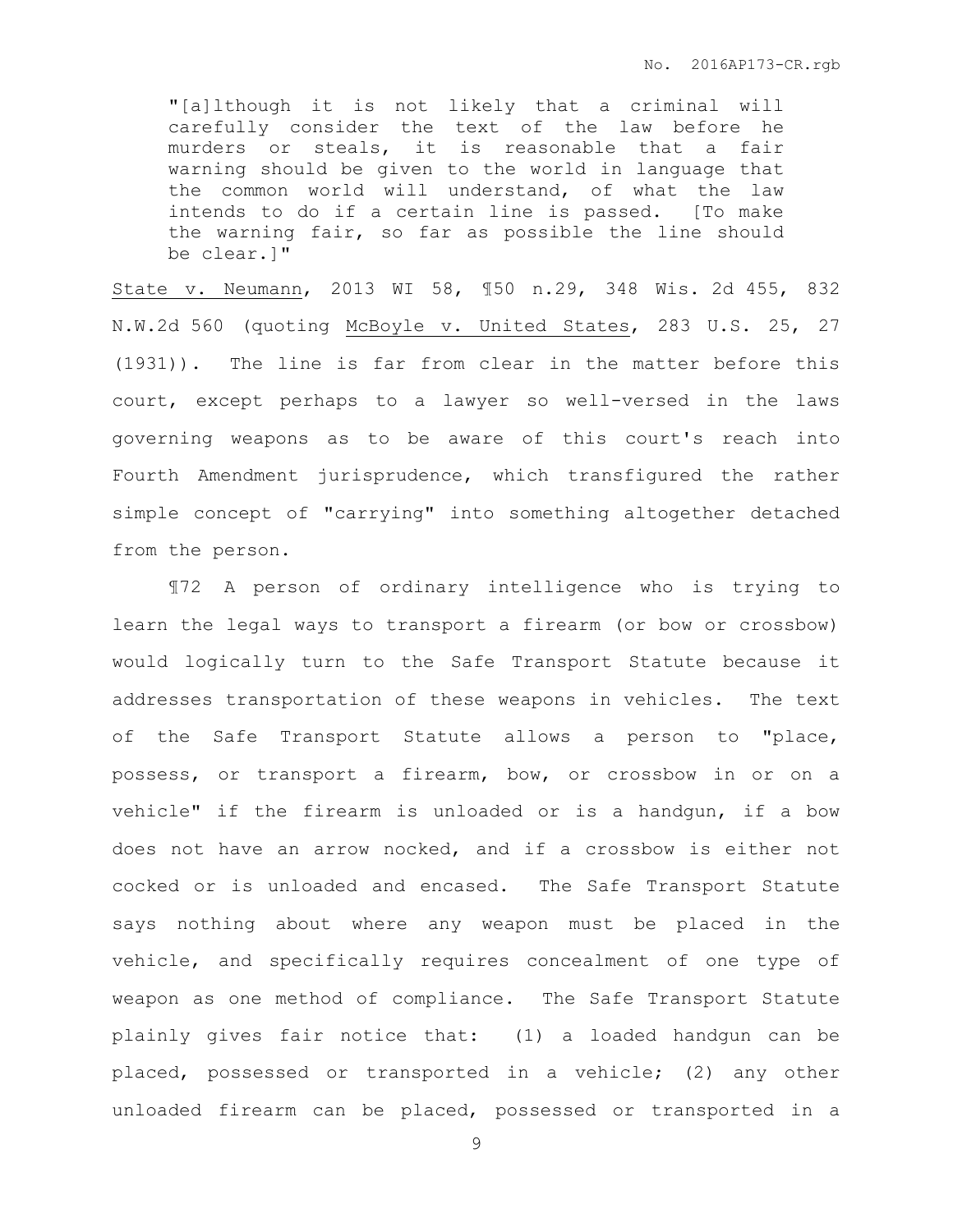vehicle; (3) a bow without an arrow nocked can be placed, possessed or transported in a vehicle; and (4) a crossbow can be placed, possessed or transported in a vehicle if it is either not cocked or is unloaded and in a carrying case. The Safe Transport Statute's text does not say that only a concealed carry licensee can place, possess or transport a handgun in a vehicle. Further, it gives no instruction on specifically where in the vehicle these weapons must be placed.

¶73 The majority concludes that these statutes are not void for vagueness because Grandberry could have complied with both by either getting a concealed carry license or putting his handgun out of reach in his vehicle.<sup>5</sup> How would a person of ordinary intelligence know this? The text of both statutes does not alert a gun owner of any connection between the two, much less a dependency of the Safe Transport Statute on the Concealed Carry Licensing Statute. Other states' statutes combine their carrying a weapon statute with transportation of a weapon in a vehicle statute so a person clearly knows what is lawful and what will subject a person to prosecution. See, e.g., Tex. Penal Code Ann. § 46.02 (West 2017); Ohio Rev. Code Ann. § 2923.12 (West 2017-18). Wisconsin's Concealed Carry Licensing

 $\overline{a}$ 

<sup>5</sup> According to the record, Grandberry had lawfully purchased the firearm involved, passed a background check, attended the concealed carry licensing class, and had sent in his paperwork to obtain the license at the time of the traffic stop in this case. Further, according to Grandberry, he did not lie to the police when asked whether he had a concealed carry license; instead, he told the officer he had sent in the paperwork for his license. His application for a license was denied because of this case.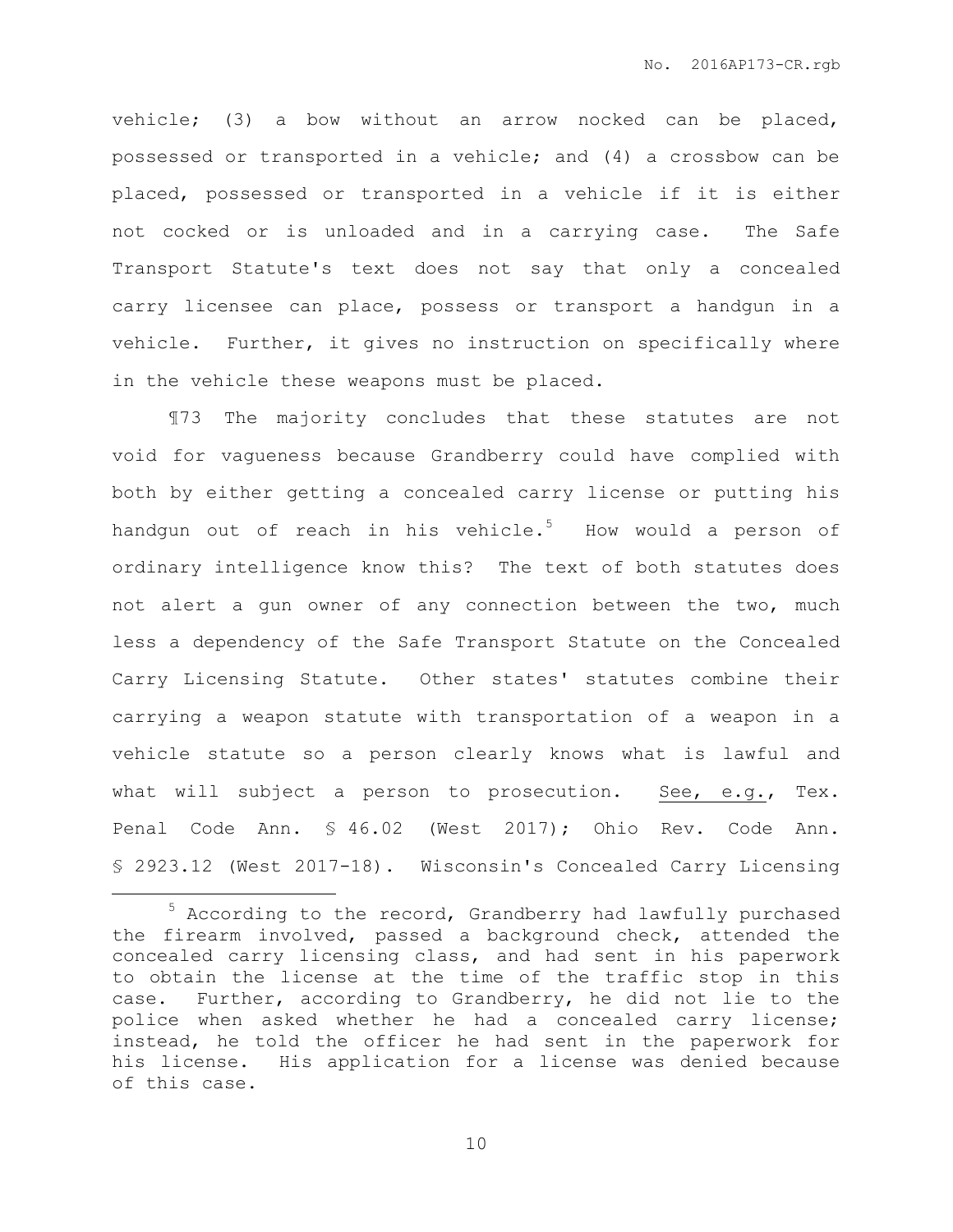Statute limits licenses to handguns, billy clubs, and electric weapons and requires all licensees to be at least 21 years old. If the majority's conclusion is correct, then a large group of gun (and all bow/crossbow) owners, for whom concealed carry licenses are unavailable, are treated differently than handgun owners 21 years old or older. Under the majority's statutory construction, it is impossible for long gun owners who drive small vehicles without trunks to lawfully transport their guns. Additionally, most gun ranges require weapons to be encased when they are brought into these facilities. $6$  However, such concealment is prohibited by the Concealed Carry Statute, making it impossible to lawfully take a long gun from a car into a range.

¶74 The majority's conclusion absolves the legislature from enacting laws that give fair notice to Wisconsin citizens who exercise their Second Amendment right to bear arms on how to lawfully transport them. Instead, the majority declares it reasonable to expect the ordinary person reading the statutes to

 $\overline{a}$ 

<sup>&</sup>lt;sup>6</sup> See, e.g., Range Safety Rules, Wisconsin Firearms Training Center, https://www.wifirearms.com/rangemanagement/info.cfm?titl e=range-safety-rules (last visited Feb. 27, 2018) ("All firearms are to be unloaded, cased, with actions open when entering or leaving the facility."); *Range Rules*, The Range of Richfield, https://therangewi.com/range-rules/ (last visited Feb. 27, 2018) ("All firearms are to be unloaded, cased, with actions open when entering or leaving the facility."); Shooting Range Indus. LLC, First Time at Shooting Range? Proper Indoor & Outdoor Gun Range Etiquette & Rules for Beginners http://www.sho otingrangeindustries.com/first-time-shooting-range-properindoor-outdoor-gun-range-etiquette-rules-beginners/ (last visited Feb. 27, 2018) ("It is proper to have your gun in a gun case of some type. You never want to walk in with a naked gun.")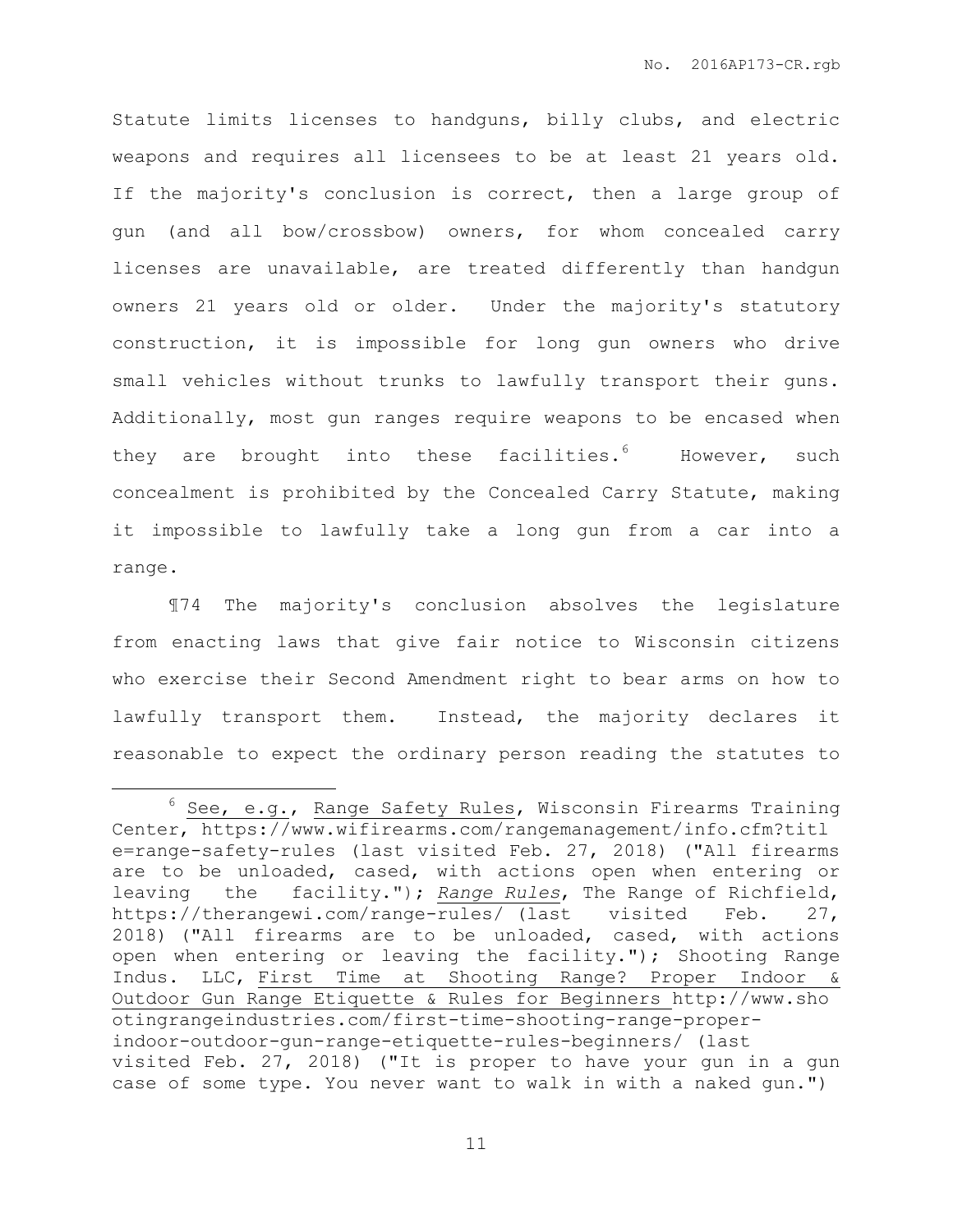do the work of a lawyer and study, analyze, and properly interpret case law (assuming he can find it) in order to reconcile two conflicting statutes. Even more absurdly, the majority expects, indeed requires a person of ordinary intelligence to know what is "within reach" despite the inability of the justices on this court to define it. See majority op., ¶31 (recognizing "it [is] impossible for this court to establish a bright-line rule setting forth which parts of a vehicle are and are not within reach").

¶75 Even if a person of ordinary intelligence was able to find and read every applicable Wisconsin case and to understand that a gun placed "within reach" in a vehicle violates Wis. Stat. § 941.23, that person would also have necessarily read footnote 2 in  $State$  v. Walls, 190 Wis. 2d 65, 69 n.2, 526 N.W.2d 765 (Ct. App. 1994), which provides:

We are mindful "that there is a long tradition of widespread lawful gun ownership by private individuals in this country." Staples v. United States, 511 U.S. 600 (1994). Thus, our conclusion in this case in no way limits the lawful placement, possession, or transportation of, unloaded (or unstrung) and encased, firearms, bows, or crossbows in vehicles as permitted by  $$167.31(2)(b) . . . .$ 

¶76 After reading this footnote, a person of ordinary intelligence would turn to the current Safe Transport Statute, which allows transportation of a handqun in a vehicle. Walls, in essence, says transportation of a gun in a vehicle does not violate Wis. Stat. § 941.23 as long as a person follows the Safe Transport Statute.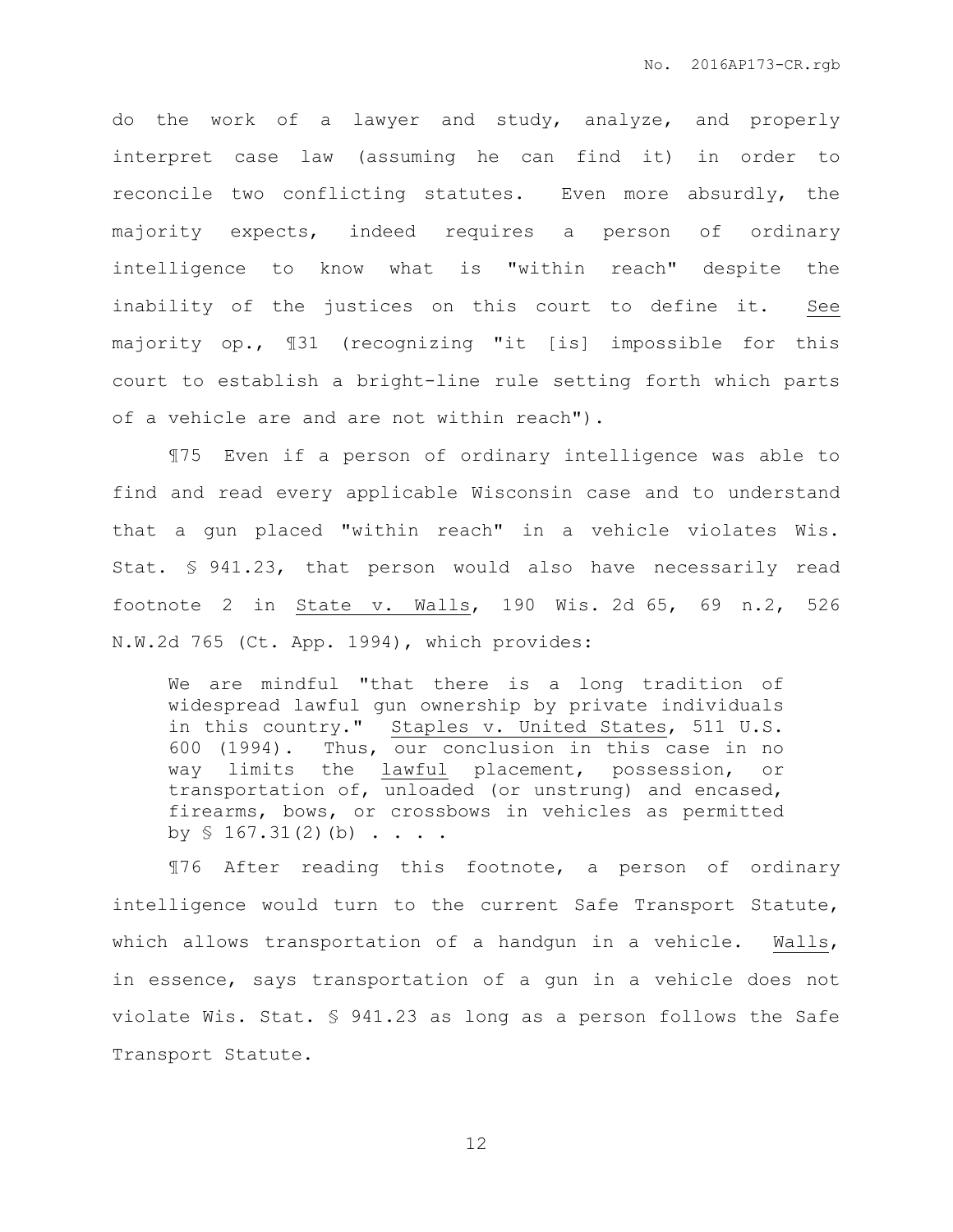¶77 The text of these statutes leads to uncertainty and lacks "sufficient definiteness [such] that ordinary people can understand what conduct is prohibited." Kolender, 461 U.S. at 357. The statutes here do not even give a reasonable degree of clarity, let alone meet the heightened standard required for statutes that infringe upon constitutionally protected rights. Grayned, 408 U.S. at 110; Vill. of Hoffman Estates, 455 U.S. at 499. These statutes do not give fair notice to the person of ordinary intelligence who needs to transport her firearm or bow or crossbow from her home to another destination of how to lawfully accomplish this routine activity; therefore, the first part of the void for vagueness test is satisfied.

# 2. Standards for Enforcement

¶78 The second part of the void for vagueness test requires this court to analyze whether the text of the statutes give clear guidance to those who enforce and adjudicate the laws. Our statutes must be capable of being enforced objectively and should not result in ad hoc, discriminatory, or subjective enforcement. Grayned, 408 U.S. at 108-09; Kolender, 461 U.S. at 357-58. Here, the State conceded that law enforcement looks the other way when hunters carry their long guns concealed in violation of Wis. Stat. § 941.23. This is necessary because hunters must transport their long guns to reach their hunting destinations, and Wisconsin does not issue concealed carry licenses for long guns. Finding a place in most vehicles where a group of hunters traveling together could place multiple long guns without violating § 941.23 is highly unlikely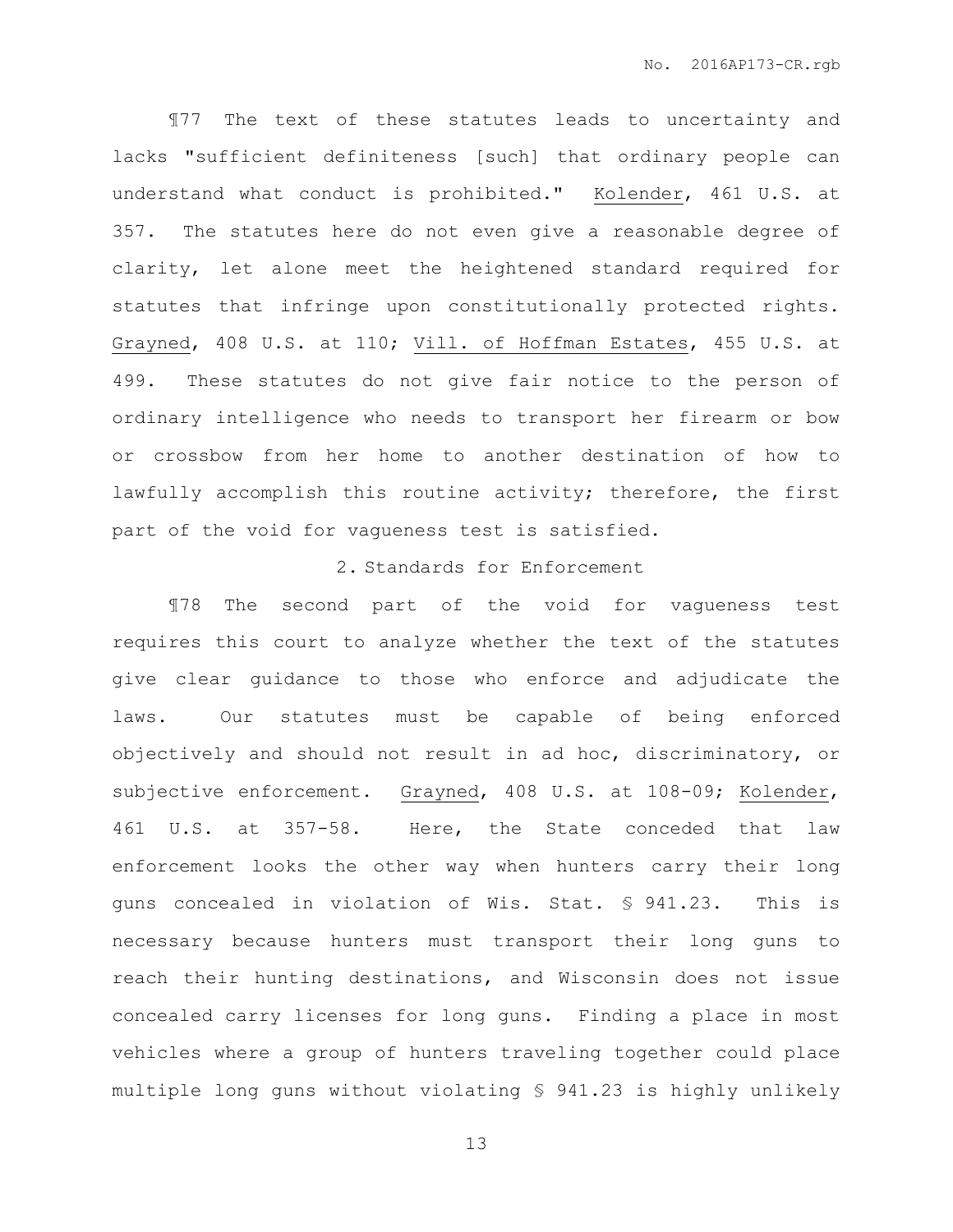if not altogether impossible. If law enforcement arrested hunters every time they violated § 941.23, our court system would be overwhelmed with thousands of such cases and repeat offenders every hunting season.<sup>7</sup>

¶79 The text of these statutes unavoidably encourages selective enforcement and prosecution, thereby satisfying the second part of the void for vagueness test because the statutes currently permit "a standardless sweep allow[ing] policemen, prosecutors and juries to pursue their personal predilections." Kolender, 461 U.S. at 358 (quoting Smith v. Goguen, 415 U.S. 566, 575 (1974)).

# II. "GO ARMED WITH" DEFINITION

¶80 I also write separately because our continued adherence to Mularkey's importation of "within reach" as Wisconsin's definition for "go armed" is textually and constitutionally unsound. Wisconsin Stat. § 941.23 says: "Any person, other than one of the following, who carries a concealed and dangerous weapon is guilty of a Class A misdemeanor." Section 941.23 does not define "carries," but rather cross references to a definition provided in Wisconsin Stat. § 175.60. See § 941.23(1)(ag) ("'Carry' has the meaning given in s. 175.60(1)(ag)"). Section 175.60 defines "[c]arry" to mean "go

 $\overline{a}$ 

 $<sup>7</sup>$  A variety of other problematic scenarios further support</sup> my conclusion. For example, how is a 19-year-old who owns a handgun for personal protection supposed to transport her handgun from her home to her grandmother's house for the holidays while driving her subcompact hatchback car? She simply cannot do so without violating Wis. Stat. § 941.23 and subjecting herself to criminal liability.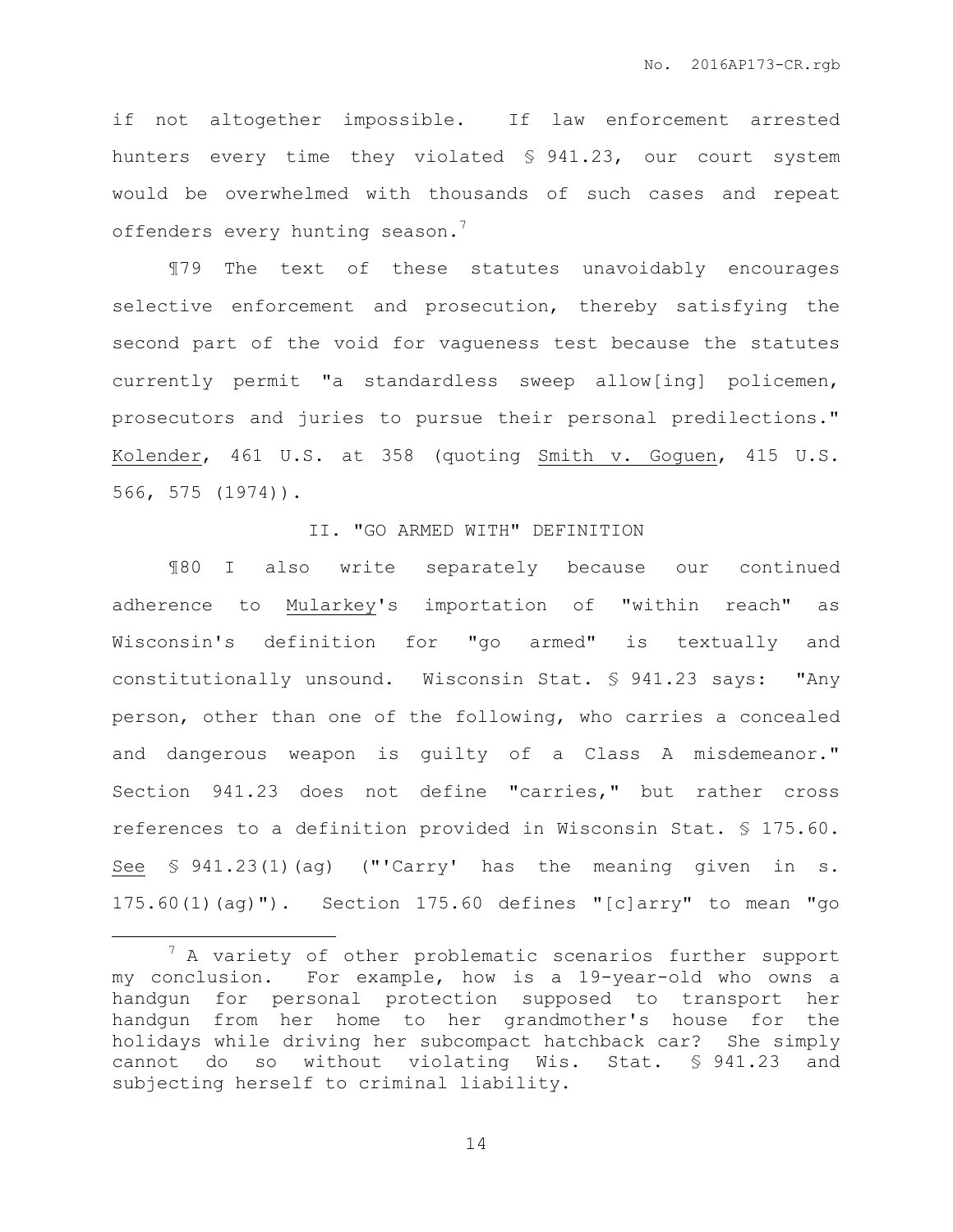armed with." Wis. Stat. § 175.60(1)(ag). Section 175.60 is additionally linked to § 941.23 because the latter exempts concealed carry licensees from its prohibition of concealed carry. See Wis. Stat. § 941.23(2)(d).

¶81 As noted, our case law holds that to "go armed" means to have the weapon "on the defendant's person or that the weapon must have been within the defendant's reach and that the defendant was aware of the presence of the weapon." Asfoor, 75 Wis. 2d at 433-34 (citing Mularkey, 201 Wis. at 432).

¶82 This judicial expansion of the "go armed" definition to encompass having a firearm "within reach" has no basis in Wisconsin law and contradicts the definition of "bear arms" recognized by the United States Supreme Court in Heller. We should take this opportunity to discard the judicially-invented "within reach" part of this definition and align our definition of "go armed" with Heller's definition of "bear arms." The Court in Heller explained that "bear" means "carry," and adopted the "most familiar meaning" of "carries a firearm" as: to "wear, bear, or carry . . . upon the person or in the clothing or in a pocket, for the purpose . . . of being armed and ready for offensive or defensive action in a case of conflict with another person." 554 U.S. at 584 (quoting Muscarello v. United States, 524 U.S. 125, 130, 143 (1998)) (interpreting the meaning of "carries a firearm" in a federal criminal statute)).

¶83 Wisconsin should adopt Heller's definition of "carry" to mean the weapon is "upon the person or in the clothing or in a pocket." Both the United States Constitution and the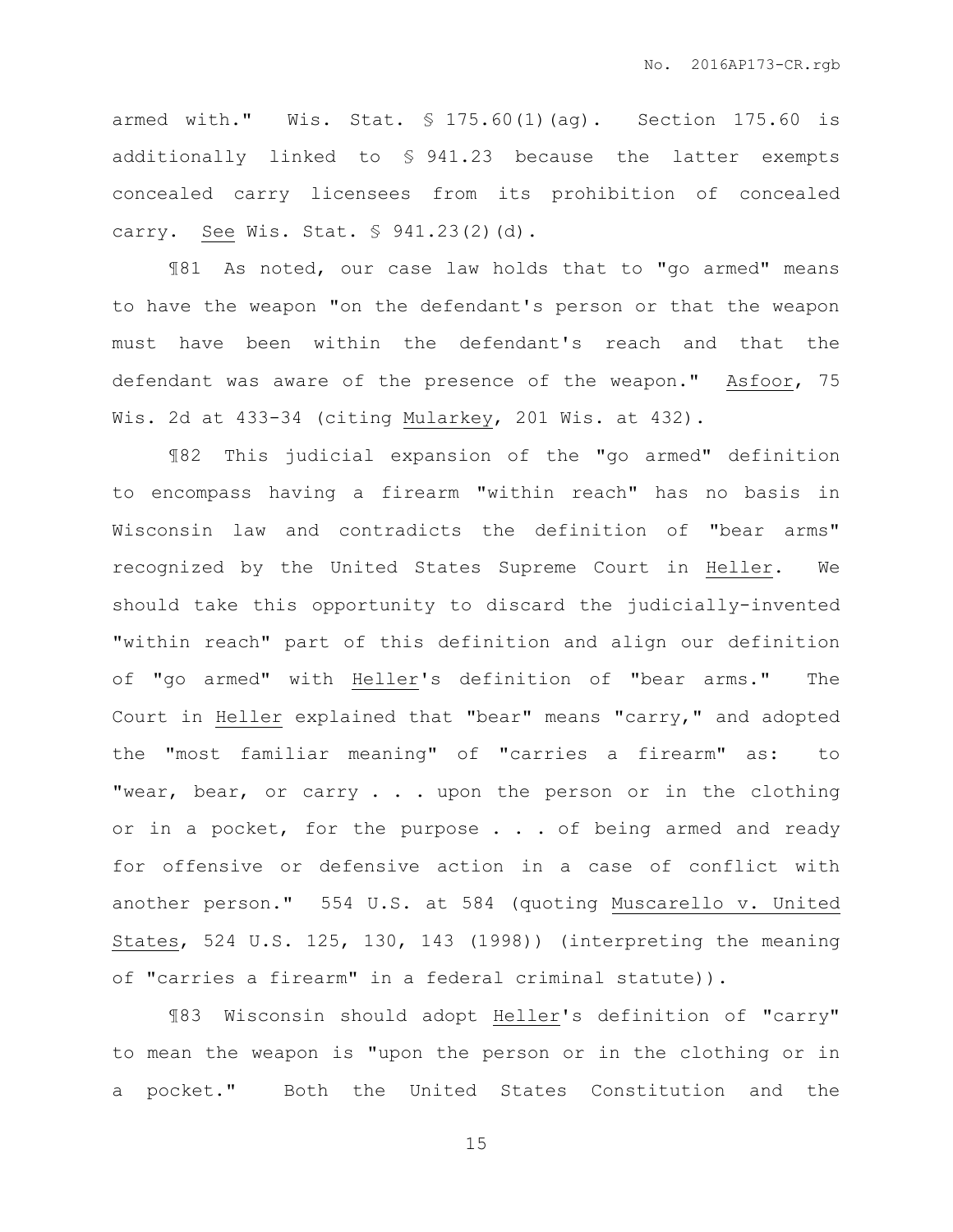Wisconsin Constitution protect the right of the people to "bear" arms. The United States Supreme Court recognizes that "bear" means "carry" and what it means to carry is the pivotal word in this case. Wisconsin statutes define "carry" to mean "go armed with." Constitutionally and textually, this can only mean upon the person or in the person's clothing.

¶84 When the Mularkey court injected "within reach" into our definition of "go armed" in 1930, it did so based on a Texas case interpreting Texas' unlawfully carrying arms statute, which contains language Wisconsin's statute never used. Specifically, the Texas statute provided:

Unlawfully carrying arms.——If any person in this state shall carry on or about his person, saddle, or in his saddle bags, any pistol, dirk, dagger, slung shot, sword cane, spear, or knuckles made of any metal or any hard substance, bowie knife, or any other knife manufactured or sold for purpose of offense or defense, he shall be punished by fine or not less than one hundred dollars nor more than two hundred dollars, or by confinement in the county jail not less than thirty days nor more than twelve months, or by both such fine and imprisonment.

1911 Tex. Crim. Stat. 475 (second emphasis added). The crucial difference between the Texas statute and Wisconsin's is the presence of "about his person" in Texas' statute, language that never appeared in Wisconsin's concealed carry statute. See State v. Dundon, 226 Wis. 2d 654, 672, 594 N.W.2d 780 (1999) (summarizing the history of Wis. Stat. § 941.23). One Texas court equated "about his person" with having a pistol on a wagon seat nearby—in other words, within reach. Garrett v. State, 25 S.W. 285 (1894). In contrast, the Wisconsin legislature enacted the first concealed weapons law in 1872, and it used "person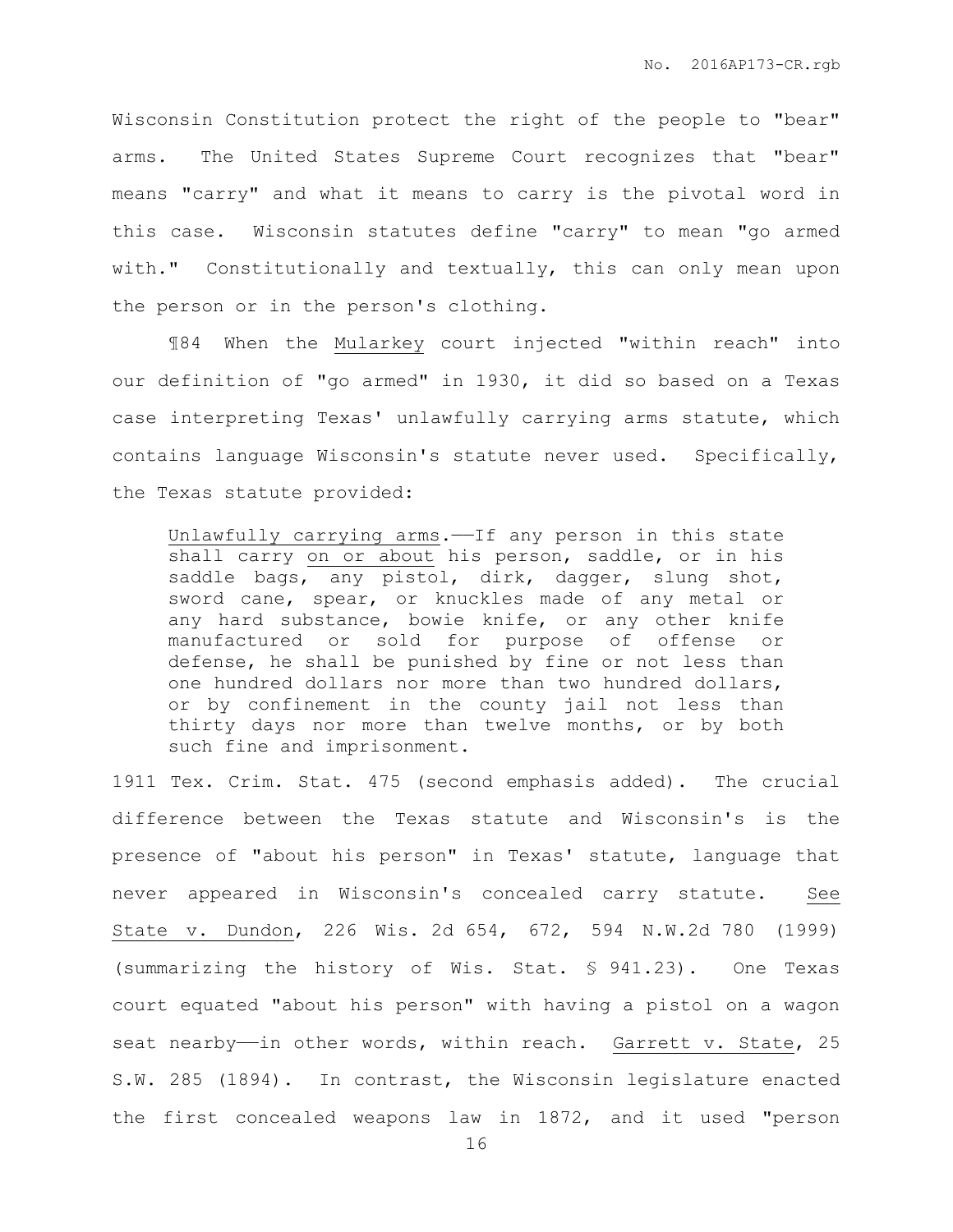shall go armed with" language. Dundon, 226 Wis. 2d at 671 (quoting § 1, ch. 7, Laws of 1872). Although the statute was amended in 1878, this "shall go armed" language remained essentially the same: "Any person who shall go armed with any concealed and dangerous weapon shall be punished . . . ." Dundon, 226 Wis. 2d at 672 (quoting Wis. Stat. § 4397 (1878)). The legislature did not change the "go armed with" language until it enacted 2011 Wis. Act 35, which included both the current version of § 941.23 and the licensing statute, Wis. Stat. § 175.60. And then the change was merely structural and not substantive; the legislature replaced the "go armed with" language with "carries" and said "'[c]arry' has the meaning given in s. 175.60(1)(ag)."<sup>8</sup> Section 175.60(1)(ag) defines "carry" to mean "go armed with." Wisconsin never enacted language like the Texas statute; therefore, Mularkey's reliance upon Texas cases was improper in 1930 and remains improper now. Nothing in the text of Wisconsin's concealed carry statutes, historically or currently, proscribes concealment of a weapon "within reach" in a vehicle. This criminalization was accomplished by the judiciary reading something into § 941.23 that is not there, resulting in a statutory construction without basis in the text and therefore unknowable to the average citizen responsible for complying with the law.

¶85 Some states apply these statutes only "where the weapon is worn on the person of the defendant." W.M. Moldoff,

 $\overline{a}$ 

<sup>8</sup> See Wis. Stat. § 941.23(1)(ag).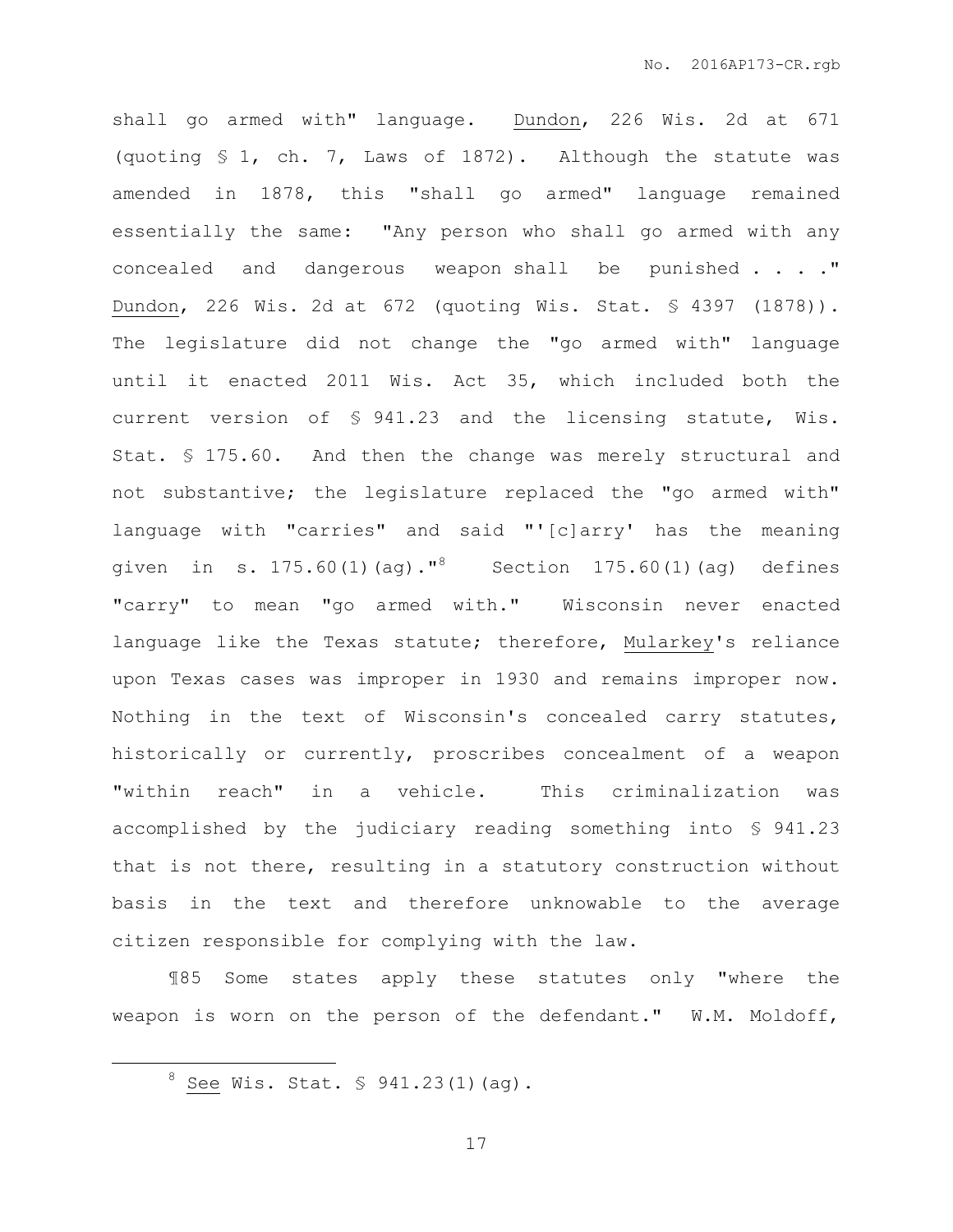Annotation, Offense of carrying concealed weapon as affected by manner of carrying or place of concealment, 43 A.L.R.2d 492, § 4(d); see State v. Weston, 94 S.E. 871 (S.C. 1918) (holding that pistol placed in a satchel or suitcase does not constitute "carrying an unlawful weapon"); Watson v. Stone, 4 So. 2d 700 (Fla. 1941) (holding that pistol in the glove pocket attached to the inside of the dash of his vehicle did not violate statute). The Florida Supreme Court in Watson distinguished cases from those states that specifically use the "on or about the person" language in their statutes, concluding that because the Florida statute does not include the "on or about" language, the pistol placement in the glove pocket did not violate Florida's law prohibiting carrying or having a pistol in one's manual possession. 4 So. at 702. The Florida Supreme Court specifically distinguished Florida's statutory language of "carrying" or "having a pistol in his manual possession" from foreign statutes "making it unlawful for the weapon of the defendant to be on, under or behind the seat, cushion, door, side floor or pockets of an automobile." Id. This same reasoning should have been applied when Mularkey was decided— the Wisconsin statute does not use the "on or about" language and instead prohibits concealed "carrying"; therefore, this court misguidedly added the "within reach" language to the definition of "go armed."

¶86 While adhering to precedent is an important doctrine for lending stability to the law, not every decision deserves stare decisis effect. After all, the purpose of stare decisis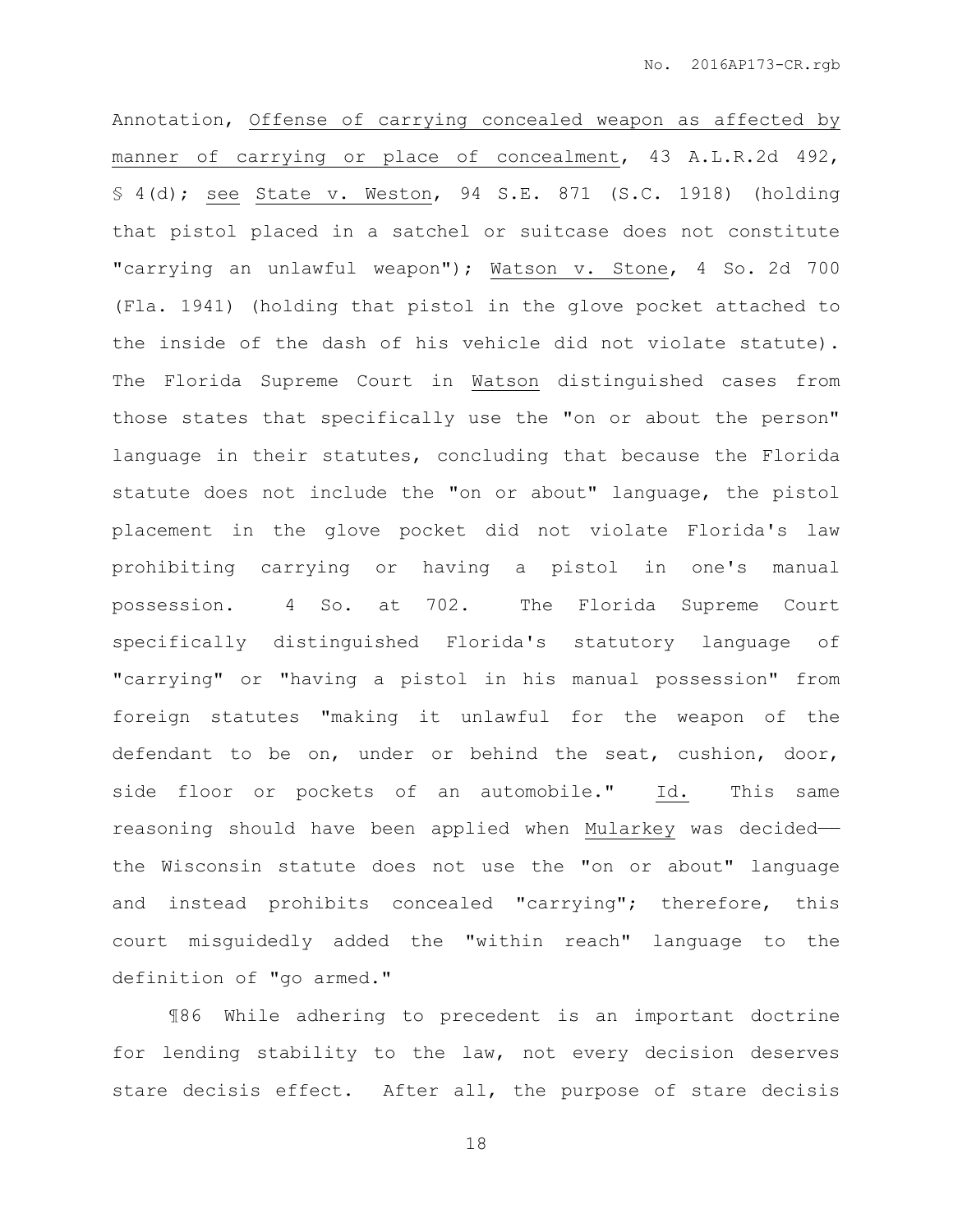"is to make us say that what is false under proper analysis must nonetheless be held to be true, all in the interest of stability." Antonin Scalia, A Matter of Interpretation: Federal Courts and the Law 138-40 (1997). However, "[t]he principle of stare decisis does not compel us to adhere to erroneous precedents or refuse to correct our own mistakes." State v. Outagamie Cty. Bd. of Adjustment, 2001 WI 78, ¶31, 244 Wis. 2d 613, 628 N.W.2d 376. This is particularly true when following flawed precedent criminalizes behavior that a person of ordinary intelligence would reasonably consider statutorily permissible. "Reflexively cloaking every judicial opinion with the adornment of stare decisis threatens the rule of law, particularly when applied to interpretations wholly unsupported by the statute's text." Manitowoc v. Lanning, 2018 WI 6 (R. Grassl Bradley, J., concurring).

¶87 "Stare decisis is neither a straightjacket nor an immutable rule." Johnson Controls, Inc. v. Employers Ins. of Wausau, 2003 WI 108, ¶100, 264 Wis. 2d 60, 665 N.W.2d 257 (quoting Carpenters Local Union No. 26 v. United States Fid. & Guar. Co., 215 F.3d 136, 141 (1st Cir. 2000)). There are circumstances in which a court may overturn "outdated or erroneous holdings." Johnson Controls, Inc. 264 Wis. 2d 60, ¶96 (quoted source omitted). Among other factors, in deciding "whether to depart from stare decisis" this court considers "whether the prior decision is unsound in principle" and "whether it is unworkable in practice . . . ." Id., ¶99 (citations omitted). This case vividly exemplifies both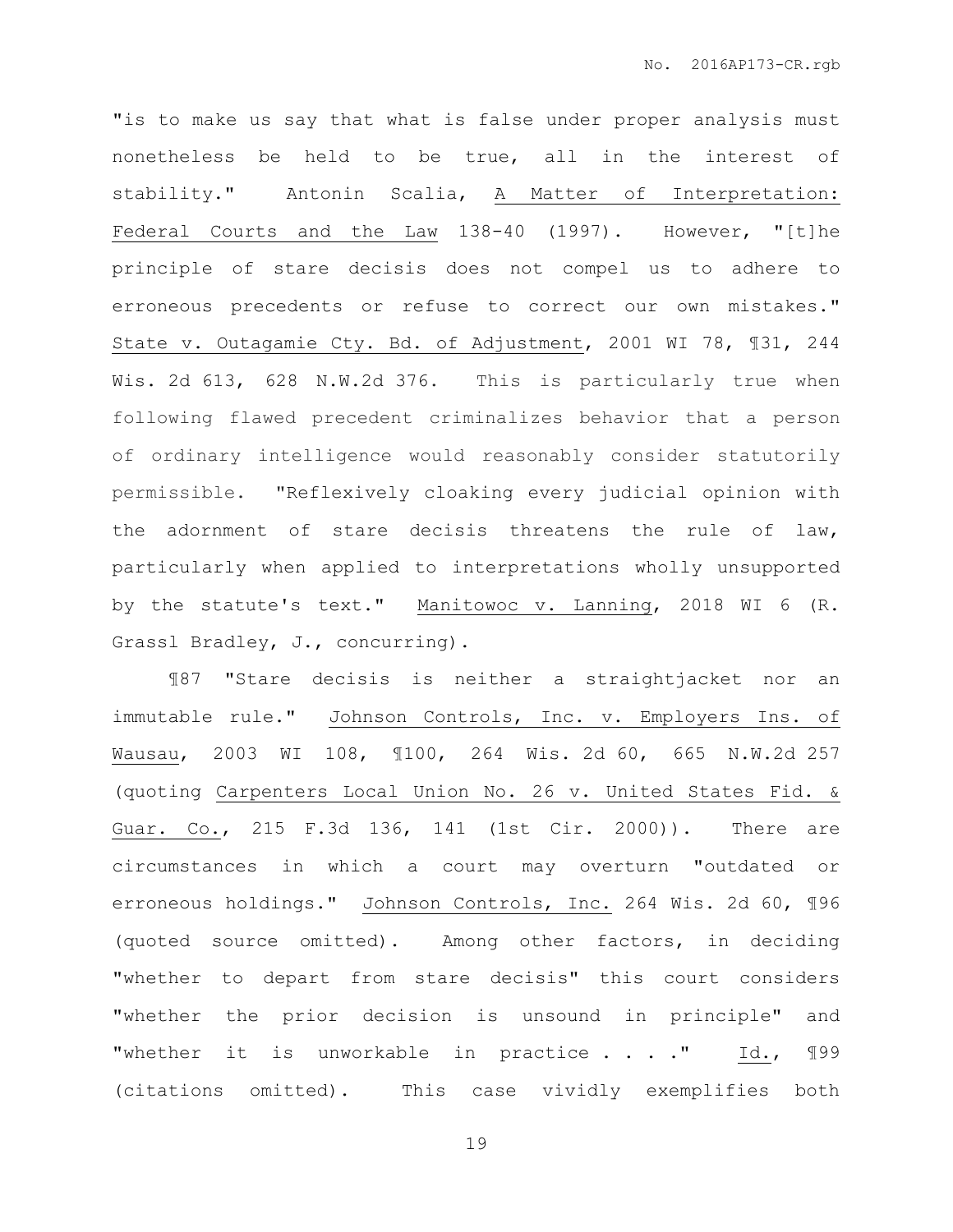factors. The foundation of Mularkey's adoption of "within reach" rests not on the text of Wisconsin's statute but on Texas' markedly different statutory language. This court's interpretation of "go armed with" as encompassing having a firearm "within reach" clouds a plain reading of the statutes, thereby impairing the ability of any person of ordinary intelligence to comply with the law.

¶88 In this case, "[i]t is well to keep in mind just how thoroughly [the Mularkey court's opinion] rewrote the statute it purported to construe." Johnson v. Transp. Agency, 480 U.S. 616, 670 (1987) (Scalia, J., dissenting). Because Mularkey's interpretation of the statute's "go armed with" language reaches well beyond the statutory text, I decline to perpetuate this court's error on the altar of stare decisis, particularly when the error creates a trap for the well-intentioned but unwary citizen.

¶89 Correcting the error that originated in Mularkey and survived for nearly 90 years would quite appropriately eliminate "within reach" from concealed carry cases, confining the "within reach" concept to Fourth Amendment incident to arrest searches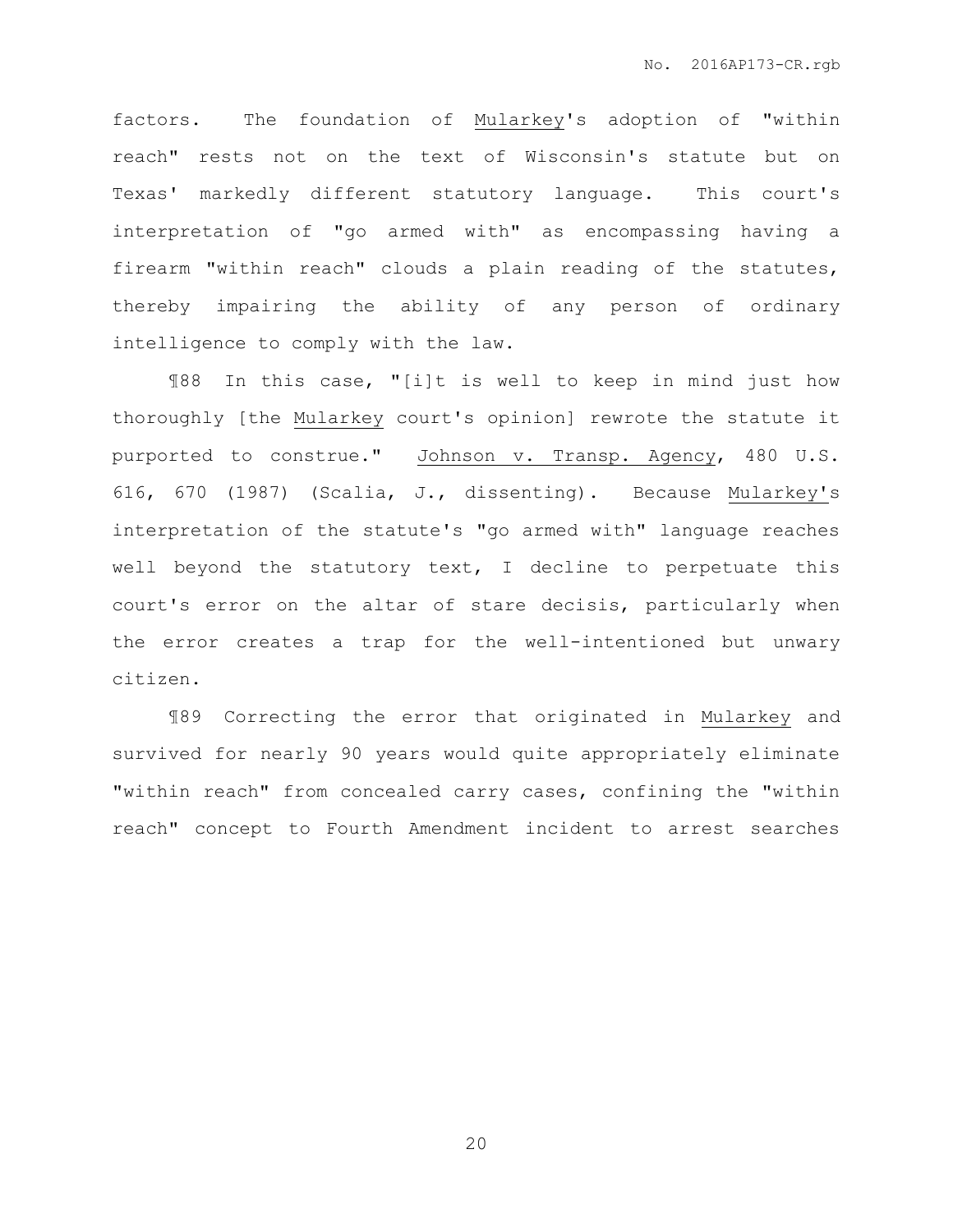where it belongs. $9$  The majority opinion instead attempts to ascribe a different meaning of "within reach" in concealed carry cases than Fourth Amendment search incident to arrest cases give it, $10$  but it could avoid this linguistic fallacy by applying the definition of "go armed" as set forth by the United States Supreme Court in Heller to mean "upon the person or in the clothing or in a pocket." Because this court continues to define "go armed" under Wis. Stat. § 941.23 to include "within

 $\overline{a}$ 

 $10$  The majority's attempt to separate "within reach" in the concealed carry context from the incident to arrest framework may create more problems than it purports to resolve. Going forward, the majority's decision prevents the State from using any "within reach" incident to arrest cases as the basis for argument in a concealed carry case. It also necessitates a trial in every concealed carry "within reach" case, regardless of where the weapon is located in the car. Consequently, even if a handgun is sitting on a defendant driver's seat, a jury would need to decide whether the handgun was "within reach" instead of allowing the circuit court to conclude as a matter of law that the carrying element of the test was satisfied.

<sup>&</sup>lt;sup>9</sup> The Fourth Amendment vehicle search incident to arrest cases broadly define what is in within reach (or accessible to the defendant without leaving the vehicle) and therefore searchable without a warrant. See Arizona v. Gant, 556 U.S. 332, 335 (2009) (clarifying Chimel v. California, 395 U.S. 752 (1969) and New York Belton, 453 U.S. 454 (1981), but agreeing that police who search incident to arrest may search any area "within an arrestee's 'immediate control,' meaning 'the area from within which he might gain possession of a weapon or destructible evidence.'"). Courts have held this includes the cargo area in a hatchback car, the trunk area if accessible from the back seat, and a covered cargo area in a sport utility vehicle. See United States v. Stegall, 850 F.3d 981, 985 (8th Cir. 2017); United States v. Allen, 469 F.3d 11, 15-16 (1st Cir. 2006); United States v. Arnold, 388 F.3d 237, 239-41 (7th Cir. 2004) (collecting cases) (protective search case); United States v. Olguin-Rivera, 168 F.3d 1203, 1206 n.1 (10th Cir. 1999) (collecting cases).